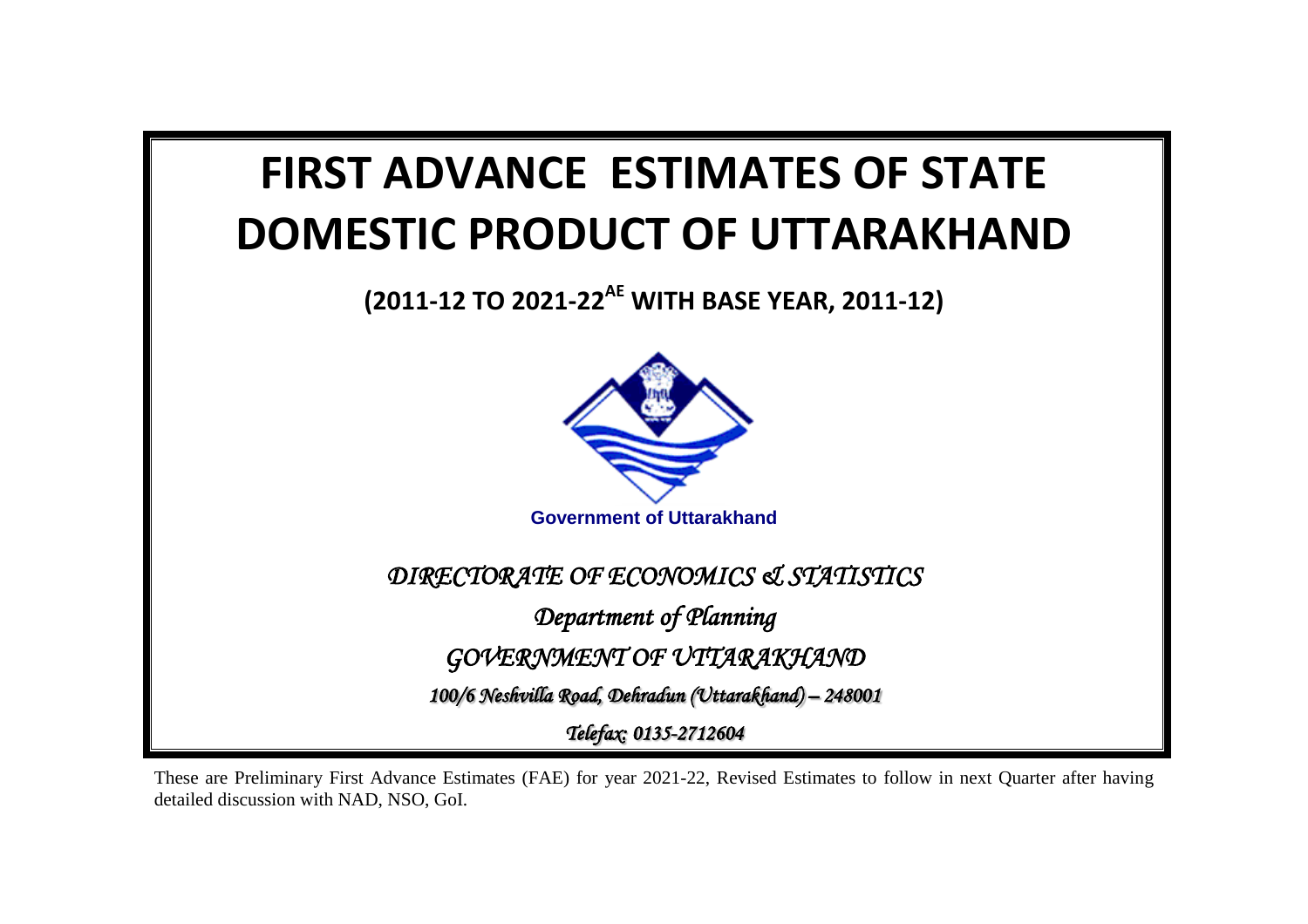## **Table - 1 GROSS/ NET STATE DOMESTIC PRODUCT, 2011-12 To 2021-22 (AT CURRENT PRICES)**

**Uttarakhand**

| S.No. | Item                                                        | 2011-12 | 2012-13 | 2013-14 | 2014-15 | 2015-16 | 2016-17 | 2017-18 | 2018-19 | 2019-20RE | 2020-21PE | 2021-22AE |
|-------|-------------------------------------------------------------|---------|---------|---------|---------|---------|---------|---------|---------|-----------|-----------|-----------|
|       |                                                             | -5      |         |         | 6       |         |         | 9       | 10      | 11        | 12        | 13.       |
|       | <b>IGross State Domestic Product (GSDP)</b>                 |         |         |         |         |         |         |         |         |           |           |           |
|       | 1.1 GSDP (Rs. Crore)                                        | 1153281 | 131613  | 149074  | 161439  | 177163  | 195125  | 220222  | 230327  | 236988    | 234660    | 253832    |
|       | 1.2 Index of GSDP (2011-12 = 100)                           | 100l    | 114.12  | 129.26  | 139.98  | 153.62  | 169.19  | 190.95  | 199.72  | 205.49    | 203.47    | 220.10    |
|       | 1.3 Percentage growth in GSDP over previous Year            |         | 14.12   | 13.27   | 8.29    | 9.74    | 10.14   | 12.86   | 4.59    | 2.89      | $-0.98$   | 8.17      |
|       | 1.4 Per Capita GSDP (Rs.)                                   | 113467  | 127804  | 142901  | 1528051 | 165588  | 180171  | 200951  | 207727  | 211276    | 206822    | 221339    |
|       | 1.5 Index of Per Capita GSDP $(2011-12 = 100)$              | 100l    | 112.64  | 125.94  | 134.67  | 145.94  | 158.79  | 177.10  | 183.07  | 186.20    | 182.28    | 195.07    |
|       | 1.6 Percentage growth in Per Capita GSDP over previous Year |         | 12.64   | 11.81   | 6.93    | 8.37    | 8.81    | 11.53   | 3.37    | 1.71      | $-2.11$   | 7.02      |
|       | Net State Domestic Product (NSDP)                           |         |         |         |         |         |         |         |         |           |           |           |
|       | 2.1 INSDP (Rs. Crore)                                       | 101960  | 117041  | 131814  | 143789  | 158277  | 175178  | 198202  | 206467  | 211374    | 207289    | 225097    |
|       | 2.2 Index of NSDP $(2011-12 = 100)$                         | 100 I   | 114.79  | 129.28  | 141.03  | 155.24  | 171.81  | 194.39  | 202.50  | 207.31    | 203.31    | 220.77    |
|       | 2.3 Percentage growth in NSDP over previous Year            |         | 14.79   | 12.62   | 9.08    | 10.08   | 10.68   | 13.14   | 4.17    | 2.38      | $-1.93$   | 8.59      |
|       | 2.4 Per Capita NSDP (Rs.)                                   | 100314  | 113654  | 126356  | 136099  | 147936  | 161752  | 180858  | 186207  | 188441    | 182698    | 196282    |
|       | 2.5 Index of Per Capita NSDP $(2011-12 = 100)$              | 100 I   | 113.30  | 125.96  | 135.67  | 147.47  | 161.25  | 180.29  | 185.62  | 187.85    | 182.13    | 195.67    |
|       | 2.6 Percentage growth in Per Capita NSDP over previous Year |         | 13.30   | 11.18   | 7.71    | 8.70    | 9.34    | 11.81   | 2.96    | 1.20      | $-3.05$   | 7.44      |

RE - Revised Estimates, PE - Provisional Estimates,AE- Advance Estimates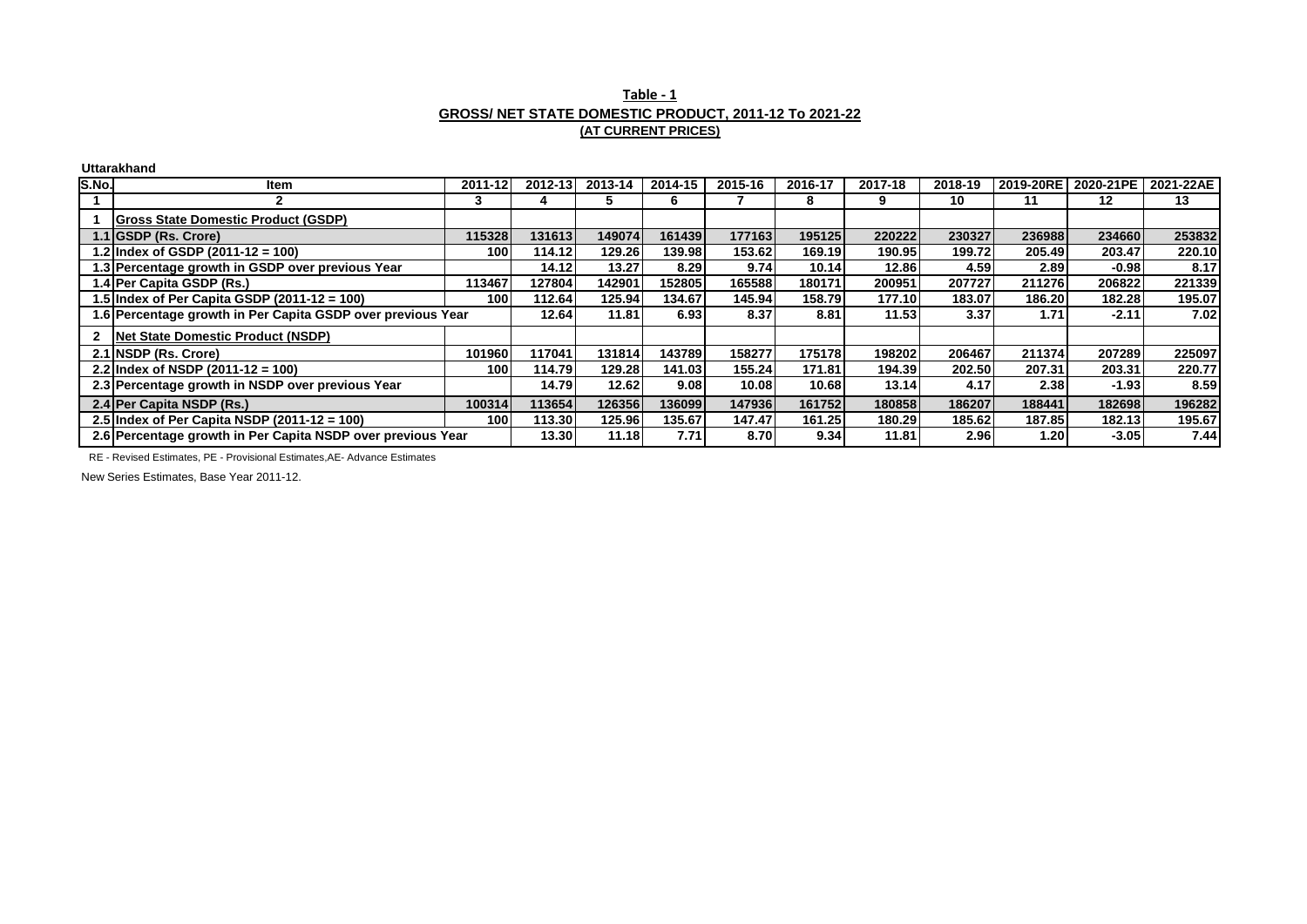### **Table - 2 GROSS/ NET STATE DOMESTIC PRODUCT, 2011-12 To 2021-22 (AT CONSTANT (2011-12) PRICES)**

**Uttarakhand**

| S.No. | ltem                                                        | 2011-12          | 2012-13 | 2013-14 | 2014-15 | 2015-16 | 2016-17 | 2017-18 | 2018-19 | 2019-20RE 2020-21PE |         | 2021-22AE |
|-------|-------------------------------------------------------------|------------------|---------|---------|---------|---------|---------|---------|---------|---------------------|---------|-----------|
|       |                                                             |                  |         |         | 6       |         |         |         | 10      | 11                  | 12      | 13        |
|       | <b>Gross State Domestic Product (GSDP)</b>                  |                  |         |         |         |         |         |         |         |                     |         |           |
|       | 1.1 GSDP (Rs. Crore)                                        | 115328           | 123710  | 134182  | 141278  | 152699  | 167703  | 180956  | 186083  | 187179              | 178912  | 189882    |
|       | 1.2 Index of GSDP (2011-12= 100)                            | 100              | 107.27  | 116.35  | 122.50  | 132.40  | 145.41  | 156.91  | 161.35  | 162.30              | 155.13  | 164.65    |
|       | 1.3 Percentage growth in GSDP over previous Year            |                  | 7.27    | 8.47    | 5.29    | 8.08    | 9.83    | 7.90 l  | 2.83    | 0.59                | $-4.42$ | 6.13      |
|       | 1.4 Per Capita GSDP (Rs.)                                   | 113467           | 120130  | 128626  | 133722  | 142722  | 154851  | 165121  | 167824  | 166871              | 157687  | 165575    |
|       | 1.5 Index of Per Capita GSDP $(2011-12 = 100)$              | <b>1001</b>      | 105.87  | 113.36  | 117.85  | 125.78  | 136.47  | 145.52  | 147.91  | 147.07              | 138.97  | 145.92    |
|       | 1.6 Percentage growth in Per Capita GSDP over previous Year |                  | 5.87    | 7.07    | 3.96    | 6.73    | 8.50    | 6.63    | 1.64    | $-0.57$             | $-5.50$ | 5.00      |
|       | Net State Domestic Product (NSDP)                           |                  |         |         |         |         |         |         |         |                     |         |           |
|       | 2.1 NSDP (Rs. Crore)                                        | 101960           | 109528  | 117778  | 1257021 | 136144  | 150303  | 162205  | 166519  | 166351              | 156792  | 167487    |
|       | 2.2 Index of NSDP $(2011-12 = 100)$                         | <b>1001</b>      | 107.42  | 115.51  | 123.29  | 133.53  | 147.41  | 159.09  | 163.32  | 163.15              | 153.78  | 164.27    |
|       | 2.3 Percentage growth in NSDP over previous Year            |                  | 7.421   | 7.53    | 6.73    | 8.31    | 10.40   | 7.92 l  | 2.66    | $-0.10$             | $-5.75$ | 6.82      |
|       | 2.4 Per Capita NSDP (Rs.)                                   | 100314           | 106359  | 1129001 | 1189791 | 127249  | 138784  | 148011  | 150179  | 148303              | 138191  | 146047    |
|       | 2.5 Index of Per Capita NSDP $(2011-12 = 100)$              | 100 <sup>1</sup> | 106.03  | 112.55  | 118.61  | 126.85  | 138.35  | 147.55  | 149.71  | 147.84              | 137.76  | 145.59    |
|       | 2.6 Percentage growth in Per Capita NSDP over previous Year |                  | 6.03    | 6.15I   | 5.38    | 6.95    | 9.06    | 6.65    | 1.47    | $-1.25$             | $-6.82$ | 5.68      |

RE - Revised Estimates, PE - Provisional Estimates,AE- Advance Estimates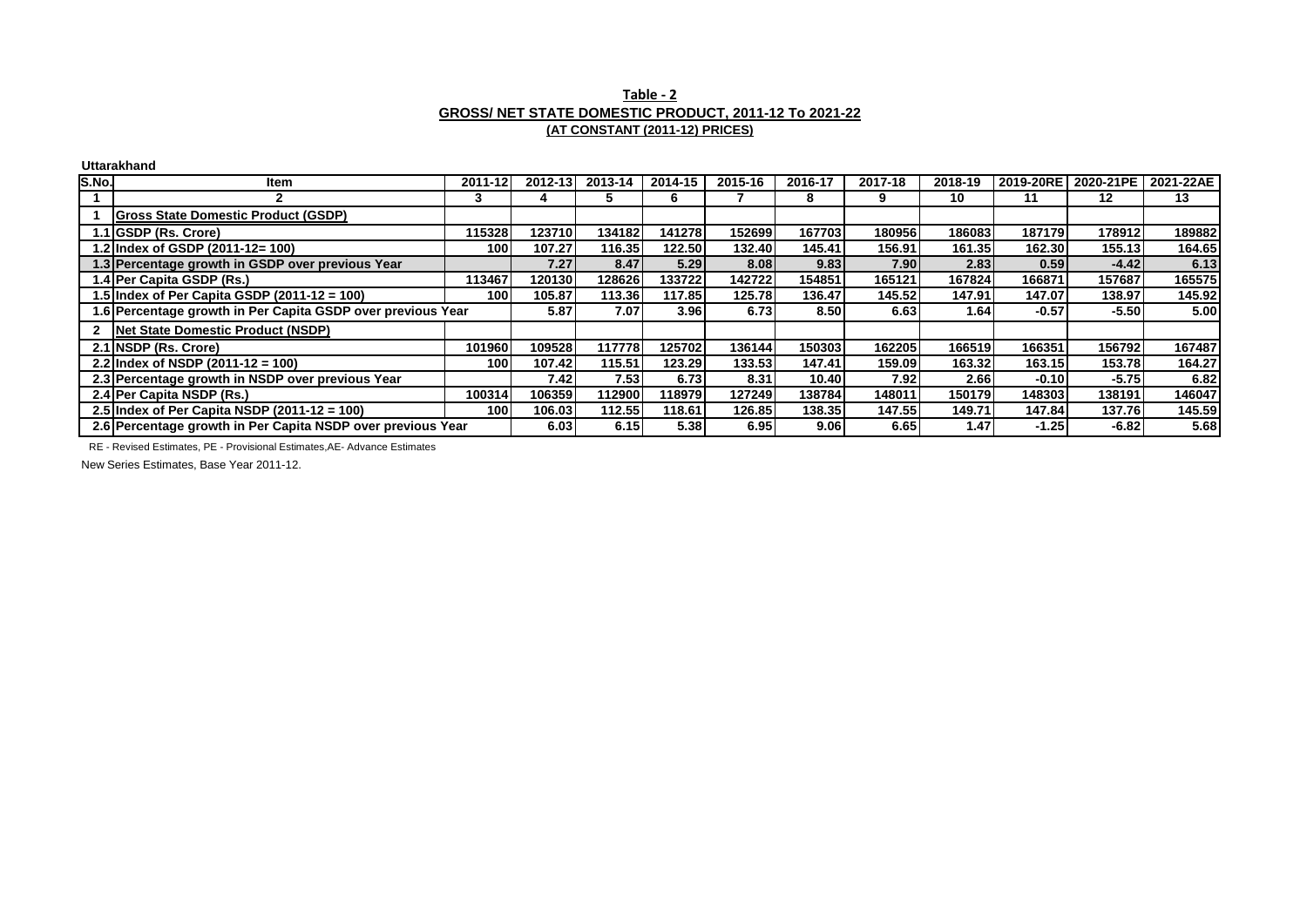#### **Table - 1.1 GROSS/ NET STATE DOMESTIC PRODUCT, 2011-12 To 2021-22 (AT CURRENT PRICES)**

**Uttarakhand**

| <b>S.No.</b> | ltem                                                          | 2011-12 | 2012-13 | 2013-14 | 2014-15 | 2015-16 | 2016-17 | 2017-18 | 2018-19 |              | 2019-20RE 2020-21PE | 2021-22AE |
|--------------|---------------------------------------------------------------|---------|---------|---------|---------|---------|---------|---------|---------|--------------|---------------------|-----------|
|              |                                                               |         |         |         |         |         |         |         | 10      |              | 12                  | 13        |
|              | <b>Gross State Domestic Product (GSDP)</b>                    |         |         |         |         |         |         |         |         |              |                     |           |
|              | 1.1 GSDP (Rs. Crore) - Size of the Economy                    | 115328  | 1316131 | 149074  | 161439  | 177163  | 195125  | 220222  | 230327  | 236988       | 234660              | 253832    |
|              | 1.2 Index of GSDP (2011-12 = 100)                             | 100 l   | 114.12  | 129.26  | 139.98  | 153.62  | 169.19  | 190.95  | 199.72  | 205.49       | 203.47              | 220.10    |
|              | 1.3 Percentage growth in GSDP over previous Year              |         | 14.12   | 13.27   | 8.29    | 9.74    | 10.14   | 12.86   | 4.59    | <b>2.891</b> | $-0.98$             | 8.17      |
|              | Net State Domestic Product (NSDP)                             |         |         |         |         |         |         |         |         |              |                     |           |
|              | 2.4 Per Capita NSDP (Rs.) - Per Capita Income per annum       | 100314  | 113654  | 126356  | 1360991 | 147936  | 161752  | 180858  | 186207  | 188441       | 182698              | 196282    |
|              | 2.5 Index of Per Capita NSDP $(2011-12 = 100)$                | 1001    | 113.30  | 125.96  | 135.67  | 147.47  | 161.25  | 180.29  | 185.62  | 187.85       | 182.13              | 195.67    |
|              | 2.6 Percentage growth in Per Capita Income over previous Year |         | 13.30   | 11.18   | 7.71    | 8.70    | 9.34    | 11.81   | 2.96    | 1.20 l       | $-3.05$             | 7.44      |

RE - Revised Estimates, PE - Provisional Estimates,AE- Advance Estimates

New Series Estimates, Base Year 2011-12.

#### **Table - 2.1 GROSS/ NET STATE DOMESTIC PRODUCT, 2011-12 To 2021-22 (AT CONSTANT (2011-12) PRICES)**

**Uttarakhand**

| S.No. | ltem                                        | 2011-12 | $2012 - 13$ | 2013-14 | 2014-15  | 2015-16           | 2016-17 | 2017-18 | 2018-19 |        | 12019-20RE12020-21PE12021-22AE1 |        |
|-------|---------------------------------------------|---------|-------------|---------|----------|-------------------|---------|---------|---------|--------|---------------------------------|--------|
|       |                                             |         |             |         |          |                   |         |         | 10      |        |                                 |        |
|       | <b>IGross State Domestic Product (GSDP)</b> |         |             |         |          |                   |         |         |         |        |                                 |        |
|       | 1.1 GSDP (Rs. Crore)                        | 15328   | 1237101     | 134182  | 141278   | 152699            | 167703  | 1809561 | 186083  | 187179 | 178912                          | 189882 |
|       | .2lindex of GSDP (2011-12= 100)             | 100     | 107.27      | 116.35  | 122.50 l | 132.40            | 145.41  | 156.91  | 161.35  | 162.30 | 155.13                          | 164.65 |
|       | 1.3 Growth Rate of the Economy l            |         | 7.27 I      | 8.47    | 5.29 l   | 8.08 <sub>l</sub> | 9.831   | 7.90    | 2.83    | 0.591  | -4.421                          | 6.13   |

RE - Revised Estimates, PE - Provisional Estimates,AE- Advance Estimates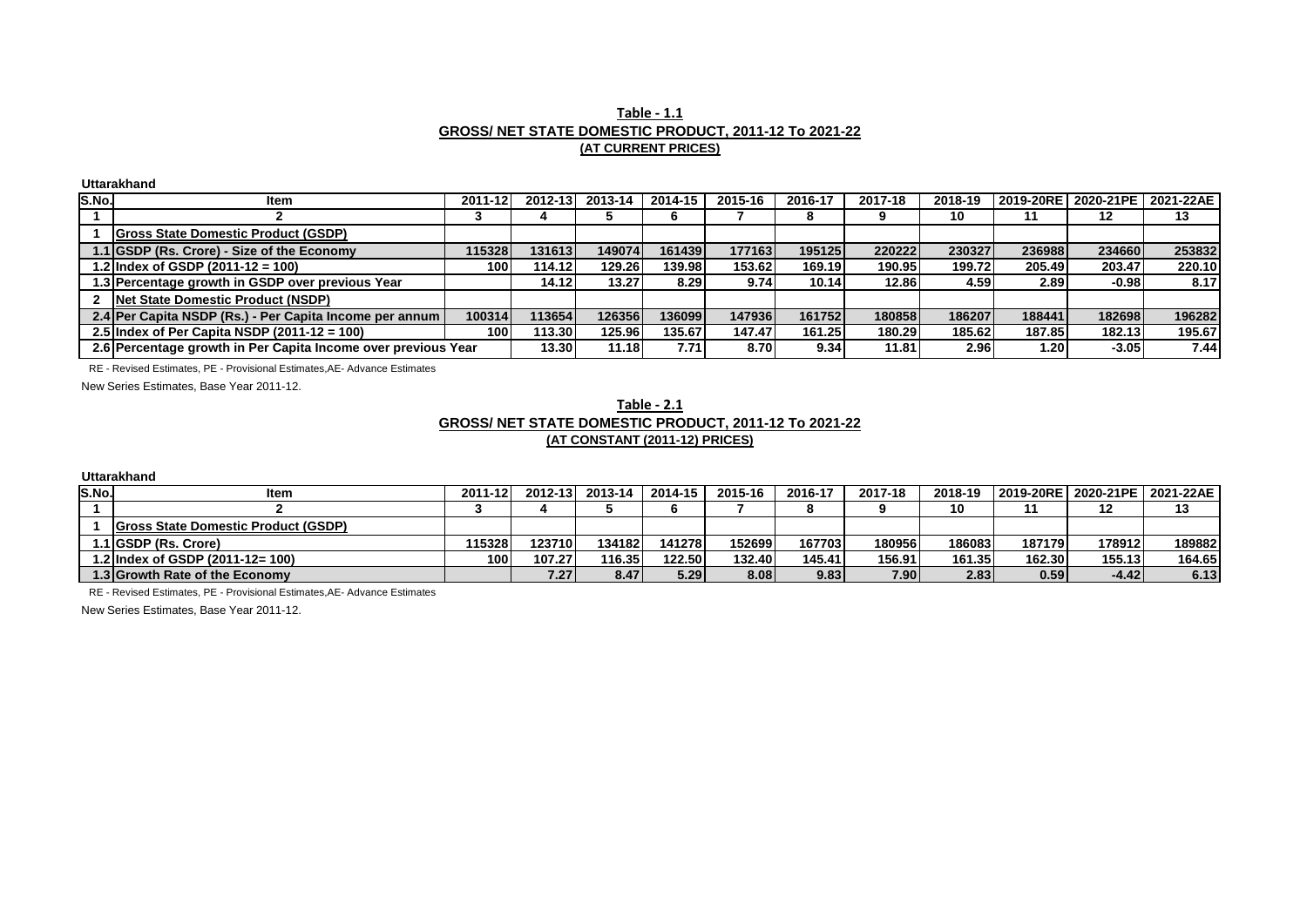**Table - 3 Gross State Domestic Product at current prices**

|            | <b>Uttarakhand</b>                      |          |          |          |          |          |          |          |          | (Rs. in lakh) |           |           |
|------------|-----------------------------------------|----------|----------|----------|----------|----------|----------|----------|----------|---------------|-----------|-----------|
| S.No. Item |                                         | 2011-12  | 2012-13  | 2013-14  | 2014-15  | 2015-16  | 2016-17  | 2017-18  | 2018-19  | 2019-20RE     | 2020-21PE | 2021-22AE |
|            | Agriculture, forestry and fishing       | 1330209  | 1536644  | 1579096  | 1611420  | 1628381  | 1694580  | 1916830  | 1989856  | 2203315       | 2429645   | 2596337   |
|            | 1.1 Crops                               | 764026   | 901730   | 850163   | 862131   | 834909   | 858452   | 1016543  | 1006270  | 1179762       | 1287952   | 1338710   |
|            | 1.2 Livestock                           | 287788   | 313744   | 351373   | 400880   | 450418   | 490497   | 534367   | 589272   | 624632        | 616512    | 710844    |
|            | 1.3 Forestry and logging                | 274833   | 317354   | 373063   | 343612   | 337931   | 340194   | 359874   | 387628   | 391638        | 518203    | 539291    |
|            | 1.4 Fishing and aquaculture             | 3562     | 3815     | 4497     | 4797     | 5123     | 5437     | 6045     | 6687     | 7283          | 6979      | 7492      |
|            | 2 Mining and quarrying                  | 186083   | 205725   | 354844   | 236697   | 202791   | 253822   | 302687   | 341086   | 287550        | 241466    | 251629    |
|            | <b>Primary</b>                          | 1516291  | 1742369  | 1933940  | 1848117  | 1831172  | 1948402  | 2219517  | 2330942  | 2490866       | 2671111   | 2847967   |
|            | 3 Manufacturing                         | 4365135  | 5082899  | 5440406  | 5874343  | 6369703  | 7031813  | 7597807  | 7786975  | 7534171       | 7527735   | 7846745   |
|            | Electricity, gas, water supply & other  |          |          |          |          |          |          |          |          |               |           |           |
|            | 4 utility services                      | 398079   | 416111   | 375058   | 431295   | 556863   | 579225   | 667288   | 714205   | 729428        | 716335    | 789202    |
|            | 5 Construction                          | 883766   | 936950   | 1242406  | 1297607  | 1313471  | 1416292  | 1592085  | 1786955  | 1772902       | 1675044   | 1943895   |
|            | <b>Secondary</b>                        | 5646980  | 6435960  | 7057870  | 7603245  | 8240036  | 9027329  | 9857180  | 10288134 | 10036501      | 9919114   | 10579842  |
|            | <b>Industry</b>                         | 5833063  | 6641685  | 7412715  | 7839943  | 8442828  | 9281152  | 10159867 | 10629220 | 10324052      | 10160579  | 10831471  |
|            | Transport, storage, communication &     |          |          |          |          |          |          |          |          |               |           |           |
|            | 6 services related to broadcasting      | 691812   | 811658   | 934918   | 1066333  | 1279864  | 1300141  | 1239123  | 1316962  | 1511305       | 1299698   | 1570658   |
|            | 6.1 Railways                            | 14143    | 16517    | 17200    | 21899    | 26150    | 28697    | 29326    | 31272    | 45468         | 49649     | 56913     |
|            | Transport by Means Other than           |          |          |          |          |          |          |          |          |               |           |           |
|            | 6.2 Railways                            | 219140   | 261069   | 289314   | 309208   | 337008   | 382272   | 413458   | 443800   | 490829        | 412569    | 499555    |
|            | 6.3 Storage                             | 579      | 678      | 735      | 646      | 712      | 1437     | 191      | 2265     | 1132          | 956       | 1158      |
|            | Communication & Services Related to     |          |          |          |          |          |          |          |          |               |           |           |
|            | 6.4 Broadcasting                        | 457950   | 533394   | 627669   | 734580   | 915994   | 887736   | 796148   | 839625   | 973877        | 836524    | 1013031   |
|            | 7 Trade, repair, hotels and restaurants | 1192896  | 1408869  | 1613981  | 1788267  | 2038605  | 2427074  | 2852400  | 3347891  | 3695845       | 3089158   | 3209347   |
|            | 8 Financial services                    | 293318   | 320421   | 359123   | 402327   | 447958   | 453355   | 531140   | 590718   | 643719        | 770936    | 859594    |
|            | Real estate, ownership of dwelling &    |          |          |          |          |          |          |          |          |               |           |           |
|            | 9 professional services                 | 588825   | 671182   | 739177   | 814718   | 843880   | 911476   | 1009473  | 1107176  | 1207371       | 1246819   | 1425542   |
|            | 10 Public administration                | 404304   | 315475   | 483906   | 609171   | 666095   | 758235   | 942142   | 904938   | 840494        | 970025    | 1063753   |
|            | 11 Other services                       | 498856   | 668947   | 827478   | 916516   | 1011892  | 1157852  | 1385774  | 1449594  | 1548738       | 1724788   | 1965804   |
|            | <b>Tertiary</b>                         | 3670011  | 4196552  | 4958583  | 5597331  | 6288295  | 7008133  | 7960052  | 8717279  | 9447472       | 9101423   | 10094697  |
|            | 12 TOTAL GSVA at basic prices           | 10833282 | 12374880 | 13950393 | 15048694 | 16359503 | 17983865 | 20036749 | 21336355 | 21974839      | 21691648  | 23522506  |
|            | 13 Product Tax                          | 919682   | 1067367  | 1217857  | 1392111  | 1633720  | 1757054  | 2232084  | 1890978  | 1984420       | 2051453   | 2155446   |
|            | 14 Product Subsidies                    | 220207   | 280963   | 260811   | 296913   | 276921   | 228434   | 246620   | 194592   | 260468        | 277082    | 294756    |
|            | 15 Gross State Domestic Product (12+13- | 11532757 | 13161284 | 14907439 | 16143892 | 17716302 | 19512485 | 22022213 | 23032741 | 23698791      | 23466020  | 25383197  |
|            | 16 Population ('00)                     | 101640   | 102980   | 104320   | 105650   | 106990   | 108300   | 109590   | 110880   | 112170        | 113460    | 114680    |
|            | 17 Per Capita GSDP (Rs.)                | 113467   | 127804   | 142901   | 152805   | 165588   | 180171   | 200951   | 207727   | 211276        | 206822    | 221339    |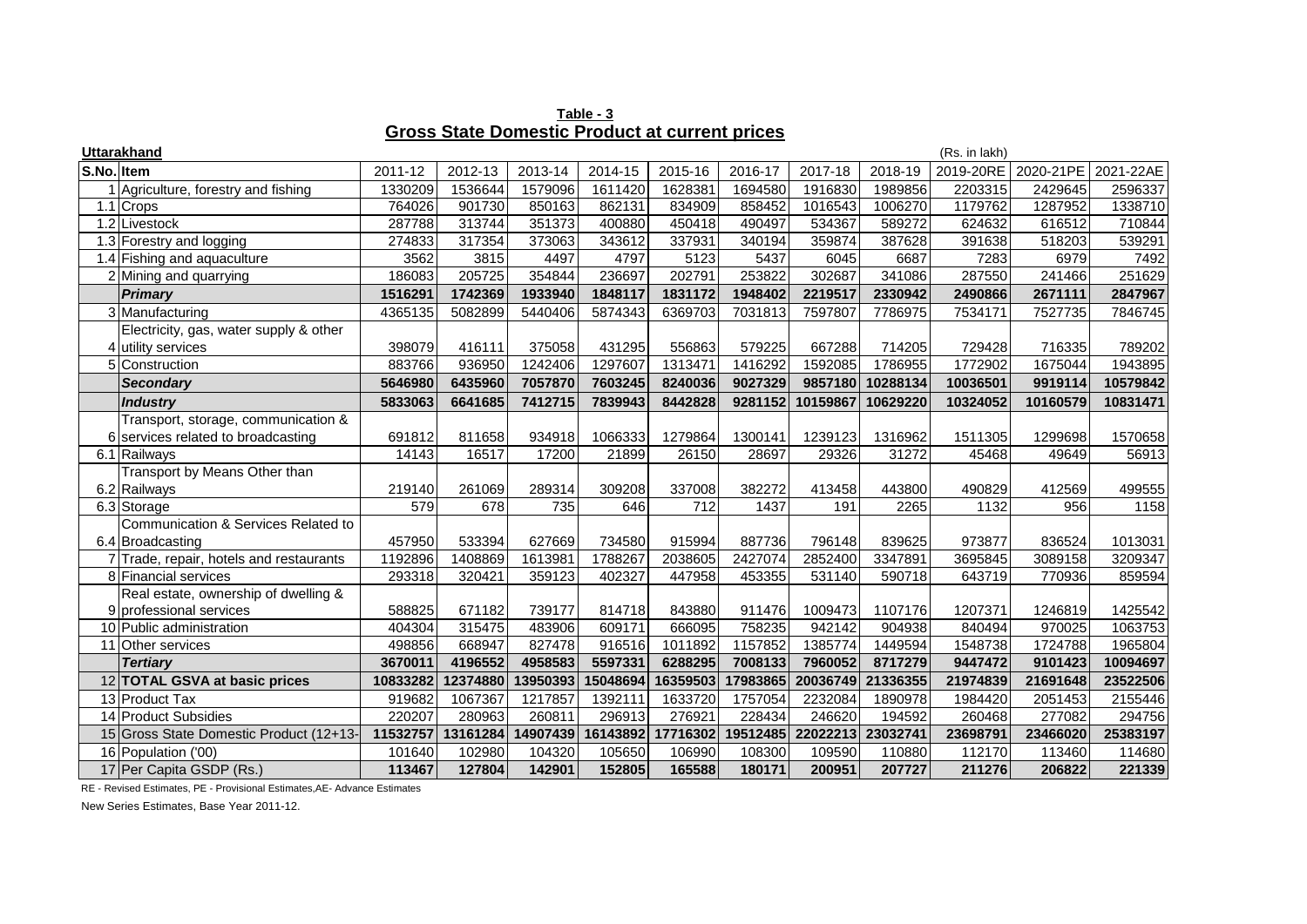**Table - 4 Gross State Domestic Product at constant (2011-12) prices**

|            | <b>Uttarakhand</b>                                                        |                    |          |          |          |          |          |          |          | (Rs. in lakh) |           |           |
|------------|---------------------------------------------------------------------------|--------------------|----------|----------|----------|----------|----------|----------|----------|---------------|-----------|-----------|
| S.No. Item |                                                                           | 2011-12            | 2012-13  | 2013-14  | 2014-15  | 2015-16  | 2016-17  | 2017-18  | 2018-19  | 2019-20RE     | 2020-21PE | 2021-22AE |
|            | Agriculture, forestry and fishing                                         | 1330209            | 1355632  | 1339655  | 1335730  | 1312630  | 1366211  | 1367992  | 1405076  | 1432521       | 1460862   | 1543477   |
|            | 1.1 Crops                                                                 | 764026             | 772456   | 725587   | 715033   | 652182   | 692683   | 698175   | 691749   | 715134        | 755658    | 773596    |
|            | 1.2 Livestock                                                             | 287788             | 308814   | 328325   | 333707   | 356442   | 366563   | 374376   | 383036   | 400046        | 376216    | 431112    |
|            | 1.3 Forestry and logging                                                  | 274834             | 270748   | 282085   | 283253   | 300161   | 302972   | 291186   | 325688   | 312574        | 324000    | 333413    |
|            | 1.4 Fishing and aquaculture                                               | 3562               | 3614     | 3658     | 3737     | 3846     | 3994     | 4255     | 4603     | 4768          | 4988      | 5355      |
|            | 2 Mining and quarrying                                                    | 186083             | 181554   | 296810   | 218174   | 191875   | 255701   | 325180   | 311424   | 279043        | 197660    | 208307    |
|            | <b>Primary</b>                                                            | 1516292            | 1537186  | 1636465  | 1553903  | 1504505  | 1621912  | 1693172  | 1716500  | 1711564       | 1658522   | 1751784   |
|            | 3 Manufacturing                                                           | 4365135            | 4869750  | 5050710  | 5288415  | 5796017  | 6345624  | 6772170  | 6733288  | 6499558       | 6398714   | 6551964   |
|            | Electricity, gas, water supply & other                                    |                    |          |          |          |          |          |          |          |               |           |           |
|            | 4 utility services                                                        | 398079             | 427949   | 431792   | 466887   | 505301   | 540975   | 604845   | 642989   | 662204        | 625421    | 644060    |
|            | 5 Construction                                                            | 883766             | 852422   | 1080655  | 1094865  | 1092495  | 1213594  | 1284062  | 1354812  | 1333881       | 1228623   | 1371216   |
|            | <b>Secondary</b>                                                          | 5646980            | 6150122  | 6563157  | 6850167  | 7393813  | 8100193  | 8661078  | 8731090  | 8495643       | 8252758   | 8567240   |
|            | <b>Industry</b>                                                           | 5833063            | 6331676  | 6859968  | 7068341  | 7585688  | 8355894  | 8986258  | 9042514  | 8774686       | 8450418   | 8775548   |
|            | Transport, storage, communication &                                       |                    |          |          |          |          |          |          |          |               |           |           |
|            | 6 services related to broadcasting                                        | 691812             | 754202   | 823750   | 928596   | 1110298  | 1106665  | 1043747  | 1049469  | 1169252       | 1032462   | 1152211   |
|            | 6.1 Railways                                                              | 14143              | 15801    | 16099    | 19208    | 22249    | 22892    | 22107    | 23131    | 27622         | 24370     | 24942     |
|            | Transport by Means Other than                                             |                    |          |          |          |          |          |          |          |               |           |           |
|            | 6.2 Railways                                                              | 219140             | 242449   | 254611   | 269368   | 292618   | 326170   | 349707   | 354728   | 396638        | 389884    | 393646    |
|            | 6.3 Storage                                                               | 579                | 629      | 647      | 563      | 618      | 1226     | 161      | 1810     | 866           | 714       | 842       |
|            | Communication & Services Related to                                       |                    |          |          |          |          |          |          |          |               |           |           |
|            | 6.4 Broadcasting                                                          | 457950             | 495323   | 552393   | 639456   | 794813   | 756376   | 671772   | 669799   | 744126        | 617494    | 732781    |
|            | 7 Trade, repair, hotels and restaurants                                   | 1192896            | 1306187  | 1418883  | 1518569  | 1691788  | 1955353  | 2222555  | 2480838  | 2657999       | 2158119   | 2344285   |
|            | 8 Financial services                                                      | 293318             | 316227   | 346284   | 384652   | 415169   | 421254   | 457372   | 471881   | 491657        | 584272    | 607643    |
|            | Real estate, ownership of dwelling &                                      |                    |          |          |          |          |          |          |          |               |           |           |
|            | 9 professional services                                                   | 588825             | 639825   | 625463   | 717356   | 734252   | 790987   | 848212   | 914525   | 998310        | 1040012   | 1149182   |
|            | 10 Public administration                                                  | 404304             | 287555   | 413007   | 492779   | 541212   | 594707   | 704436   | 654718   | 574280        | 650922    | 704917    |
|            | 11 Other services                                                         | 498856             | 619019   | 727454   | 778844   | 839745   | 935185   | 1079778  | 1074171  | 1110790       | 1193726   | 1314668   |
|            | <b>Tertiary</b>                                                           | 3670011            | 3923016  | 4354841  | 4820796  | 5332464  | 5804150  | 6356100  | 6645602  | 7002289       | 6659513   | 7272906   |
|            | 12 TOTAL GSVA at basic prices                                             | 10833284           | 11610323 | 12554464 | 13224866 | 14230782 | 15526255 | 16710349 | 17093191 | 17209496      | 16570793  | 17591930  |
|            | 13 Product Tax                                                            | 919682             | 1024286  | 1098486  | 1163827  | 1279978  | 1441287  | 1590940  | 1670976  | 1712434       | 1532061   | 1616704   |
|            | 14 Product Subsidies                                                      | 220207             | 263604   | 234713   | 260929   | 240888   | 197217   | 205677   | 155893   | 203984        | 211670    | 220441    |
|            | 15 Gross State Domestic Product (12+13-                                   | 11532759           | 12371005 | 13418237 | 14127764 | 15269872 | 16770325 | 18095612 | 18608274 | 18717945      | 17891185  | 18988193  |
|            | 16 Population ('00)                                                       | 101640             | 102980   | 104320   | 105650   | 106990   | 108300   | 109590   | 110880   | 112170        | 113460    | 114680    |
|            | 17 Per Capita GSDP (Rs.)                                                  | 113467             | 120130   | 128626   | 133722   | 142722   | 154851   | 165121   | 167824   | 166871        | 157687    | 165575    |
|            | RE - Revised Estimates, PE - Provisional Estimates, AE- Advance Estimates |                    |          |          |          |          |          |          |          |               |           |           |
|            | New Series Estimates, Base Year 2011-12.                                  | <b>Growth Rate</b> | 7.27     | 8.47     | 5.29     | 8.08     | 9.83     | 7.90     | 2.83     | 0.59          | $-4.42$   | 6.13      |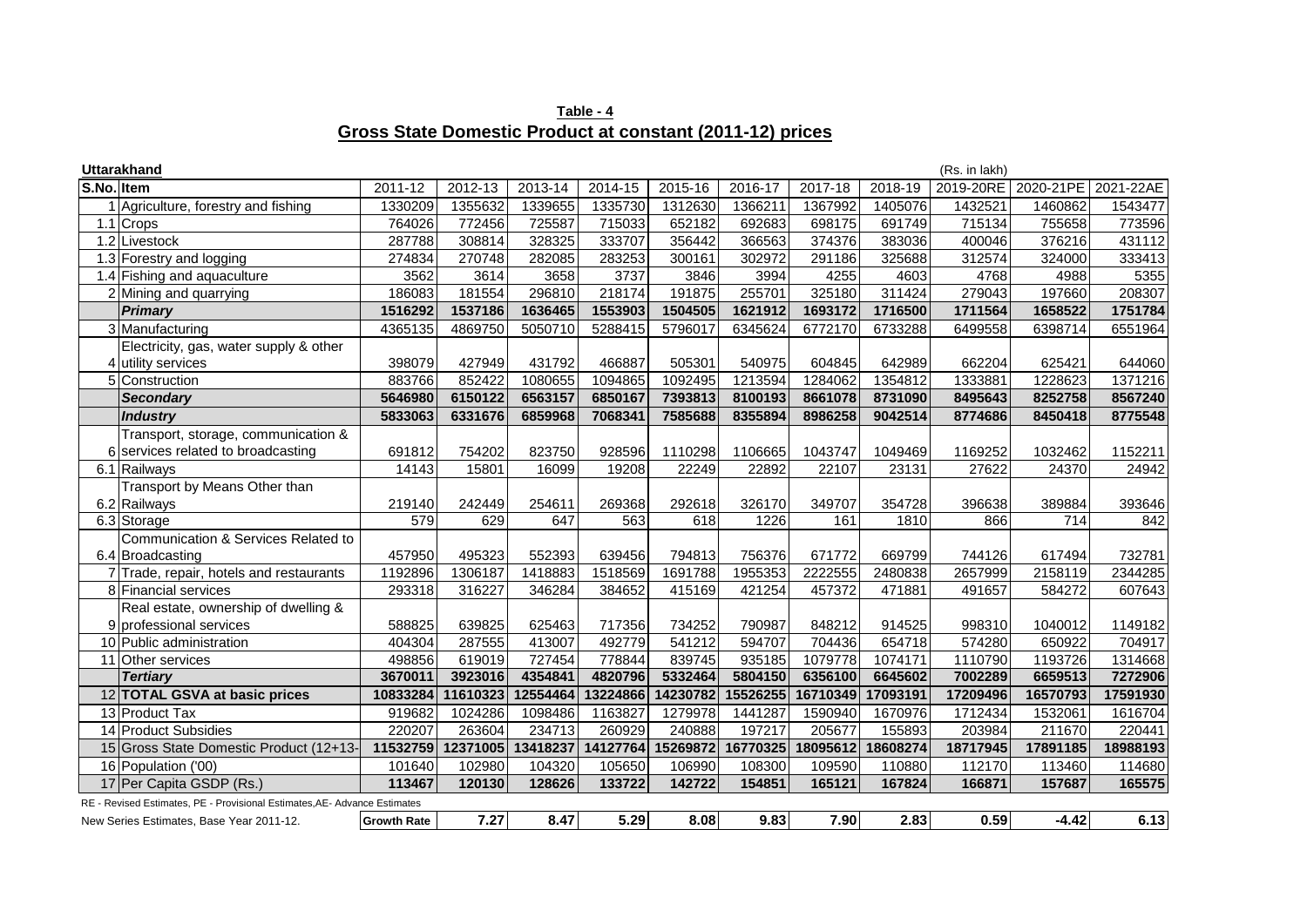**Table - 5 Net State Domestic Product at current prices**

|            | <b>Uttarakhand</b><br>(Rs. in lakh)       |                   |                   |                    |                    |                    |                    |                    |                    |                    |                    |                    |
|------------|-------------------------------------------|-------------------|-------------------|--------------------|--------------------|--------------------|--------------------|--------------------|--------------------|--------------------|--------------------|--------------------|
| S.No. Item |                                           | 2011-12           | 2012-13           | 2013-14            | 2014-15            | 2015-16            | 2016-17            | 2017-18            | 2018-19            | 2019-20RE          | 2020-21PE          | 2021-22AE          |
|            | Agriculture, forestry and fishing         | 1213170           | 1401551           | 1419465            | 1432575            | 1436512            | 1487936            | 1695788            | 1751565            | 1943564            | 2169894            | 2336586            |
|            | $1.1$ Crops                               | 654767            | 775511            | 700763             | 692967             | 652381             | 660791             | 805380             | 778793             | 930969             | 1039159            | 1089917            |
|            | 1.2 Livestock                             | 283437            | 308835            | 345879             | 395013             | 444688             | 484616             | 528121             | 582477             | 617880             | 609759             | 704091             |
|            | 1.3 Forestry and logging                  | 271823            | 313817            | 368801             | 340250             | 334778             | 337535             | 356682             | 384082             | 387967.96          | 514532.91          | 535620.96          |
|            | 1.4 Fishing and aquaculture               | 3143              | 3387              | 4022               | 4345               | 4665               | 4994               | 5604               | 6213               | 6747               | 6443               | 6956               |
|            | 2 Mining and quarrying                    | 154792            | 161095            | 256450             | 200940             | 169672             | 213134             | 248671             | 287658             | 238330             | 192246             | 202409             |
|            | <b>Primary</b>                            | 1367961           | 1562646           | 1675915            | 1633515            | 1606184            | 1701070            | 1944459            | 2039223            | 2181894            | 2362140            | 2538995            |
|            | 3 Manufacturing                           | 3741191           | 4442738           | 4790836            | 5242331            | 5740501            | 6419260            | 6965287            | 7150837            | 6853453            | 6833073            | 7129701            |
|            | Electricity, gas, water supply & other    |                   |                   |                    |                    |                    |                    |                    |                    |                    |                    |                    |
|            | 4 utility services                        | 275878            | 281177            | 247257             | 280188             | 374982             | 385802             | 463359             | 482789             | 501476             | 474844             | 533612             |
|            | 5 Construction<br><b>Secondary</b>        | 841393<br>4858462 | 887346<br>5611261 | 1166721<br>6204814 | 1221319<br>6743838 | 1235382<br>7350864 | 1329432<br>8134493 | 1460067<br>8888712 | 1668761<br>9302387 | 1641756<br>8996686 | 1523009<br>8830926 | 1765860<br>9429174 |
|            |                                           |                   |                   |                    |                    |                    |                    |                    |                    |                    |                    |                    |
|            | Industry                                  | 5013254           | 5772356           | 6461265            | 6944779            | 7520537            | 8347628            | 9137383            | 9590045            | 9235016            | 9023172            | 9631583            |
|            | Transport, storage, communication &       |                   |                   |                    |                    |                    |                    |                    |                    |                    |                    |                    |
|            | 6 services related to broadcasting        | 527892            | 636477            | 734391             | 844065             | 1018350            | 1012300            | 919433             | 925322             | 1044792            | 741695             | 926722             |
|            | 6.1 Railways                              | 9539              | 11306             | 10973              | 13349              | 16823              | 16357              | 14623              | 12601              | 24556              | 26228              | 33481              |
|            | 6.2 Transport by Means Other than Railway | 191141            | 229151            | 249720             | 268785             | 293319             | 328239             | 351728             | 366474             | 400174             | 304230             | 390964             |
|            | 6.3 Storage                               | 496               | 587               | 622                | 544                | 598                | 1207               | 160                | 2065               | 1030               | 904                | 1131               |
|            | Communication & Services Related to       |                   |                   |                    |                    |                    |                    |                    |                    |                    |                    |                    |
|            | 6.4 Broadcasting                          | 326716            | 395433            | 473076             | 561387             | 707610             | 666498             | 552922             | 544183             | 619032             | 410332             | 501147             |
|            | 7 Trade, repair, hotels and restaurants   | 1136811           | 1344055           | 1542921            | 1708606            | 1933089            | 2305561            | 2727162            | 3176931            | 3506899            | 2880328            | 3000497            |
|            | 8 Financial services                      | 288686            | 314745            | 353151             | 394906             | 438799             | 443352             | 519771             | 577273             | 628498             | 753705             | 840088             |
|            | Real estate, ownership of dwelling &      |                   |                   |                    |                    |                    |                    |                    |                    |                    |                    |                    |
|            | 9 professional services                   | 458980            | 519027            | 563330             | 619845             | 643928             | 697363             | 778264             | 848885             | 936081             | 961875             | 1140593            |
|            | 10 Public administration                  | 396607            | 307267            | 378633             | 486807             | 540161             | 620647             | 772522             | 747178             | 700969             | 846626             | 954617             |
|            | 11 Other services                         | 461087            | 622245            | 771210             | 852108             | 939549             | 1074345            | 1284386            | 1333070            | 1417634            | 1577279            | 1818283            |
|            | <b>Tertiary</b>                           | 3270063           | 3743816           | 4343636            | 4906336            | 5513877            | 6153568            | 7001539            | 7608660            | 8234873            | 7761509            | 8680801            |
|            | 12 TOTAL NSVA at basic prices             | 9496486           | 10917722          | 12224365           | 13283690           | 14470925           | 15989132           | 17834710           | 18950270           | 19413453           | 18954575           | 20648969           |
|            | 13 Product Tax                            | 919682            | 1067367           | 1217857            | 1392111            | 1633720            | 1757054            | 2232084            | 1890978            | 1984420            | 2051453            | 2155446            |
|            | 14 Product Subsidies                      | 220207            | 280963            | 260811             | 296913             | 276921             | 228434             | 246620             | 194592             | 260468             | 277082             | 294756             |
|            | 15 Net State Domestic Product (12+13-14   | 10195961          | 11704126          | 13181411           | 14378888           | 15827724           | 17517752           | 19820174           | 20646656           | 21137405           | 20728946           | 22509660           |
|            | 16 Population ('00)                       | 101640            | 102980            | 104320             | 105650             | 106990             | 108300             | 109590             | 110880             | 112170             | 113460             | 114680             |
|            | 17 Per Capita GSDP (Rs.)                  | 100314            | 113654            | 126356             | 136099             | 147936             | 161752             | 180858             | 186207             | 188441             | 182698             | 196282             |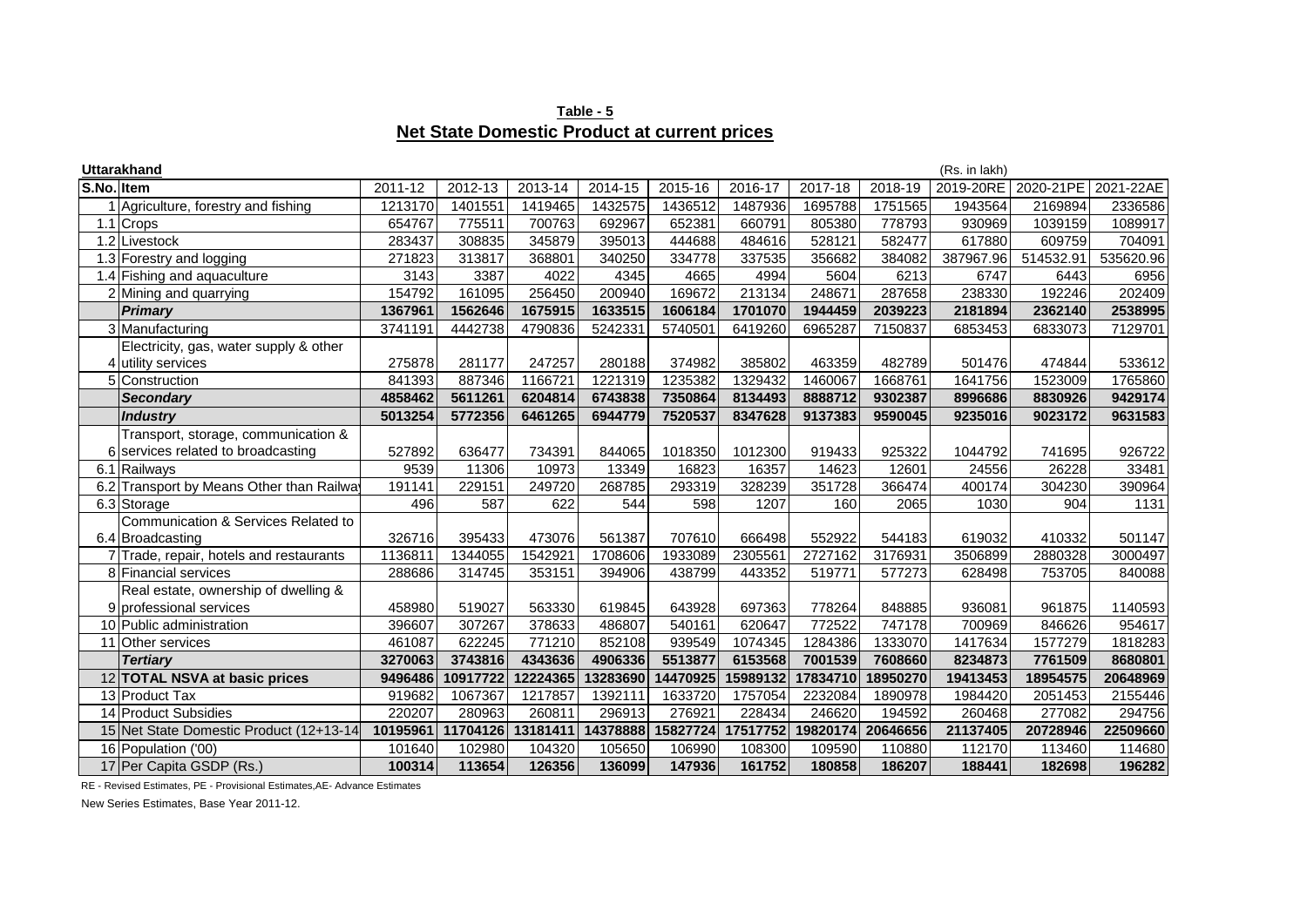# **Net State Domestic Product at constant (2011-12) prices Table - 6**

|            | <b>Uttarakhand</b>                        |          |          |          |          |                   |          |          |          | (Rs. in lakh) |           |           |
|------------|-------------------------------------------|----------|----------|----------|----------|-------------------|----------|----------|----------|---------------|-----------|-----------|
| S.No. Item |                                           | 2011-12  | 2012-13  | 2013-14  | 2014-15  | 2015-16           | 2016-17  | 2017-18  | 2018-19  | 2019-20RE     | 2020-21PE | 2021-22AE |
|            | Agriculture, forestry and fishing         | 1213170  | 1230430  | 1202748  | 1189556  | 1161852           | 1209501  | 1204443  | 1233935  | 1252249       | 1280590   | 1363204   |
|            | 1.1 Crops                                 | 654767   | 655489   | 597741   | 577197   | 509725            | 543819   | 542775   | 529012   | 543323        | 583847    | 601785    |
|            | 1.2 Livestock                             | 283437   | 304267   | 323455   | 328656   | 351308            | 361407   | 369226   | 377775   | 394840        | 371010    | 425906    |
|            | 1.3 Forestry and logging                  | 271824   | 267464   | 278311   | 280365   | 297375            | 300677   | 288581   | 322956   | 309770        | 321196    | 330609    |
|            | 1.4 Fishing and aquaculture               | 3143     | 3210     | 3241     | 3338     | 3445              | 3599     | 3861     | 4190     | 4316          | 4537      | 4904      |
|            | 2 Mining and quarrying                    | 154792   | 139063   | 206698   | 187381   | 164158            | 222202   | 281833   | 269919   | 241845        | 160461    | 171109    |
|            | <b>Primary</b>                            | 1367962  | 1369493  | 1409446  | 1376936  | 1326010           | 1431703  | 1486276  | 1503854  | 1494093       | 1441051   | 1534313   |
|            | 3 Manufacturing                           | 3741191  | 4229589  | 4401140  | 4719555  | 5233268           | 5796529  | 6216712  | 6193203  | 5927148       | 5823514   | 5969770   |
|            | Electricity, gas, water supply & other    |          |          |          |          |                   |          |          |          |               |           |           |
|            | 4 utility services                        | 275878   | 297896   | 311918   | 331812   | 342376            | 367668   | 426527   | 447030   | 469399        | 424158    | 434967    |
|            | 5 Construction                            | 841393   | 802818   | 1004970  | 1024113  | 1019679           | 1130722  | 1158719  | 1245750  | 1211204       | 1086147   | 1204916   |
|            | <b>Secondary</b>                          | 4858462  | 5330304  | 5718028  | 6075480  | 6595323           | 7294919  | 7801958  | 7885984  | 7607750       | 7333819   | 7609654   |
|            | <b>Industry</b>                           | 5013254  | 5469367  | 5924727  | 6262861  | 6759481           | 7517121  | 8083790  | 8155903  | 7849595       | 7494280   | 7780762   |
|            | Transport, storage, communication &       |          |          |          |          |                   |          |          |          |               |           |           |
|            | 6 services related to broadcasting        | 527892   | 583939   | 632374   | 732711   | 884775            | 857488   | 770741   | 724018   | 783001        | 571639    | 691135    |
|            | 6.1 Railways                              | 9539     | 10914    | 12480    | 11772    | 14133             | 12302    | 9895     | 8267     | 10973         | 5721      | 6281      |
|            | 6.2 Transport by Means Other than Railway | 191141   | 211896   | 217966   | 231720   | 251869            | 276678   | 294507   | 286750   | 320779        | 303445    | 306966    |
|            | 6.3 Storage                               | 496      | 543      | 547      | 474      | 517               | 1023     | 136      | 1652     | 786           | 673       | 822       |
|            | Communication & Services Related to       |          |          |          |          |                   |          |          |          |               |           |           |
|            | 6.4 Broadcasting                          | 326716   | 360586   | 401381   | 488744   | 618256            | 567484   | 466203   | 427350   | 450462        | 261799    | 377065    |
|            | 7 Trade, repair, hotels and restaurants   | 1136811  | 1245014  | 1354072  | 1448615  | 1597423           | 1847746  | 2116386  | 2342519  | 2506439       | 1992048   | 2178196   |
|            | 8 Financial services                      | 288686   | 310724   | 340602   | 378073   | 407217            | 412502   | 447682   | 460851   | 479203        | 570209    | 591763    |
|            | Real estate, ownership of dwelling &      |          |          |          |          |                   |          |          |          |               |           |           |
|            | 9 professional services                   | 458980   | 498602   | 469308   | 551176   | 562276            | 610698   | 663730   | 719231   | 793236        | 824669    | 933834    |
|            | 10 Public administration                  | 396607   | 279587   | 314819   | 382108   | 426542            | 469717   | 554772   | 520531   | 457612        | 549486    | 616724    |
|            | 11 Other services                         | 461087   | 574504   | 675328   | 722169   | 775695            | 861452   | 993672   | 979811   | 1005324       | 1075846   | 1196776   |
|            | <b>Tertiary</b>                           | 3270063  | 3492371  | 3786503  | 4214852  | 4653928           | 5059602  | 5546983  | 5746960  | 6024815       | 5583897   | 6208428   |
|            | 12 TOTAL NSVA at basic prices             | 9496488  | 10192167 | 10913978 | 11667268 | 12575261          | 13786224 | 14835216 | 15136798 | 15126658      | 14358767  | 15352394  |
|            | 13 Product Tax                            | 919682   | 1024286  | 1098486  | 1163827  | 1279978           | 1441287  | 1590940  | 1670976  | 1712434       | 1532061   | 1616704   |
|            | 14 Product Subsidies                      | 220207   | 263604   | 234713   | 260929   | 240888            | 197217   | 205677   | 155893   | 203984        | 211670    | 220441    |
|            | 15 Net State Domestic Product (12+13-14   | 10195963 | 10952849 | 11777751 |          | 12570166 13614351 | 15030294 | 16220479 | 16651881 | 16635108      | 15679158  | 16748657  |
|            | 16 Population ('00)                       | 101640   | 102980   | 104320   | 105650   | 106990            | 108300   | 109590   | 110880   | 112170        | 113460    | 114680    |
|            | 17 Per Capita GSDP (Rs.)                  | 100314   | 106359   | 112900   | 118979   | 127249            | 138784   | 148011   | 150179   | 148303        | 138191    | 146047    |

RE - Revised Estimates, PE - Provisional Estimates,AE- Advance Estimates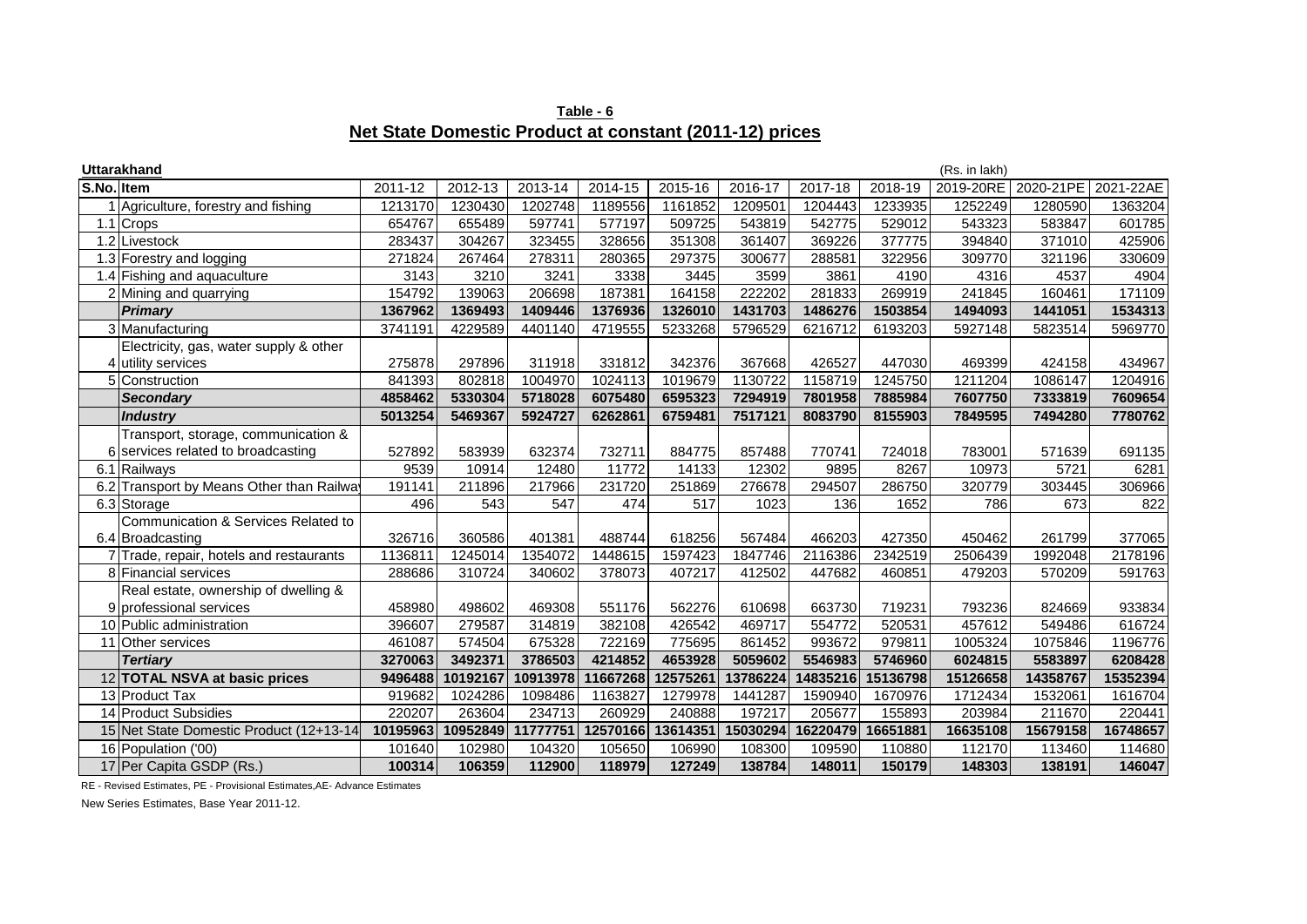|  | Table - 7                                                     |  |  |
|--|---------------------------------------------------------------|--|--|
|  | Growth Rate of Gross State Domestic Product at current prices |  |  |

|            | <b>Uttarakhand</b>                         |         |          |         |          |          |          |          |          | (Rs. in lakh) |                     |           |
|------------|--------------------------------------------|---------|----------|---------|----------|----------|----------|----------|----------|---------------|---------------------|-----------|
| S.No. Item |                                            | 2011-12 | 2012-13  | 2013-14 | 2014-15  | 2015-16  | 2016-17  | 2017-18  | 2018-19  |               | 2019-20RE 2020-21PE | 2021-22AE |
|            | Agriculture, forestry and fishing          |         | 15.52    | 2.76    | 2.05     | 1.05     | 4.07     | 13.12    | 3.81     | 10.73         | 10.27               | 6.86      |
|            | 1.1 Crops                                  |         | 18.02    | $-5.72$ | 1.41     | $-3.16$  | 2.82     | 18.42    | $-1.01$  | 17.24         | 9.17                | 3.94      |
|            | 1.2 Livestock                              |         | 9.02     | 11.99   | 14.09    | 12.36    | 8.90     | 8.94     | 10.27    | 6.00          | $-1.30$             | 15.30     |
|            | 1.3 Forestry and logging                   |         | 15.47    | 17.55   | $-7.89$  | $-1.65$  | 0.67     | 5.79     | 7.71     | 1.03          | 32.32               | 4.07      |
|            | 1.4 Fishing and aquaculture                |         | 7.10     | 17.87   | 6.67     | 6.79     | 6.14     | 11.19    | 10.61    | 8.92          | $-4.18$             | 7.36      |
|            | 2 Mining and quarrying                     |         | 10.56    | 72.48   | $-33.30$ | $-14.32$ | 25.16    | 19.25    | 12.69    | $-15.70$      | $-16.03$            | 4.21      |
|            | <b>Primary</b>                             |         | 14.91    | 10.99   | $-4.44$  | $-0.92$  | 6.40     | 13.91    | 5.02     | 6.86          | 7.24                | 6.62      |
|            | 3 Manufacturing                            |         | 16.44    | 7.03    | 7.98     | 8.43     | 10.39    | 8.05     | 2.49     | $-3.25$       | $-0.09$             | 4.24      |
|            | Electricity, gas, water supply & other     |         |          |         |          |          |          |          |          |               |                     |           |
|            | 4 utility services                         |         | 4.53     | $-9.87$ | 14.99    | 29.11    | 4.02     | 15.20    | 7.03     | 2.13          | $-1.79$             | 10.17     |
|            | 5 Construction                             |         | 6.02     | 32.60   | 4.44     | 1.22     | 7.83     | 12.41    | 12.24    | $-0.79$       | $-5.52$             | 16.05     |
|            | <b>Secondary</b>                           |         | 13.97    | 9.66    | 7.73     | 8.38     | 9.55     | 9.19     | 4.37     | $-2.45$       | $-1.17$             | 6.66      |
|            | <b>Industry</b>                            |         | 13.86    | 11.61   | 5.76     | 7.69     | 9.93     | 9.47     | 4.62     | $-2.87$       | $-1.58$             | 6.60      |
|            | Transport, storage, communication &        |         |          |         |          |          |          |          |          |               |                     |           |
|            | 6 services related to broadcasting         |         | 17.32    | 15.19   | 14.06    | 20.02    | 1.58     | $-4.69$  | 6.28     | 14.76         | $-14.00$            | 20.85     |
|            | 6.1 Railways                               |         | 16.79    | 4.14    | 27.32    | 19.41    | 9.74     | 2.19     | 6.64     | 45.40         | 9.20                | 14.63     |
|            | Transport by Means Other than              |         |          |         |          |          |          |          |          |               |                     |           |
|            | 6.2 Railways                               |         | 19.13    | 10.82   | 6.88     | 8.99     | 13.43    | 8.16     | 7.34     | 10.60         | $-15.94$            | 21.08     |
|            | 6.3 Storage                                |         | 17.10    | 8.46    | $-12.11$ | 10.19    | 101.77   | $-86.73$ | 1087.44  | $-50.03$      | $-15.55$            | 21.12     |
|            | Communication & Services Related to        |         |          |         |          |          |          |          |          |               |                     |           |
|            | 6.4 Broadcasting                           |         | 16.47    | 17.67   | 17.03    | 24.70    | $-3.09$  | $-10.32$ | 5.46     | 15.99         | $-14.10$            | 21.10     |
|            | 7 Trade, repair, hotels and restaurants    |         | 18.10    | 14.56   | 10.80    | 14.00    | 19.06    | 17.52    | 17.37    | 10.39         | $-16.42$            | 3.89      |
|            | 8 Financial services                       |         | 9.24     | 12.08   | 12.03    | 11.34    | 1.20     | 17.16    | 11.22    | 8.97          | 19.76               | 11.50     |
|            | Real estate, ownership of dwelling &       |         |          |         |          |          |          |          |          |               |                     |           |
|            | 9 professional services                    |         | 13.99    | 10.13   | 10.22    | 3.58     | 8.01     | 10.75    | 9.68     | 9.05          | 3.27                | 14.33     |
|            | 10 Public administration                   |         | $-21.97$ | 53.39   | 25.89    | 9.34     | 13.83    | 24.25    | $-3.95$  | $-7.12$       | 15.41               | 9.66      |
|            | 11 Other services                          |         | 34.10    | 23.70   | 10.76    | 10.41    | 14.42    | 19.68    | 4.61     | 6.84          | 11.37               | 13.97     |
|            | <b>Tertiary</b>                            |         | 14.35    | 18.16   | 12.88    | 12.34    | 11.45    | 13.58    | 9.51     | 8.38          | $-3.66$             | 10.91     |
|            | 12 TOTAL GSVA at basic prices              |         | 14.23    | 12.73   | 7.87     | 8.71     | 9.93     | 11.42    | 6.49     | 2.99          | $-1.29$             | 8.44      |
|            | 13 Product Tax                             |         | 16.06    | 14.10   | 14.31    | 17.36    | 7.55     | 27.04    | $-15.28$ | 4.94          | 3.38                | 5.07      |
|            | 14 Product Subsidies                       |         | 27.59    | $-7.17$ | 13.84    | $-6.73$  | $-17.51$ | 7.96     | $-21.10$ | 33.85         | 6.38                | 6.38      |
|            | 15 Gross State Domestic Product (12+13-14) |         | 14.12    | 13.27   | 8.29     | 9.74     | 10.14    | 12.86    | 4.59     | 2.89          | $-0.98$             | 8.17      |
|            | 16 Population ('00)                        |         | 1.32     | 1.30    | 1.27     | 1.27     | 1.22     | 1.19     | 1.18     | 1.16          | 1.15                | 1.08      |
|            | 17 Per Capita GSDP (Rs.)                   |         | 12.64    | 11.81   | 6.93     | 8.37     | 8.81     | 11.53    | 3.37     | 1.71          | $-2.11$             | 7.02      |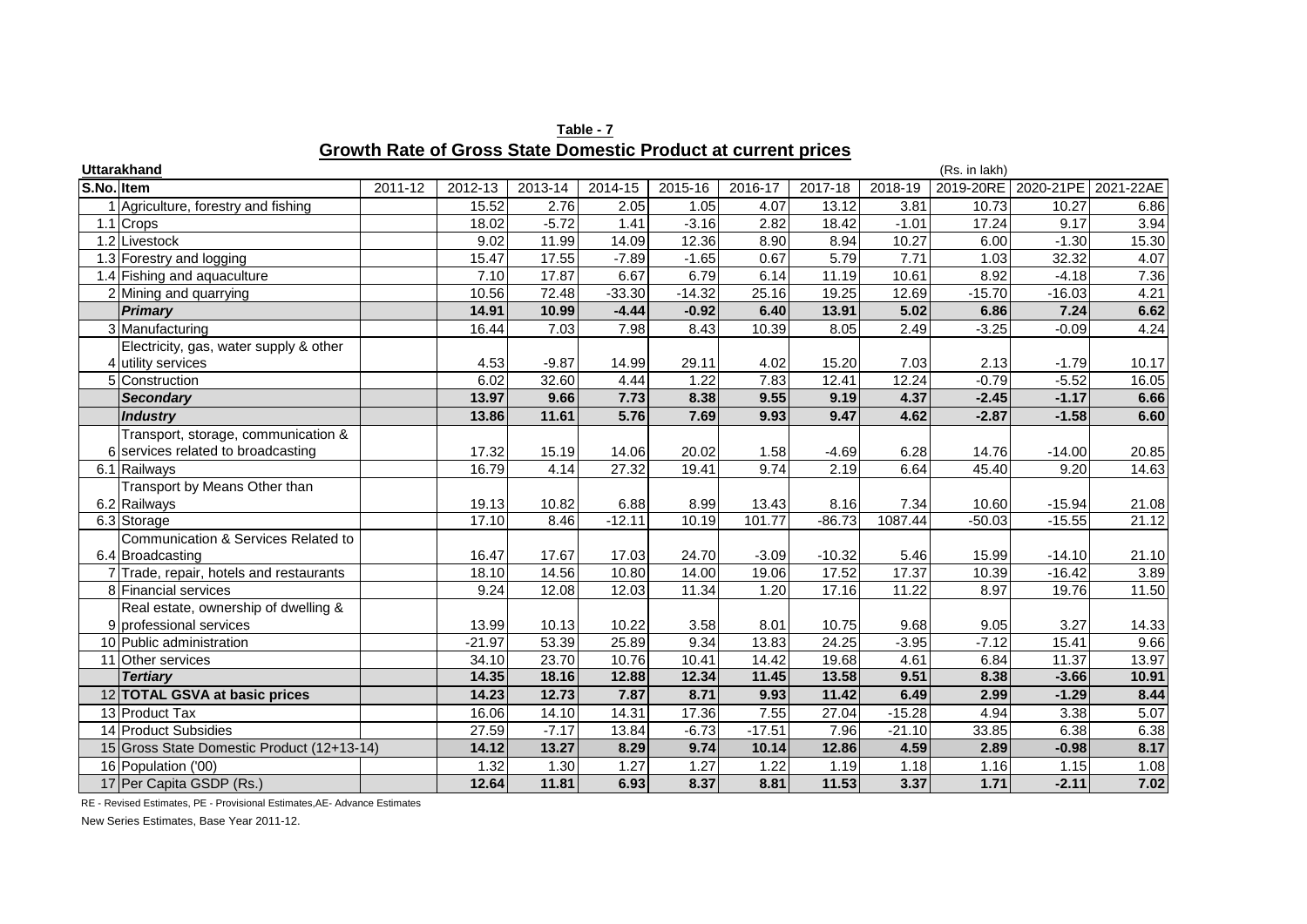**Table - 8 Growth Rate of Gross State Domestic Product at constant prices (2011-12)**

|            | <b>Uttarakhand</b>                         |         |                   |                    |          |          |          |          |          | (Rs. in lakh) |           |           |
|------------|--------------------------------------------|---------|-------------------|--------------------|----------|----------|----------|----------|----------|---------------|-----------|-----------|
| S.No. Item |                                            | 2011-12 | 2012-13           | 2013-14            | 2014-15  | 2015-16  | 2016-17  | 2017-18  | 2018-19  | 2019-20RE     | 2020-21PE | 2021-22AE |
|            | Agriculture, forestry and fishing          |         | 1.91              | $-1.18$            | $-0.29$  | $-1.73$  | 4.08     | 0.13     | 2.71     | 1.95          | 1.98      | 5.66      |
|            | 1.1 Crops                                  |         | 1.10              | $-6.07$            | $-1.45$  | $-8.79$  | 6.21     | 0.79     | $-0.92$  | 3.38          | 5.67      | 2.37      |
|            | 1.2 Livestock                              |         | 7.31              | 6.32               | 1.64     | 6.81     | 2.84     | 2.13     | 2.31     | 4.44          | $-5.96$   | 14.59     |
|            | 1.3 Forestry and logging                   |         | $-1.49$           | 4.19               | 0.41     | 5.97     | 0.94     | $-3.89$  | 11.85    | $-4.03$       | 3.66      | 2.91      |
|            | 1.4 Fishing and aquaculture                |         | 1.46              | 1.22               | 2.16     | 2.90     | 3.85     | 6.54     | 8.18     | 3.59          | 4.62      | 7.36      |
|            | 2 Mining and quarrying                     |         | $-2.43$           | $63.\overline{48}$ | $-26.49$ | $-12.05$ | 33.26    | 27.17    | $-4.23$  | $-10.40$      | $-29.17$  | 5.39      |
|            | Primary                                    |         | 1.38              | 6.46               | $-5.05$  | $-3.18$  | 7.80     | 4.39     | 1.38     | $-0.29$       | $-3.10$   | 5.62      |
|            | 3 Manufacturing                            |         | 11.56             | 3.72               | 4.71     | 9.60     | 9.48     | 6.72     | $-0.57$  | $-3.47$       | $-1.55$   | 2.40      |
|            | Electricity, gas, water supply & other     |         |                   |                    |          |          |          |          |          |               |           |           |
|            | 4 utility services                         |         | 7.50              | 0.90               | 8.13     | 8.23     | 7.06     | 11.81    | 6.31     | 2.99          | $-5.55$   | 2.98      |
|            | 5 Construction                             |         | $-3.55$           | 26.77              | 1.31     | $-0.22$  | 11.08    | 5.81     | 5.51     | $-1.54$       | $-7.89$   | 11.61     |
|            | <b>Secondary</b>                           |         | 8.91              | 6.72               | 4.37     | 7.94     | 9.55     | 6.92     | 0.81     | $-2.70$       | $-2.86$   | 3.81      |
|            | <b>Industry</b>                            |         | 8.55              | 8.34               | 3.04     | 7.32     | 10.15    | 7.54     | 0.63     | $-2.96$       | $-3.70$   | 3.85      |
|            | Transport, storage, communication &        |         |                   |                    |          |          |          |          |          |               |           |           |
|            | 6 services related to broadcasting         |         | 9.02              | 9.22               | 12.73    | 19.57    | $-0.33$  | $-5.69$  | 0.55     | 11.41         | $-11.70$  | 11.60     |
|            | 6.1 Railways                               |         | 11.72             | 1.89               | 19.31    | 15.83    | 2.89     | $-3.43$  | 4.63     | 19.41         | $-11.77$  | 2.35      |
|            | Transport by Means Other than              |         |                   |                    |          |          |          |          |          |               |           |           |
|            | 6.2 Railways                               |         | 10.64             | 5.02               | 5.80     | 8.63     | 11.47    | 7.22     | 1.44     | 11.81         | $-1.70$   | 0.96      |
|            | 6.3 Storage                                |         | 8.60              | 2.92               | $-13.00$ | 9.83     | 98.28    | $-86.84$ | 1022.14  | $-52.13$      | $-17.63$  | 17.99     |
|            | Communication & Services Related to        |         |                   |                    |          |          |          |          |          |               |           |           |
|            | 6.4 Broadcasting                           |         | 8.16              | 11.52              | 15.76    | 24.30    | $-4.84$  | $-11.19$ | $-0.29$  | 11.10         | $-17.02$  | 18.67     |
|            | 7 Trade, repair, hotels and restaurants    |         | 9.50              | 8.63               | 7.03     | 11.41    | 15.58    | 13.67    | 11.62    | 7.14          | $-18.81$  | 8.63      |
|            | 8 Financial services                       |         | $\overline{7.81}$ | 9.50               | 11.08    | 7.93     | 1.47     | 8.57     | 3.17     | 4.19          | 18.84     | 4.00      |
|            | Real estate, ownership of dwelling &       |         |                   |                    |          |          |          |          |          |               |           |           |
|            | 9 professional services                    |         | 8.66              | $-2.24$            | 14.69    | 2.36     | 7.73     | 7.23     | 7.82     | 9.16          | 4.18      | 10.50     |
|            | 10 Public administration                   |         | $-28.88$          | 43.63              | 19.32    | 9.83     | 9.88     | 18.45    | $-7.06$  | $-12.29$      | 13.35     | 8.30      |
|            | 11 Other services                          |         | 24.09             | 17.52              | 7.06     | 7.82     | 11.37    | 15.46    | $-0.52$  | 3.41          | 7.47      | 10.13     |
|            | <b>Tertiary</b>                            |         | 6.89              | 11.01              | 10.70    | 10.61    | 8.85     | 9.51     | 4.55     | 5.37          | $-4.90$   | 9.21      |
|            | 12 TOTAL GSVA at basic prices              |         | 7.17              | 8.13               | 5.34     | 7.61     | 9.10     | 7.63     | 2.29     | 0.68          | $-3.71$   | 6.16      |
|            | 13 Product Tax                             |         | 11.37             | 7.24               | 5.95     | 9.98     | 12.60    | 10.38    | 5.03     | 2.48          | $-10.53$  | 5.52      |
|            | 14 Product Subsidies                       |         | 19.71             | $-10.96$           | 11.17    | $-7.68$  | $-18.13$ | 4.29     | $-24.20$ | 30.85         | 3.77      | 4.14      |
|            | 15 Gross State Domestic Product (12+13-14) |         | 7.27              | 8.47               | 5.29     | 8.08     | 9.83     | 7.90     | 2.83     | 0.59          | $-4.42$   | 6.13      |
|            | 16 Population ('00)                        |         | 1.32              | 1.30               | 1.27     | 1.27     | 1.22     | 1.19     | 1.18     | 1.16          | 1.15      | 1.08      |
|            | 17 Per Capita GSDP (Rs.)                   |         | 5.87              | 7.07               | 3.96     | 6.73     | 8.50     | 6.63     | 1.64     | $-0.57$       | $-5.50$   | 5.00      |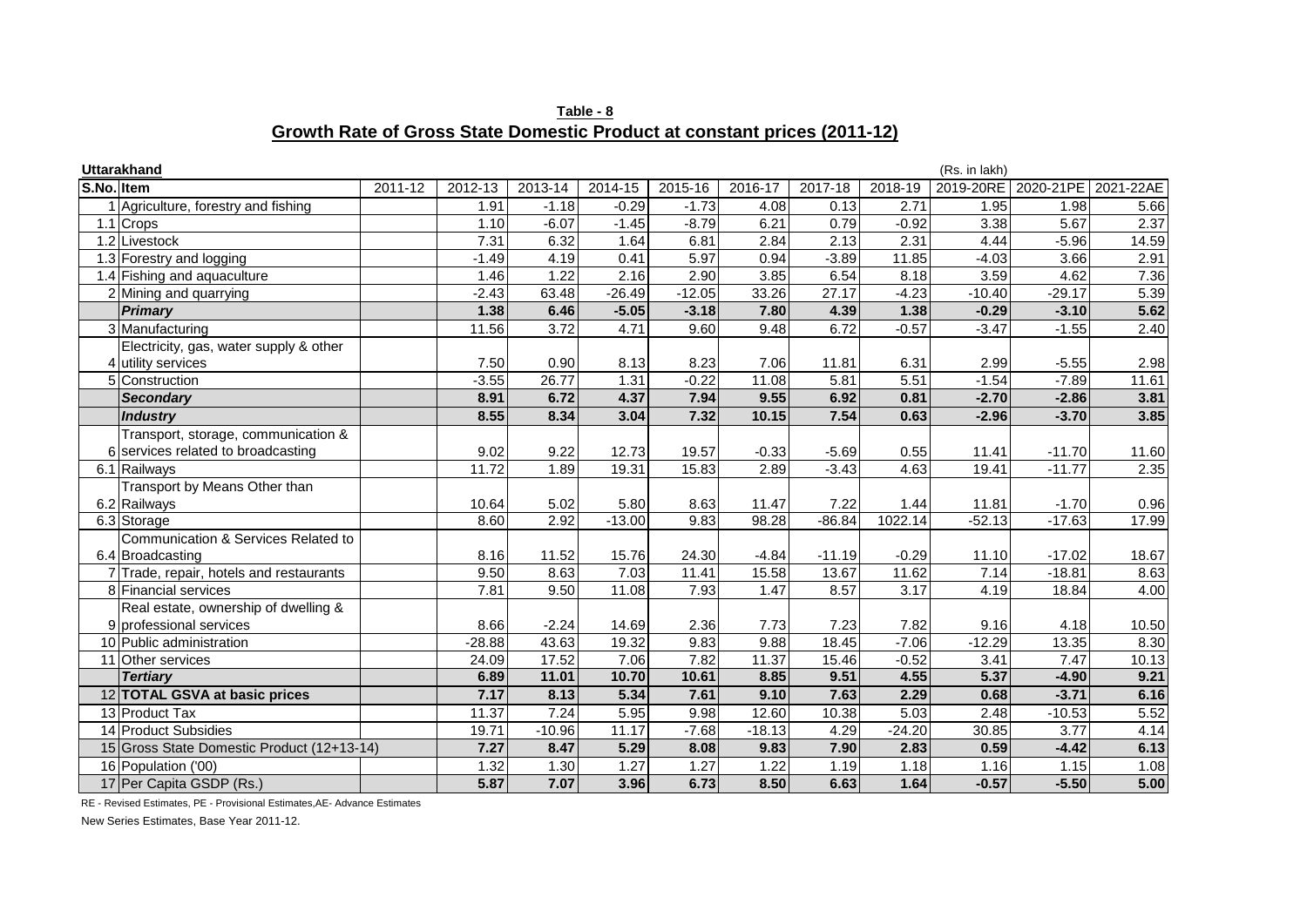**Table - 9 Growth Rate of Net State Domestic Product at current prices**

|            | <b>Uttarakhand</b>                         |         |          |          |          |          |          |          |          | (Rs. in lakh) |                               |       |
|------------|--------------------------------------------|---------|----------|----------|----------|----------|----------|----------|----------|---------------|-------------------------------|-------|
| S.No. Item |                                            | 2011-12 | 2012-13  | 2013-14  | 2014-15  | 2015-16  | 2016-17  | 2017-18  | 2018-19  |               | 2019-20RE 2020-21PE 2021-22AE |       |
|            | Agriculture, forestry and fishing          |         | 15.53    | 1.28     | 0.92     | 0.27     | 3.58     | 13.97    | 3.29     | 10.96         | 11.65                         | 7.68  |
|            | $1.1$ Crops                                |         | 18.44    | $-9.64$  | $-1.11$  | $-5.86$  | 1.29     | 21.88    | $-3.30$  | 19.54         | 11.62                         | 4.88  |
|            | 1.2 Livestock                              |         | 8.96     | 11.99    | 14.21    | 12.58    | 8.98     | 8.98     | 10.29    | 6.08          | $-1.31$                       | 15.47 |
|            | 1.3 Forestry and logging                   |         | 15.45    | 17.52    | $-7.74$  | $-1.61$  | 0.82     | 5.67     | 7.68     | 1.01          | 32.62                         | 4.10  |
|            | 1.4 Fishing and aquaculture                |         | 7.76     | 18.74    | 8.03     | 7.36     | 7.06     | 12.22    | 10.86    | 8.60          | $-4.51$                       | 7.97  |
|            | 2 Mining and quarrying                     |         | 4.07     | 59.19    | $-21.65$ | $-15.56$ | 25.62    | 16.67    | 15.68    | $-17.15$      | $-19.34$                      | 5.29  |
|            | <b>Primary</b>                             |         | 14.23    | 7.25     | $-2.53$  | $-1.67$  | 5.91     | 14.31    | 4.87     | 7.00          | 8.26                          | 7.49  |
|            | 3 Manufacturing                            |         | 18.75    | 7.84     | 9.42     | 9.50     | 11.82    | 8.51     | 2.66     | $-4.16$       | $-0.30$                       | 4.34  |
|            | Electricity, gas, water supply & other     |         |          |          |          |          |          |          |          |               |                               |       |
|            | 4 utility services                         |         | 1.92     | $-12.06$ | 13.32    | 33.83    | 2.89     | 20.10    | 4.19     | 3.87          | $-5.31$                       | 12.38 |
|            | 5 Construction                             |         | 5.46     | 31.48    | 4.68     | 1.15     | 7.61     | 9.83     | 14.29    | $-1.62$       | $-7.23$                       | 15.95 |
|            | <b>Secondary</b>                           |         | 15.49    | 10.58    | 8.69     | 9.00     | 10.66    | 9.27     | 4.65     | $-3.29$       | $-1.84$                       | 6.77  |
|            | Industry                                   |         | 15.14    | 11.93    | 7.48     | 8.29     | 11.00    | 9.46     | 4.95     | $-3.70$       | $-2.29$                       | 6.74  |
|            | Transport, storage, communication &        |         |          |          |          |          |          |          |          |               |                               |       |
|            | 6 services related to broadcasting         |         | 20.57    | 15.38    | 14.93    | 20.65    | $-0.59$  | $-9.17$  | 0.64     | 12.91         | $-29.01$                      | 24.95 |
|            | 6.1 Railways                               |         | 18.52    | $-2.95$  | 21.65    | 26.02    | $-2.77$  | $-10.60$ | $-13.83$ | 94.88         | 6.81                          | 27.65 |
|            | 6.2 Transport by Means Other than Railways |         | 19.89    | 8.98     | 7.63     | 9.13     | 11.91    | 7.16     | 4.19     | 9.20          | $-23.98$                      | 28.51 |
|            | 6.3 Storage                                |         | 18.35    | 6.02     | $-12.54$ | 9.90     | 101.78   | $-86.71$ | 1187.92  | $-50.12$      | $-12.24$                      | 25.14 |
|            | Communication & Services Related to        |         |          |          |          |          |          |          |          |               |                               |       |
|            | 6.4 Broadcasting                           |         | 21.03    | 19.63    | 18.67    | 26.05    | $-5.81$  | $-17.04$ | $-1.58$  | 13.75         | $-33.71$                      | 22.13 |
|            | 7 Trade, repair, hotels and restaurants    |         | 18.23    | 14.80    | 10.74    | 13.14    | 19.27    | 18.29    | 16.49    | 10.39         | $-17.87$                      | 4.17  |
|            | 8 Financial services                       |         | 9.03     | 12.20    | 11.82    | 11.11    | 1.04     | 17.24    | 11.06    | 8.87          | 19.92                         | 11.46 |
|            | Real estate, ownership of dwelling &       |         |          |          |          |          |          |          |          |               |                               |       |
|            | 9 professional services                    |         | 13.08    | 8.54     | 10.03    | 3.89     | 8.30     | 11.60    | 9.07     | 10.27         | 2.76                          | 18.58 |
|            | 10 Public administration                   |         | $-22.53$ | 23.23    | 28.57    | 10.96    | 14.90    | 24.47    | $-3.28$  | $-6.18$       | 20.78                         | 12.76 |
|            | 11 Other services                          |         | 34.95    | 23.94    | 10.49    | 10.26    | 14.35    | 19.55    | 3.79     | 6.34          | 11.26                         | 15.28 |
|            | <b>Tertiary</b>                            |         | 14.49    | 16.02    | 12.95    | 12.38    | 11.60    | 13.78    | 8.67     | 8.23          | $-5.75$                       | 11.84 |
|            | 12 TOTAL NSVA at basic prices              |         | 14.97    | 11.97    | 8.67     | 8.94     | 10.49    | 11.54    | 6.25     | 2.44          | $-2.36$                       | 8.94  |
|            | 13 Product Tax                             |         | 16.06    | 14.10    | 14.31    | 17.36    | 7.55     | 27.04    | $-15.28$ | 4.94          | 3.38                          | 5.07  |
|            | 14 Product Subsidies                       |         | 27.59    | $-7.17$  | 13.84    | $-6.73$  | $-17.51$ | 7.96     | $-21.10$ | 33.85         | 6.38                          | 6.38  |
|            | 15 Net State Domestic Product (12+13-14)   |         | 14.79    | 12.62    | 9.08     | 10.08    | 10.68    | 13.14    | 4.17     | 2.38          | $-1.93$                       | 8.59  |
|            | 16 Population ('00)                        |         | 1.32     | 1.30     | 1.27     | 1.27     | 1.22     | 1.19     | 1.18     | 1.16          | 1.15                          | 1.08  |
|            | 17 Per Capita GSDP (Rs.)                   |         | 13.30    | 11.18    | 7.71     | 8.70     | 9.34     | 11.81    | 2.96     | 1.20          | $-3.05$                       | 7.44  |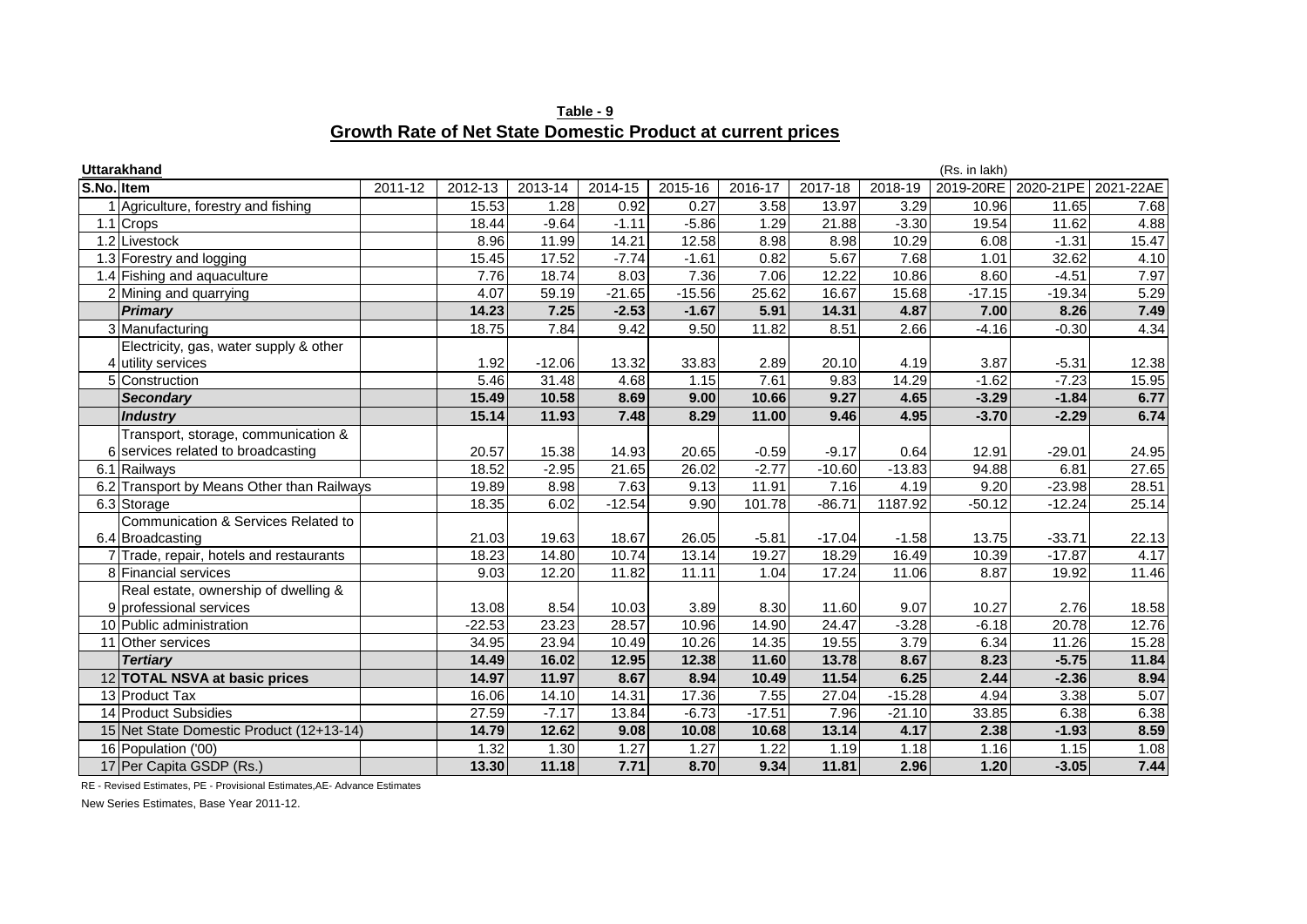**Table - 10 Growth Rate of Net State Domestic Product at constant prices (2011-12)**

| <b>Uttarakhand</b><br>(Rs. in lakh) |                                            |         |          |          |          |          |          |          |          |          |                       |           |
|-------------------------------------|--------------------------------------------|---------|----------|----------|----------|----------|----------|----------|----------|----------|-----------------------|-----------|
|                                     | S.No. Item                                 | 2011-12 | 2012-13  | 2013-14  | 2014-15  | 2015-16  | 2016-17  | 2017-18  | 2018-19  |          | 2019-20RE   2020-21PE | 2021-22AE |
|                                     | Agriculture, forestry and fishing          |         | 1.42     | $-2.25$  | $-1.10$  | $-2.33$  | 4.10     | $-0.42$  | 2.45     | 1.48     | 2.26                  | 6.45      |
|                                     | 1.1 Crops                                  |         | 0.11     | $-8.81$  | $-3.44$  | $-11.69$ | 6.69     | $-0.19$  | $-2.54$  | 2.71     | 7.46                  | 3.07      |
|                                     | 1.2 Livestock                              |         | 7.35     | 6.31     | 1.61     | 6.89     | 2.87     | 2.16     | 2.32     | 4.52     | $-6.04$               | 14.80     |
|                                     | 1.3 Forestry and logging                   |         | $-1.60$  | 4.06     | 0.74     | 6.07     | 1.11     | $-4.02$  | 11.91    | $-4.08$  | 3.69                  | 2.93      |
|                                     | 1.4 Fishing and aquaculture                |         | 2.13     | 0.97     | 3.00     | 3.18     | 4.47     | 7.29     | 8.54     | 3.00     | 5.11                  | 8.09      |
|                                     | 2 Mining and quarrying                     |         | $-10.16$ | 48.64    | $-9.35$  | $-12.39$ | 35.36    | 26.84    | $-4.23$  | $-10.40$ | $-33.65$              | 6.64      |
|                                     | <b>Primary</b>                             |         | 0.11     | 2.92     | $-2.31$  | $-3.70$  | 7.97     | 3.81     | 1.18     | $-0.65$  | $-3.55$               | 6.47      |
|                                     | 3 Manufacturing                            |         | 13.05    | 4.06     | 7.23     | 10.88    | 10.76    | 7.25     | $-0.38$  | $-4.30$  | $-1.75$               | 2.51      |
|                                     | Electricity, gas, water supply & other     |         |          |          |          |          |          |          |          |          |                       |           |
|                                     | 4 utility services                         |         | 7.98     | 4.71     | 6.38     | 3.18     | 7.39     | 16.01    | 4.81     | 5.00     | $-9.64$               | 2.55      |
|                                     | 5 Construction                             |         | $-4.58$  | 25.18    | 1.90     | $-0.43$  | 10.89    | 2.48     | 7.51     | $-2.77$  | $-10.32$              | 10.93     |
|                                     | <b>Secondary</b>                           |         | 9.71     | 7.27     | 6.25     | 8.56     | 10.61    | 6.95     | 1.08     | $-3.53$  | $-3.60$               | 3.76      |
|                                     | <b>Industry</b>                            |         | 9.10     | 8.33     | 5.71     | 7.93     | 11.21    | 7.54     | 0.89     | $-3.76$  | $-4.53$               | 3.82      |
|                                     | Transport, storage, communication &        |         |          |          |          |          |          |          |          |          |                       |           |
|                                     | 6 services related to broadcasting         |         | 10.62    | 8.29     | 15.87    | 20.75    | $-3.08$  | $-10.12$ | $-6.06$  | 8.15     | $-26.99$              | 20.90     |
|                                     | 6.1 Railways                               |         | 14.41    | 14.35    | $-5.67$  | 20.06    | $-12.96$ | $-19.57$ | $-16.45$ | 32.73    | $-47.86$              | 9.79      |
|                                     | 6.2 Transport by Means Other than Railways |         | 10.86    | 2.86     | 6.31     | 8.70     | 9.85     | 6.44     | $-2.63$  | 11.87    | $-5.40$               | 1.16      |
|                                     | 6.3 Storage                                |         | 9.43     | 0.81     | $-13.37$ | 9.15     | 97.75    | $-86.72$ | 1115.69  | $-52.38$ | $-14.39$              | 22.03     |
|                                     | Communication & Services Related to        |         |          |          |          |          |          |          |          |          |                       |           |
|                                     | 6.4 Broadcasting                           |         | 10.37    | 11.31    | 21.77    | 26.50    | $-8.21$  | $-17.85$ | $-8.33$  | 5.41     | $-41.88$              | 44.03     |
|                                     | 7 Trade, repair, hotels and restaurants    |         | 9.52     | 8.76     | 6.98     | 10.27    | 15.67    | 14.54    | 10.68    | 7.00     | $-20.52$              | 9.34      |
|                                     | 8 Financial services                       |         | 7.63     | 9.62     | 11.00    | 7.71     | 1.30     | 8.53     | 2.94     | 3.98     | 18.99                 | 3.78      |
|                                     | Real estate, ownership of dwelling &       |         |          |          |          |          |          |          |          |          |                       |           |
|                                     | 9 professional services                    |         | 8.63     | $-5.88$  | 17.44    | 2.01     | 8.61     | 8.68     | 8.36     | 10.29    | 3.96                  | 13.24     |
|                                     | 10 Public administration                   |         | $-29.51$ | 12.60    | 21.37    | 11.63    | 10.12    | 18.11    | $-6.17$  | $-12.09$ | 20.08                 | 12.24     |
|                                     | 11 Other services                          |         | 24.60    | 17.55    | 6.94     | 7.41     | 11.06    | 15.35    | $-1.39$  | 2.60     | 7.01                  | 11.24     |
|                                     | <b>Tertiary</b>                            |         | 6.80     | 8.42     | 11.31    | 10.42    | 8.72     | 9.63     | 3.61     | 4.83     | $-7.32$               | 11.18     |
|                                     | 12 TOTAL NSVA at basic prices              |         | 7.33     | 7.08     | 6.90     | 7.78     | 9.63     | 7.61     | 2.03     | $-0.07$  | $-5.08$               | 6.92      |
|                                     | 13 Product Tax                             |         | 11.37    | 7.24     | 5.95     | 9.98     | 12.60    | 10.38    | 5.03     | 2.48     | $-10.53$              | 5.52      |
|                                     | 14 Product Subsidies                       |         | 19.71    | $-10.96$ | 11.17    | $-7.68$  | $-18.13$ | 4.29     | $-24.20$ | 30.85    | 3.77                  | 4.14      |
|                                     | 15 Net State Domestic Product (12+13-14)   |         | 7.42     | 7.53     | 6.73     | 8.31     | 10.40    | 7.92     | 2.66     | $-0.10$  | $-5.75$               | 6.82      |
|                                     | 16 Population ('00)                        |         | 1.32     | 1.30     | 1.27     | 1.27     | 1.22     | 1.19     | 1.18     | 1.16     | 1.15                  | 1.08      |
|                                     | 17 Per Capita GSDP (Rs.)                   |         | 6.03     | 6.15     | 5.38     | 6.95     | 9.06     | 6.65     | 1.47     | $-1.25$  | $-6.82$               | 5.68      |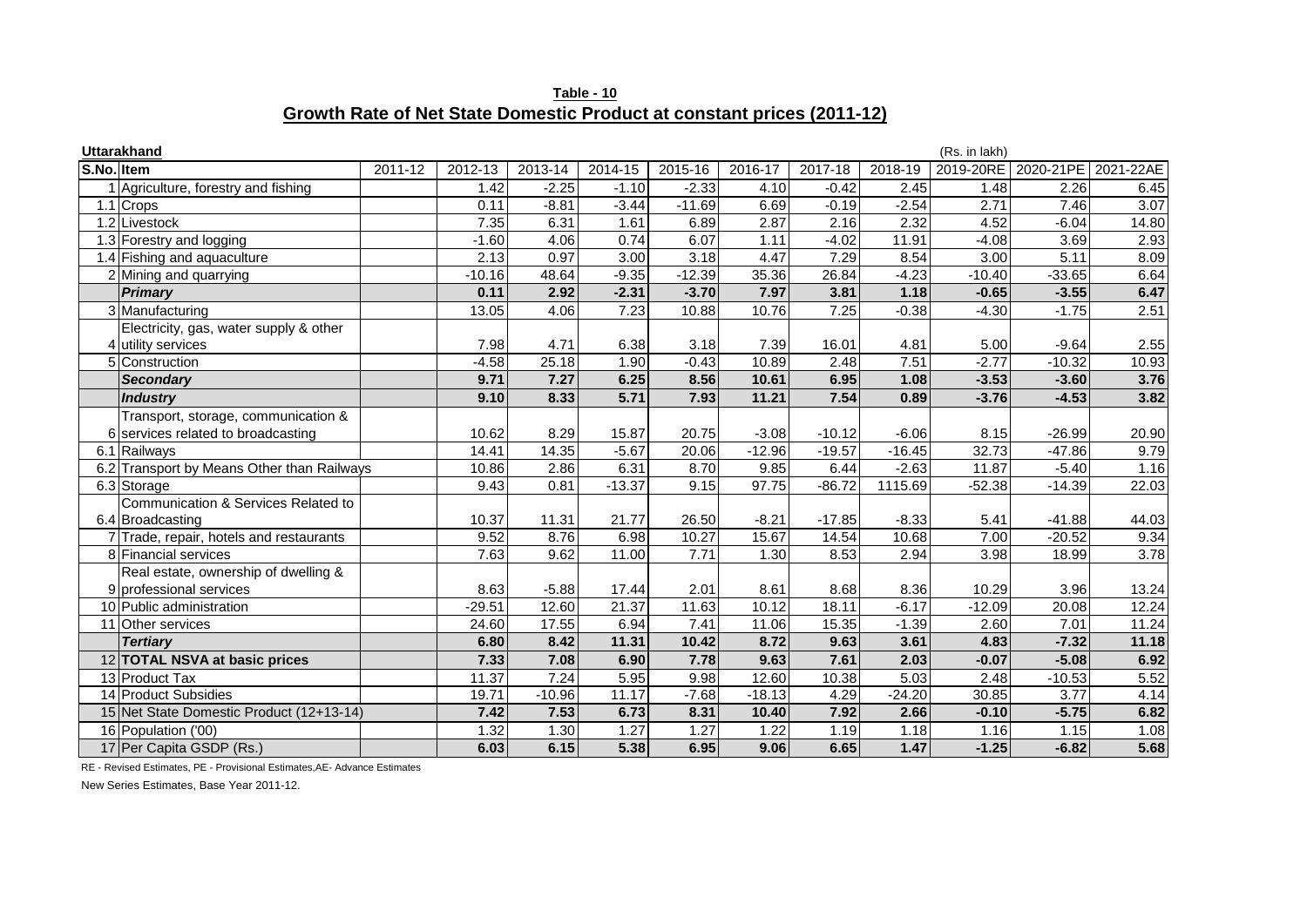| <b>Uttarakhand</b><br>(Rs. in lakh) |                                         |         |         |         |         |         |         |         |         |           |           |           |
|-------------------------------------|-----------------------------------------|---------|---------|---------|---------|---------|---------|---------|---------|-----------|-----------|-----------|
| S.No. Item                          |                                         | 2011-12 | 2012-13 | 2013-14 | 2014-15 | 2015-16 | 2016-17 | 2017-18 | 2018-19 | 2019-20RE | 2020-21PE | 2021-22AE |
|                                     | Agriculture, forestry and fishing       | 100.00  | 115.52  | 118.71  | 121.14  | 122.42  | 127.39  | 144.10  | 149.59  | 165.64    | 182.65    | 195.18    |
|                                     | 1.1 Crops                               | 100.00  | 118.02  | 111.27  | 112.84  | 109.28  | 112.36  | 133.05  | 131.71  | 154.41    | 168.57    | 175.22    |
|                                     | 1.2 Livestock                           | 100.00  | 109.02  | 122.09  | 139.30  | 156.51  | 170.44  | 185.68  | 204.76  | 217.05    | 214.22    | 247.00    |
|                                     | 1.3 Forestry and logging                | 100.00  | 115.47  | 135.74  | 125.03  | 122.96  | 123.78  | 130.94  | 141.04  | 142.50    | 188.55    | 196.23    |
|                                     | 1.4 Fishing and aquaculture             | 100.00  | 107.10  | 126.24  | 134.67  | 143.81  | 152.64  | 169.72  | 187.72  | 204.46    | 195.92    | 210.33    |
|                                     | 2 Mining and quarrying                  | 100.00  | 110.56  | 190.69  | 127.20  | 108.98  | 136.40  | 162.66  | 183.30  | 154.53    | 129.76    | 135.22    |
|                                     | <b>Primary</b>                          | 100.00  | 114.91  | 127.54  | 121.88  | 120.77  | 128.50  | 146.38  | 153.73  | 164.27    | 176.16    | 187.82    |
|                                     | 3 Manufacturing                         | 100.00  | 116.44  | 124.63  | 134.57  | 145.92  | 161.09  | 174.06  | 178.39  | 172.60    | 172.45    | 179.76    |
|                                     | Electricity, gas, water supply & other  |         |         |         |         |         |         |         |         |           |           |           |
|                                     | 4 utility services                      | 100.00  | 104.53  | 94.22   | 108.34  | 139.89  | 145.50  | 167.63  | 179.41  | 183.24    | 179.95    | 198.25    |
|                                     | 5 Construction                          | 100.00  | 106.02  | 140.58  | 146.83  | 148.62  | 160.26  | 180.15  | 202.20  | 200.61    | 189.53    | 219.96    |
|                                     | <b>Secondary</b>                        | 100.00  | 113.97  | 124.98  | 134.64  | 145.92  | 159.86  | 174.56  | 182.19  | 177.73    | 175.65    | 187.35    |
|                                     | <b>Industry</b>                         | 100.00  | 113.86  | 127.08  | 134.41  | 144.74  | 159.11  | 174.18  | 182.22  | 176.99    | 174.19    | 185.69    |
|                                     | Transport, storage, communication &     |         |         |         |         |         |         |         |         |           |           |           |
|                                     | 6 services related to broadcasting      | 100.00  | 117.32  | 135.14  | 154.14  | 185.00  | 187.93  | 179.11  | 190.36  | 218.46    | 187.87    | 227.04    |
|                                     | 6.1 Railways                            | 100.00  | 116.79  | 121.61  | 154.84  | 184.90  | 202.91  | 207.35  | 221.11  | 321.49    | 351.05    | 402.41    |
|                                     | Transport by Means Other than           |         |         |         |         |         |         |         |         |           |           |           |
|                                     | 6.2 Railways                            | 100.00  | 119.13  | 132.02  | 141.10  | 153.79  | 174.44  | 188.67  | 202.52  | 223.98    | 188.27    | 227.96    |
|                                     | 6.3 Storage                             | 100.00  | 117.10  | 127.00  | 111.62  | 123.00  | 248.18  | 32.94   | 391.13  | 195.47    | 165.08    | 199.94    |
|                                     | Communication & Services Related to     |         |         |         |         |         |         |         |         |           |           |           |
|                                     | 6.4 Broadcasting                        | 100.00  | 116.47  | 137.06  | 160.41  | 200.02  | 193.85  | 173.85  | 183.34  | 212.66    | 182.67    | 221.21    |
|                                     | 7 Trade, repair, hotels and restaurants | 100.00  | 118.10  | 135.30  | 149.91  | 170.90  | 203.46  | 239.12  | 280.65  | 309.82    | 258.96    | 269.04    |
|                                     | 8 Financial services                    | 100.00  | 109.24  | 122.43  | 137.16  | 152.72  | 154.56  | 181.08  | 201.39  | 219.46    | 262.83    | 293.06    |
|                                     | Real estate, ownership of dwelling &    |         |         |         |         |         |         |         |         |           |           |           |
|                                     | 9 professional services                 | 100.00  | 113.99  | 125.53  | 138.36  | 143.32  | 154.80  | 171.44  | 188.03  | 205.05    | 211.75    | 242.10    |
|                                     | 10 Public administration                | 100.00  | 78.03   | 119.69  | 150.67  | 164.75  | 187.54  | 233.03  | 223.83  | 207.89    | 239.92    | 263.11    |
|                                     | 11 Other services                       | 100.00  | 134.10  | 165.88  | 183.72  | 202.84  | 232.10  | 277.79  | 290.58  | 310.46    | 345.75    | 394.06    |
|                                     | <b>Tertiary</b>                         | 100.00  | 114.35  | 135.11  | 152.52  | 171.34  | 190.96  | 216.89  | 237.53  | 257.42    | 247.99    | 275.06    |
|                                     | 12 TOTAL GSVA at basic prices           | 100.00  | 114.23  | 128.77  | 138.91  | 151.01  | 166.01  | 184.96  | 196.95  | 202.85    | 200.23    | 217.13    |
|                                     | 13 Product Tax                          | 100.00  | 116.06  | 132.42  | 151.37  | 177.64  | 191.05  | 242.70  | 205.61  | 215.77    | 223.06    | 234.37    |
|                                     | 14 Product Subsidies                    | 100.00  | 127.59  | 118.44  | 134.83  | 125.75  | 103.74  | 111.99  | 88.37   | 118.28    | 125.83    | 133.85    |
|                                     | 15 Gross State Domestic Product (12+13- | 100.00  | 114.12  | 129.26  | 139.98  | 153.62  | 169.19  | 190.95  | 199.72  | 205.49    | 203.47    | 220.10    |
|                                     | 16 Population ('00)                     | 100.00  | 101.32  | 102.64  | 103.95  | 105.26  | 106.55  | 107.82  | 109.09  | 110.36    | 111.63    | 112.83    |
|                                     | 17 Per Capita GSDP (Rs.)                | 100.00  | 112.64  | 125.94  | 134.67  | 145.94  | 158.79  | 177.10  | 183.07  | 186.20    | 182.28    | 195.07    |

**Table - 11 Index of Gross State Domestic Product at current prices**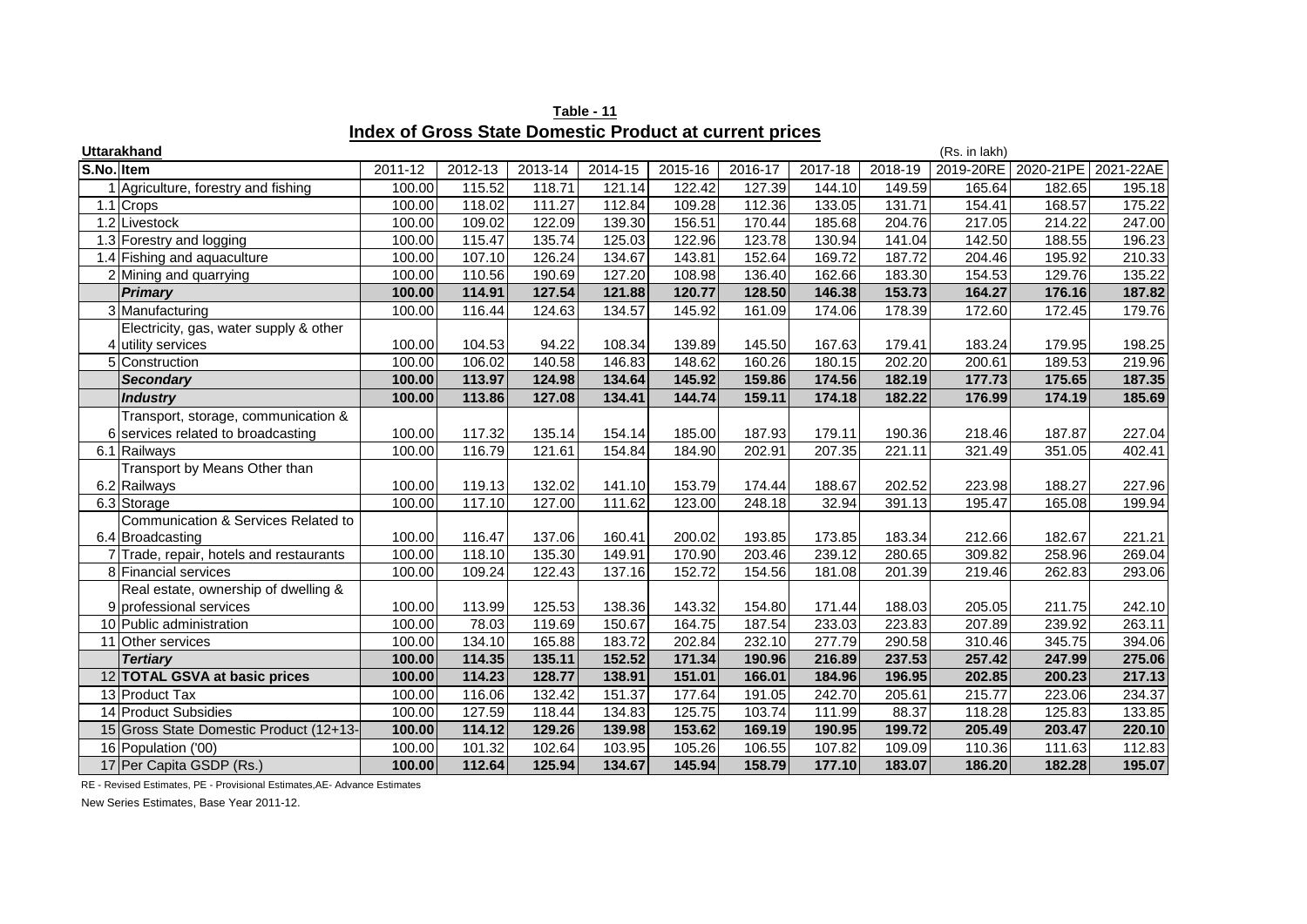| Table - 12                                                         |  |
|--------------------------------------------------------------------|--|
| Index of Gross State Domestic Product at constant (2011-12) prices |  |

| <b>Uttarakhand</b><br>(Rs. in lakh) |                                         |         |         |         |         |         |         |         |         |           |                     |        |
|-------------------------------------|-----------------------------------------|---------|---------|---------|---------|---------|---------|---------|---------|-----------|---------------------|--------|
| S.No. Item                          |                                         | 2011-12 | 2012-13 | 2013-14 | 2014-15 | 2015-16 | 2016-17 | 2017-18 | 2018-19 | 2019-20RE | 2020-21PE 2021-22AE |        |
|                                     | Agriculture, forestry and fishing       | 100.00  | 101.91  | 100.71  | 100.41  | 98.68   | 102.71  | 102.84  | 105.63  | 107.69    | 109.82              | 116.03 |
|                                     | 1.1 Crops                               | 100.00  | 101.10  | 94.97   | 93.59   | 85.36   | 90.66   | 91.38   | 90.54   | 93.60     | 98.90               | 101.25 |
|                                     | 1.2 Livestock                           | 100.00  | 107.31  | 114.09  | 115.96  | 123.86  | 127.37  | 130.09  | 133.10  | 139.01    | 130.73              | 149.80 |
|                                     | 1.3 Forestry and logging                | 100.00  | 98.51   | 102.64  | 103.06  | 109.22  | 110.24  | 105.95  | 118.50  | 113.73    | 117.89              | 121.31 |
|                                     | 1.4 Fishing and aquaculture             | 100.00  | 101.46  | 102.70  | 104.92  | 107.96  | 112.11  | 119.45  | 129.22  | 133.85    | 140.04              | 150.34 |
|                                     | 2 Mining and quarrying                  | 100.00  | 97.57   | 159.50  | 117.25  | 103.11  | 137.41  | 174.75  | 167.36  | 149.96    | 106.22              | 111.94 |
|                                     | <b>Primary</b>                          | 100.00  | 101.38  | 107.93  | 102.48  | 99.22   | 106.97  | 111.67  | 113.20  | 112.88    | 109.38              | 115.53 |
|                                     | 3 Manufacturing                         | 100.00  | 111.56  | 115.71  | 121.15  | 132.78  | 145.37  | 155.14  | 154.25  | 148.90    | 146.59              | 150.10 |
|                                     | Electricity, gas, water supply & other  |         |         |         |         |         |         |         |         |           |                     |        |
|                                     | 4 utility services                      | 100.00  | 107.50  | 108.47  | 117.28  | 126.93  | 135.90  | 151.94  | 161.52  | 166.35    | 157.11              | 161.79 |
|                                     | 5 Construction                          | 100.00  | 96.45   | 122.28  | 123.89  | 123.62  | 137.32  | 145.29  | 153.30  | 150.93    | 139.02              | 155.16 |
|                                     | <b>Secondary</b>                        | 100.00  | 108.91  | 116.22  | 121.31  | 130.93  | 143.44  | 153.38  | 154.62  | 150.45    | 146.14              | 151.71 |
|                                     | <b>Industry</b>                         | 100.00  | 108.55  | 117.60  | 121.18  | 130.05  | 143.25  | 154.06  | 155.02  | 150.43    | 144.87              | 150.44 |
|                                     | Transport, storage, communication &     |         |         |         |         |         |         |         |         |           |                     |        |
|                                     | 6 services related to broadcasting      | 100.00  | 109.02  | 119.07  | 134.23  | 160.49  | 159.97  | 150.87  | 151.70  | 169.01    | 149.24              | 166.55 |
|                                     | 6.1 Railways                            | 100.00  | 111.72  | 113.83  | 135.81  | 157.31  | 161.86  | 156.31  | 163.55  | 195.31    | 172.31              | 176.36 |
|                                     | Transport by Means Other than           |         |         |         |         |         |         |         |         |           |                     |        |
|                                     | 6.2 Railways                            | 100.00  | 110.64  | 116.19  | 122.92  | 133.53  | 148.84  | 159.58  | 161.87  | 181.00    | 177.92              | 179.63 |
|                                     | 6.3 Storage                             | 100.00  | 108.60  | 111.77  | 97.24   | 106.80  | 211.76  | 27.86   | 312.63  | 149.65    | 123.26              | 145.43 |
|                                     | Communication & Services Related to     |         |         |         |         |         |         |         |         |           |                     |        |
|                                     | 6.4 Broadcasting                        | 100.00  | 108.16  | 120.62  | 139.63  | 173.56  | 165.17  | 146.69  | 146.26  | 162.49    | 134.84              | 160.01 |
|                                     | 7 Trade, repair, hotels and restaurants | 100.00  | 109.50  | 118.94  | 127.30  | 141.82  | 163.92  | 186.32  | 207.97  | 222.82    | 180.91              | 196.52 |
|                                     | 8 Financial services                    | 100.00  | 107.81  | 118.06  | 131.14  | 141.54  | 143.62  | 155.93  | 160.88  | 167.62    | 199.19              | 207.16 |
|                                     | Real estate, ownership of dwelling &    |         |         |         |         |         |         |         |         |           |                     |        |
|                                     | 9 professional services                 | 100.00  | 108.66  | 106.22  | 121.83  | 124.70  | 134.33  | 144.05  | 155.31  | 169.54    | 176.62              | 195.17 |
|                                     | 10 Public administration                | 100.00  | 71.12   | 102.15  | 121.88  | 133.86  | 147.09  | 174.23  | 161.94  | 142.04    | 161.00              | 174.35 |
|                                     | 11 Other services                       | 100.00  | 124.09  | 145.82  | 156.13  | 168.33  | 187.47  | 216.45  | 215.33  | 222.67    | 239.29              | 263.54 |
|                                     | <b>Tertiary</b>                         | 100.00  | 106.89  | 118.66  | 131.36  | 145.30  | 158.15  | 173.19  | 181.08  | 190.80    | 181.46              | 198.17 |
|                                     | 12 TOTAL GSVA at basic prices           | 100.00  | 107.17  | 115.89  | 122.08  | 131.36  | 143.32  | 154.25  | 157.78  | 158.86    | 152.96              | 162.39 |
|                                     | 13 Product Tax                          | 100.00  | 111.37  | 119.44  | 126.55  | 139.18  | 156.72  | 172.99  | 181.69  | 186.20    | 166.59              | 175.79 |
|                                     | 14 Product Subsidies                    | 100.00  | 119.71  | 106.59  | 118.49  | 109.39  | 89.56   | 93.40   | 70.79   | 92.63     | 96.12               | 100.11 |
|                                     | 15 Gross State Domestic Product (12+13- | 100.00  | 107.27  | 116.35  | 122.50  | 132.40  | 145.41  | 156.91  | 161.35  | 162.30    | 155.13              | 164.65 |
|                                     | 16 Population ('00)                     | 100.00  | 101.32  | 102.64  | 103.95  | 105.26  | 106.55  | 107.82  | 109.09  | 110.36    | 111.63              | 112.83 |
|                                     | 17 Per Capita GSDP (Rs.)                | 100.00  | 105.87  | 113.36  | 117.85  | 125.78  | 136.47  | 145.52  | 147.91  | 147.07    | 138.97              | 145.92 |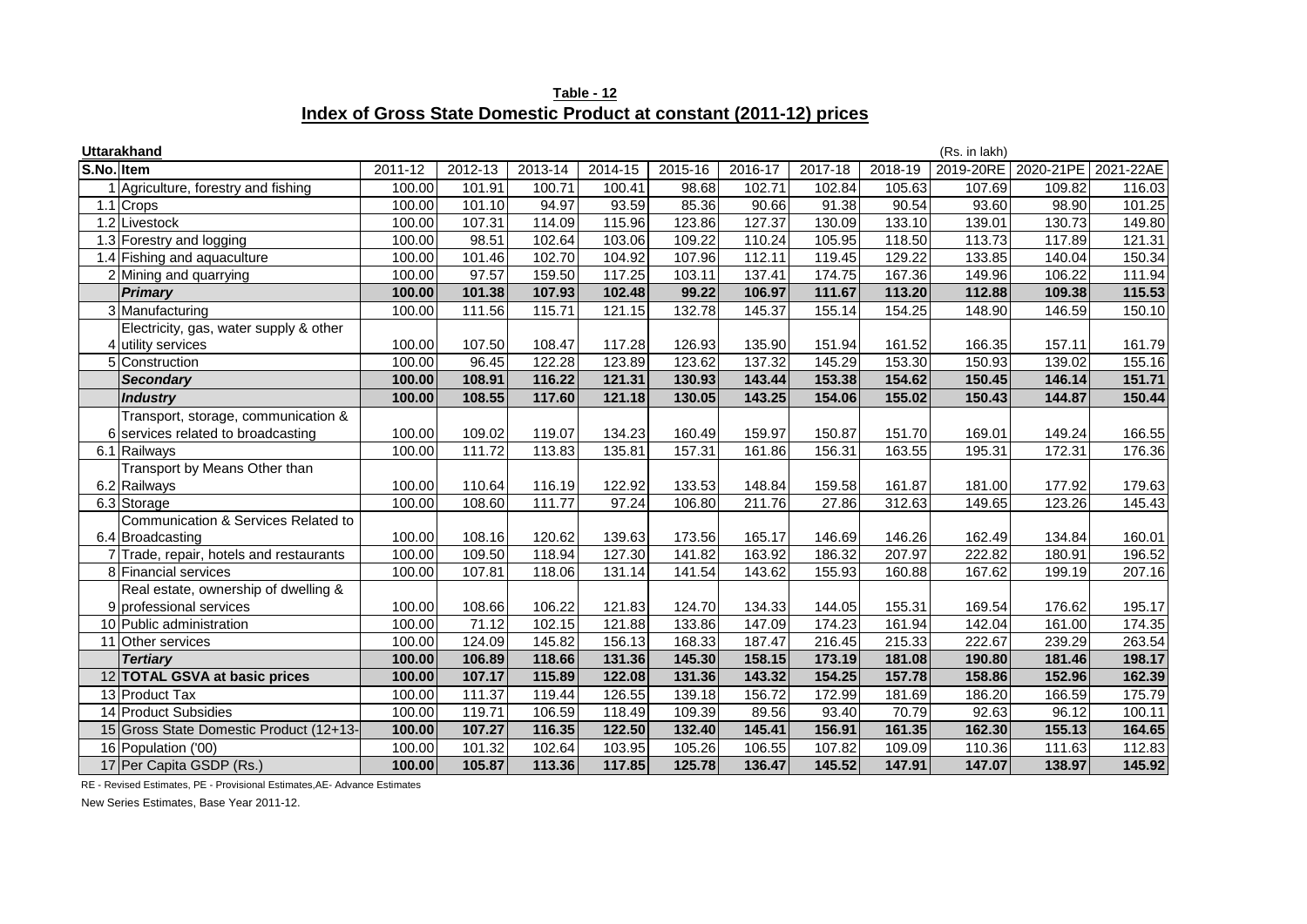| Table - 13                                            |  |
|-------------------------------------------------------|--|
| Index of Net State Domestic Product at current prices |  |

|            | <b>Uttarakhand</b><br>(Rs. in lakh)       |         |         |         |         |         |         |         |         |           |           |           |
|------------|-------------------------------------------|---------|---------|---------|---------|---------|---------|---------|---------|-----------|-----------|-----------|
| S.No. Item |                                           | 2011-12 | 2012-13 | 2013-14 | 2014-15 | 2015-16 | 2016-17 | 2017-18 | 2018-19 | 2019-20RE | 2020-21PE | 2021-22AE |
|            | Agriculture, forestry and fishing         | 100.00  | 115.53  | 117.00  | 118.09  | 118.41  | 122.65  | 139.78  | 144.38  | 160.21    | 178.86    | 192.60    |
|            | 1.1 Crops                                 | 100.00  | 118.44  | 107.02  | 105.83  | 99.64   | 100.92  | 123.00  | 118.94  | 142.18    | 158.71    | 166.46    |
|            | 1.2 Livestock                             | 100.00  | 108.96  | 122.03  | 139.37  | 156.89  | 170.98  | 186.33  | 205.50  | 218.00    | 215.13    | 248.41    |
|            | 1.3 Forestry and logging                  | 100.00  | 115.45  | 135.68  | 125.17  | 123.16  | 124.17  | 131.22  | 141.30  | 142.73    | 189.29    | 197.05    |
|            | 1.4 Fishing and aquaculture               | 100.00  | 107.76  | 127.96  | 138.24  | 148.41  | 158.89  | 178.31  | 197.67  | 214.67    | 204.99    | 221.32    |
|            | 2 Mining and guarrying                    | 100.00  | 104.07  | 165.67  | 129.81  | 109.61  | 137.69  | 160.65  | 185.84  | 153.97    | 124.20    | 130.76    |
|            | <b>Primary</b>                            | 100.00  | 114.23  | 122.51  | 119.41  | 117.41  | 124.35  | 142.14  | 149.07  | 159.50    | 172.68    | 185.60    |
|            | 3 Manufacturing                           | 100.00  | 118.75  | 128.06  | 140.12  | 153.44  | 171.58  | 186.18  | 191.14  | 183.19    | 182.64    | 190.57    |
|            | Electricity, gas, water supply & other    |         |         |         |         |         |         |         |         |           |           |           |
|            | 4 utility services                        | 100.00  | 101.92  | 89.63   | 101.56  | 135.92  | 139.84  | 167.96  | 175.00  | 181.77    | 172.12    | 193.42    |
|            | 5 Construction                            | 100.00  | 105.46  | 138.67  | 145.15  | 146.83  | 158.00  | 173.53  | 198.33  | 195.12    | 181.01    | 209.87    |
|            | <b>Secondary</b>                          | 100.00  | 115.49  | 127.71  | 138.81  | 151.30  | 167.43  | 182.95  | 191.47  | 185.18    | 181.76    | 194.08    |
|            | <b>Industry</b>                           | 100.00  | 115.14  | 128.88  | 138.53  | 150.01  | 166.51  | 182.26  | 191.29  | 184.21    | 179.99    | 192.12    |
|            | Transport, storage, communication &       |         |         |         |         |         |         |         |         |           |           |           |
|            | 6 services related to broadcasting        | 100.00  | 120.57  | 139.12  | 159.89  | 192.91  | 191.76  | 174.17  | 175.29  | 197.92    | 140.50    | 175.55    |
|            | 6.1 Railways                              | 100.00  | 118.52  | 115.03  | 139.94  | 176.36  | 171.47  | 153.30  | 132.09  | 257.43    | 274.96    | 350.99    |
|            | 6.2 Transport by Means Other than Railway | 100.00  | 119.89  | 130.65  | 140.62  | 153.46  | 171.73  | 184.01  | 191.73  | 209.36    | 159.17    | 204.54    |
|            | 6.3 Storage                               | 100.00  | 118.35  | 125.47  | 109.73  | 120.60  | 243.34  | 32.33   | 416.36  | 207.69    | 182.26    | 228.09    |
|            | Communication & Services Related to       |         |         |         |         |         |         |         |         |           |           |           |
|            | 6.4 Broadcasting                          | 100.00  | 121.03  | 144.80  | 171.83  | 216.58  | 204.00  | 169.24  | 166.56  | 189.47    | 125.59    | 153.39    |
|            | 7 Trade, repair, hotels and restaurants   | 100.00  | 118.23  | 135.72  | 150.30  | 170.04  | 202.81  | 239.90  | 279.46  | 308.49    | 253.37    | 263.94    |
|            | 8 Financial services                      | 100.00  | 109.03  | 122.33  | 136.79  | 152.00  | 153.58  | 180.05  | 199.97  | 217.71    | 261.08    | 291.00    |
|            | Real estate, ownership of dwelling &      |         |         |         |         |         |         |         |         |           |           |           |
|            | 9 professional services                   | 100.00  | 113.08  | 122.74  | 135.05  | 140.30  | 151.94  | 169.56  | 184.95  | 203.95    | 209.57    | 248.51    |
|            | 10 Public administration                  | 100.00  | 77.47   | 95.47   | 122.74  | 136.20  | 156.49  | 194.78  | 188.39  | 176.74    | 213.47    | 240.70    |
|            | 11 Other services                         | 100.00  | 134.95  | 167.26  | 184.80  | 203.77  | 233.00  | 278.56  | 289.11  | 307.45    | 342.08    | 394.35    |
|            | <b>Tertiary</b>                           | 100.00  | 114.49  | 132.83  | 150.04  | 168.62  | 188.18  | 214.11  | 232.68  | 251.83    | 237.35    | 265.46    |
|            | 12 TOTAL NSVA at basic prices             | 100.00  | 114.97  | 128.73  | 139.88  | 152.38  | 168.37  | 187.80  | 199.55  | 204.43    | 199.60    | 217.44    |
|            | 13 Product Tax                            | 100.00  | 116.06  | 132.42  | 151.37  | 177.64  | 191.05  | 242.70  | 205.61  | 215.77    | 223.06    | 234.37    |
|            | 14 Product Subsidies                      | 100.00  | 127.59  | 118.44  | 134.83  | 125.75  | 103.74  | 111.99  | 88.37   | 118.28    | 125.83    | 133.85    |
|            | 15 Net State Domestic Product (12+13-14   | 100.00  | 114.79  | 129.28  | 141.03  | 155.24  | 171.81  | 194.39  | 202.50  | 207.31    | 203.31    | 220.77    |
|            | 16 Population ('00)                       | 100.00  | 101.32  | 102.64  | 103.95  | 105.26  | 106.55  | 107.82  | 109.09  | 110.36    | 111.63    | 112.83    |
|            | 17 Per Capita GSDP (Rs.)                  | 100.00  | 113.30  | 125.96  | 135.67  | 147.47  | 161.25  | 180.29  | 185.62  | 187.85    | 182.13    | 195.67    |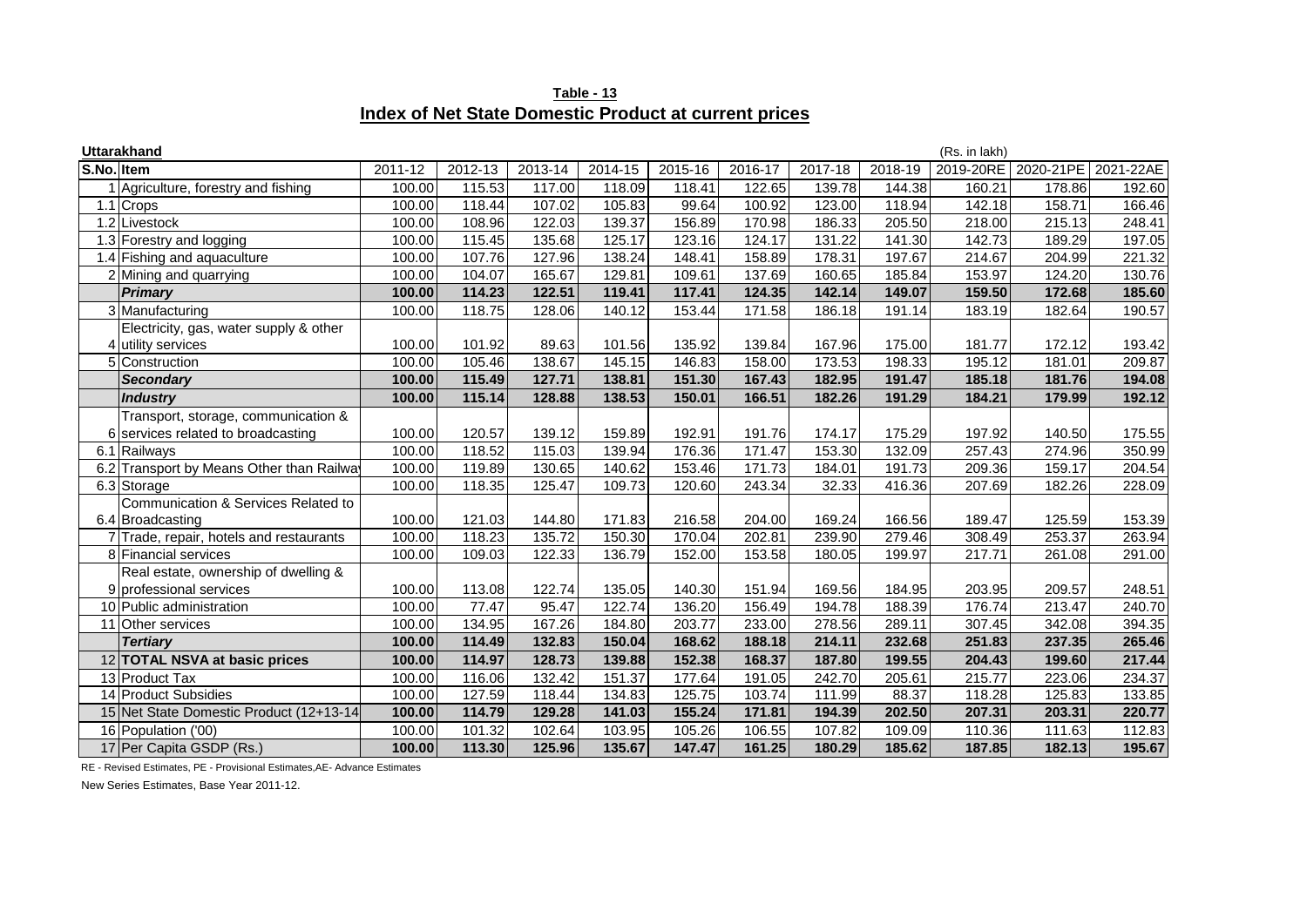|                                                                  | Table - 14 |  |
|------------------------------------------------------------------|------------|--|
| Index of Net State Domestic Product at constant (2011-12) prices |            |  |

| <b>Uttarakhand</b><br>(Rs. in lakh) |                                          |         |         |         |         |         |         |         |         |           |           |           |
|-------------------------------------|------------------------------------------|---------|---------|---------|---------|---------|---------|---------|---------|-----------|-----------|-----------|
| S.No. Item                          |                                          | 2011-12 | 2012-13 | 2013-14 | 2014-15 | 2015-16 | 2016-17 | 2017-18 | 2018-19 | 2019-20RE | 2020-21PE | 2021-22AE |
|                                     | Agriculture, forestry and fishing        | 100.00  | 101.42  | 99.14   | 98.05   | 95.77   | 99.70   | 99.28   | 101.71  | 103.22    | 105.56    | 112.37    |
|                                     | $1.1$ Crops                              | 100.00  | 100.11  | 91.29   | 88.15   | 77.85   | 83.06   | 82.90   | 80.79   | 82.98     | 89.17     | 91.91     |
|                                     | 1.2 Livestock                            | 100.00  | 107.35  | 114.12  | 115.95  | 123.95  | 127.51  | 130.27  | 133.28  | 139.30    | 130.90    | 150.26    |
|                                     | 1.3 Forestry and logging                 | 100.00  | 98.40   | 102.39  | 103.14  | 109.40  | 110.61  | 106.16  | 118.81  | 113.96    | 118.16    | 121.63    |
|                                     | 1.4 Fishing and aquaculture              | 100.00  | 102.13  | 103.12  | 106.21  | 109.59  | 114.49  | 122.84  | 133.32  | 137.32    | 144.33    | 156.01    |
|                                     | 2 Mining and quarrying                   | 100.00  | 89.84   | 133.53  | 121.05  | 106.05  | 143.55  | 182.07  | 174.38  | 156.24    | 103.66    | 110.54    |
|                                     | <b>Primary</b>                           | 100.00  | 100.11  | 103.03  | 100.66  | 96.93   | 104.66  | 108.65  | 109.93  | 109.22    | 105.34    | 112.16    |
|                                     | 3 Manufacturing                          | 100.00  | 113.05  | 117.64  | 126.15  | 139.88  | 154.94  | 166.17  | 165.54  | 158.43    | 155.66    | 159.57    |
|                                     | Electricity, gas, water supply & other   |         |         |         |         |         |         |         |         |           |           |           |
|                                     | 4 utility services                       | 100.00  | 107.98  | 113.06  | 120.27  | 124.10  | 133.27  | 154.61  | 162.04  | 170.15    | 153.75    | 157.67    |
|                                     | 5 Construction                           | 100.00  | 95.42   | 119.44  | 121.72  | 121.19  | 134.39  | 137.71  | 148.06  | 143.95    | 129.09    | 143.20    |
|                                     | <b>Secondary</b>                         | 100.00  | 109.71  | 117.69  | 125.05  | 135.75  | 150.15  | 160.58  | 162.31  | 156.59    | 150.95    | 156.63    |
|                                     | Industry                                 | 100.00  | 109.10  | 118.18  | 124.93  | 134.83  | 149.94  | 161.25  | 162.69  | 156.58    | 149.49    | 155.20    |
|                                     | Transport, storage, communication &      |         |         |         |         |         |         |         |         |           |           |           |
|                                     | 6 services related to broadcasting       | 100.00  | 110.62  | 119.79  | 138.80  | 167.61  | 162.44  | 146.00  | 137.15  | 148.33    | 108.29    | 130.92    |
|                                     | 6.1 Railways                             | 100.00  | 114.41  | 130.83  | 123.41  | 148.16  | 128.97  | 103.73  | 86.66   | 115.03    | 59.98     | 65.85     |
|                                     | 6.2 Transport by Means Other than Railwa | 100.00  | 110.86  | 114.03  | 121.23  | 131.77  | 144.75  | 154.08  | 150.02  | 167.82    | 158.75    | 160.60    |
|                                     | 6.3 Storage                              | 100.00  | 109.43  | 110.31  | 95.57   | 104.31  | 206.27  | 27.39   | 332.97  | 158.56    | 135.75    | 165.66    |
|                                     | Communication & Services Related to      |         |         |         |         |         |         |         |         |           |           |           |
|                                     | 6.4 Broadcasting                         | 100.00  | 110.37  | 122.85  | 149.59  | 189.23  | 173.69  | 142.69  | 130.80  | 137.88    | 80.13     | 115.41    |
|                                     | 7 Trade, repair, hotels and restaurants  | 100.00  | 109.52  | 119.11  | 127.43  | 140.52  | 162.54  | 186.17  | 206.06  | 220.48    | 175.23    | 191.61    |
|                                     | 8 Financial services                     | 100.00  | 107.63  | 117.98  | 130.96  | 141.06  | 142.89  | 155.08  | 159.64  | 165.99    | 197.52    | 204.99    |
|                                     | Real estate, ownership of dwelling &     |         |         |         |         |         |         |         |         |           |           |           |
|                                     | 9 professional services                  | 100.00  | 108.63  | 102.25  | 120.09  | 122.51  | 133.06  | 144.61  | 156.70  | 172.83    | 179.67    | 203.46    |
|                                     | 10 Public administration                 | 100.00  | 70.49   | 79.38   | 96.34   | 107.55  | 118.43  | 139.88  | 131.25  | 115.38    | 138.55    | 155.50    |
|                                     | 11 Other services                        | 100.00  | 124.60  | 146.46  | 156.62  | 168.23  | 186.83  | 215.51  | 212.50  | 218.03    | 233.33    | 259.56    |
|                                     | <b>Tertiary</b>                          | 100.00  | 106.80  | 115.79  | 128.89  | 142.32  | 154.72  | 169.63  | 175.74  | 184.24    | 170.76    | 189.86    |
|                                     | 12 TOTAL NSVA at basic prices            | 100.00  | 107.33  | 114.93  | 122.86  | 132.42  | 145.17  | 156.22  | 159.39  | 159.29    | 151.20    | 161.66    |
|                                     | 13 Product Tax                           | 100.00  | 111.37  | 119.44  | 126.55  | 139.18  | 156.72  | 172.99  | 181.69  | 186.20    | 166.59    | 175.79    |
|                                     | 14 Product Subsidies                     | 100.00  | 119.71  | 106.59  | 118.49  | 109.39  | 89.56   | 93.40   | 70.79   | 92.63     | 96.12     | 100.11    |
|                                     | 15 Net State Domestic Product (12+13-14  | 100.00  | 107.42  | 115.51  | 123.29  | 133.53  | 147.41  | 159.09  | 163.32  | 163.15    | 153.78    | 164.27    |
|                                     | 16 Population ('00)                      | 100.00  | 101.32  | 102.64  | 103.95  | 105.26  | 106.55  | 107.82  | 109.09  | 110.36    | 111.63    | 112.83    |
|                                     | 17 Per Capita GSDP (Rs.)                 | 100.00  | 106.03  | 112.55  | 118.61  | 126.85  | 138.35  | 147.55  | 149.71  | 147.84    | 137.76    | 145.59    |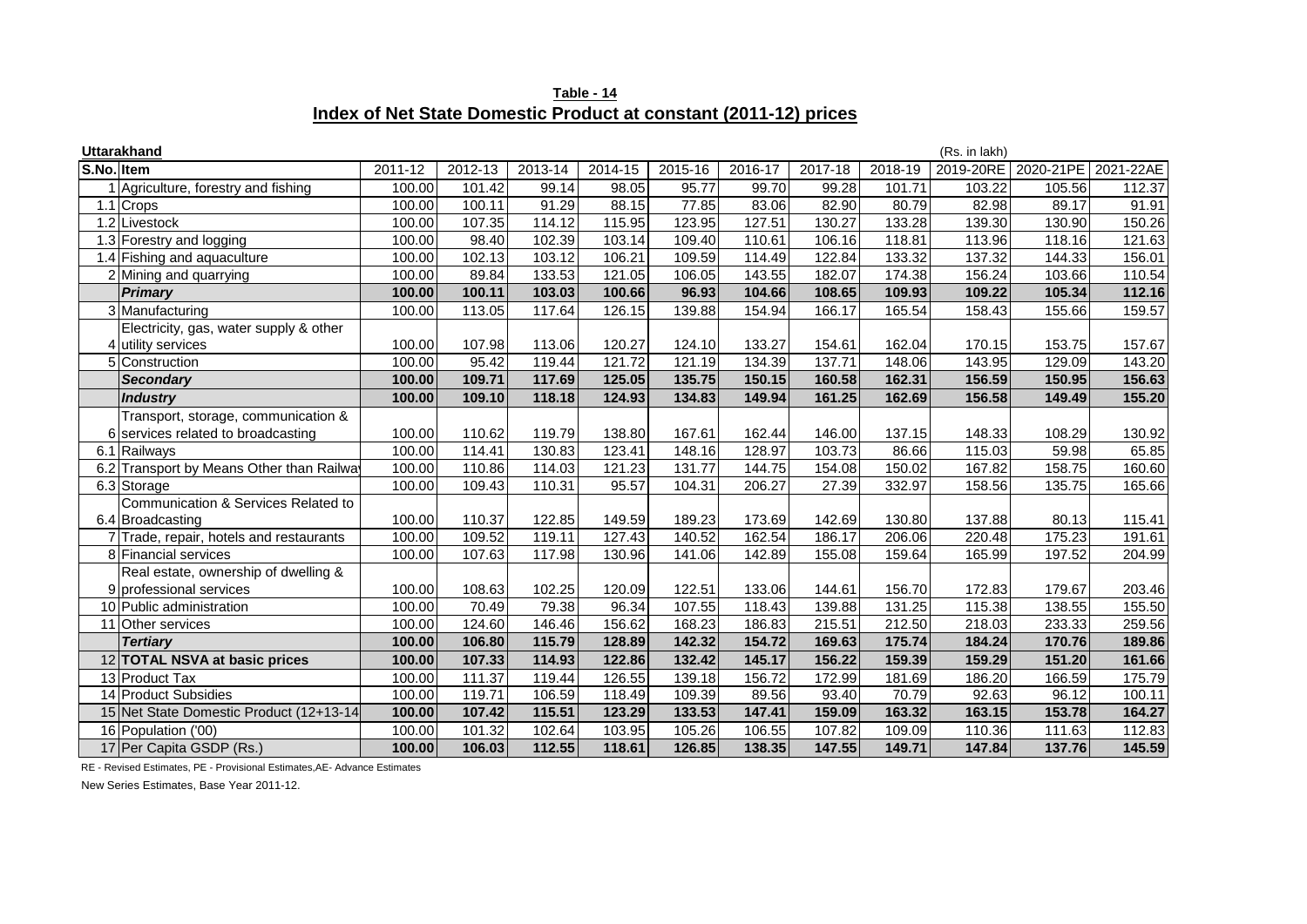| Table - 15                                                                     |  |
|--------------------------------------------------------------------------------|--|
| hare of Different Economic Activity to the Gross Value Added at current prices |  |

|            | Share of Different Economic Activity to the Gross Value Added at current prices |         |         |         |         |         |         |         |         |               |                       |           |
|------------|---------------------------------------------------------------------------------|---------|---------|---------|---------|---------|---------|---------|---------|---------------|-----------------------|-----------|
|            | <b>Uttarakhand</b>                                                              |         |         |         |         |         |         |         |         | (Rs. in lakh) |                       |           |
| S.No. Item |                                                                                 | 2011-12 | 2012-13 | 2013-14 | 2014-15 | 2015-16 | 2016-17 | 2017-18 | 2018-19 |               | 2019-20RE   2020-21PE | 2021-22AE |
|            | 1 Agriculture, forestry and fishing                                             | 12.28   | 12.42   | 11.32   | 10.71   | 9.95    | 9.42    | 9.57    | 9.33    | 10.03         | 11.20                 | 11.04     |
|            | 1.1 Crops                                                                       | 7.05    | 7.29    | 6.09    | 5.73    | 5.10    | 4.77    | 5.07    | 4.72    | 5.37          | 5.94                  | 5.69      |
|            | 1.2 Livestock                                                                   | 2.66    | 2.54    | 2.52    | 2.66    | 2.75    | 2.73    | 2.67    | 2.76    | 2.84          | 2.84                  | 3.02      |
|            | 1.3 Forestry and logging                                                        | 2.54    | 2.56    | 2.67    | 2.28    | 2.07    | 1.89    | 1.80    | 1.82    | 1.78          | 2.39                  | 2.29      |
|            | 1.4 Fishing and aquaculture                                                     | 0.03    | 0.03    | 0.03    | 0.03    | 0.03    | 0.03    | 0.03    | 0.03    | 0.03          | 0.03                  | 0.03      |
|            | 2 Mining and quarrying                                                          | 1.72    | 1.66    | 2.54    | 1.57    | 1.24    | 1.41    | 1.51    | 1.60    | 1.31          | 1.11                  | 1.07      |
|            | <b>Primary</b>                                                                  | 14.00   | 14.08   | 13.86   | 12.28   | 11.19   | 10.83   | 11.08   | 10.92   | 11.34         | 12.31                 | 12.11     |
|            | 3 Manufacturing                                                                 | 40.29   | 41.07   | 39.00   | 39.04   | 38.94   | 39.10   | 37.92   | 36.50   | 34.29         | 34.70                 | 33.36     |
|            | Electricity, gas, water supply & other                                          |         |         |         |         |         |         |         |         |               |                       |           |
|            | 4 utility services                                                              | 3.67    | 3.36    | 2.69    | 2.87    | 3.40    | 3.22    | 3.33    | 3.35    | 3.32          | 3.30                  | 3.36      |
|            | 5 Construction                                                                  | 8.16    | 7.57    | 8.91    | 8.62    | 8.03    | 7.88    | 7.95    | 8.38    | 8.07          | 7.72                  | 8.26      |
|            | <b>Secondary</b>                                                                | 52.13   | 52.01   | 50.59   | 50.52   | 50.37   | 50.20   | 49.20   | 48.22   | 45.67         | 45.73                 | 44.98     |
|            | <b>Industry</b>                                                                 | 53.84   | 53.67   | 53.14   | 52.10   | 51.61   | 51.61   | 50.71   | 49.82   | 46.98         | 46.84                 | 46.05     |
|            | Transport, storage, communication &                                             |         |         |         |         |         |         |         |         |               |                       |           |
|            | 6 services related to broadcasting                                              | 6.39    | 6.56    | 6.70    | 7.09    | 7.82    | 7.23    | 6.18    | 6.17    | 6.88          | 5.99                  | 6.68      |
|            | 6.1 Railways                                                                    | 0.13    | 0.13    | 0.12    | 0.15    | 0.16    | 0.16    | 0.15    | 0.15    | 0.21          | 0.23                  | 0.24      |
|            | Transport by Means Other than                                                   |         |         |         |         |         |         |         |         |               |                       |           |
|            | 6.2 Railways                                                                    | 2.02    | 2.11    | 2.07    | 2.05    | 2.06    | 2.13    | 2.06    | 2.08    | 2.23          | 1.90                  | 2.12      |
|            | 6.3 Storage                                                                     | 0.01    | 0.01    | 0.01    | 0.00    | 0.00    | 0.01    | 0.00    | 0.01    | 0.01          | 0.00                  | 0.00      |
|            | Communication & Services Related to                                             |         |         |         |         |         |         |         |         |               |                       |           |
|            | 6.4 Broadcasting                                                                | 4.23    | 4.31    | 4.50    | 4.88    | 5.60    | 4.94    | 3.97    | 3.94    | 4.43          | 3.86                  | 4.31      |
|            | 7 Trade, repair, hotels and restaurants                                         | 11.01   | 11.38   | 11.57   | 11.88   | 12.46   | 13.50   | 14.24   | 15.69   | 16.82         | 14.24                 | 13.64     |
|            | 8 Financial services                                                            | 2.71    | 2.59    | 2.57    | 2.67    | 2.74    | 2.52    | 2.65    | 2.77    | 2.93          | 3.55                  | 3.65      |
|            | Real estate, ownership of dwelling &                                            |         |         |         |         |         |         |         |         |               |                       |           |
|            | 9 professional services                                                         | 5.44    | 5.42    | 5.30    | 5.41    | 5.16    | 5.07    | 5.04    | 5.19    | 5.49          | 5.75                  | 6.06      |
|            | 10 Public administration                                                        | 3.73    | 2.55    | 3.47    | 4.05    | 4.07    | 4.22    | 4.70    | 4.24    | 3.82          | 4.47                  | 4.52      |
|            | 11 Other services                                                               | 4.60    | 5.41    | 5.93    | 6.09    | 6.19    | 6.44    | 6.92    | 6.79    | 7.05          | 7.95                  | 8.36      |
|            | <b>Tertiary</b>                                                                 | 33.88   | 33.91   | 35.54   | 37.19   | 38.44   | 38.97   | 39.73   | 40.86   | 42.99         | 41.96                 | 42.92     |
|            | 12 TOTAL GSVA at basic prices                                                   | 100.00  | 100.00  | 100.00  | 100.00  | 100.00  | 100.00  | 100.00  | 100.00  | 100.00        | 100.00                | 100.00    |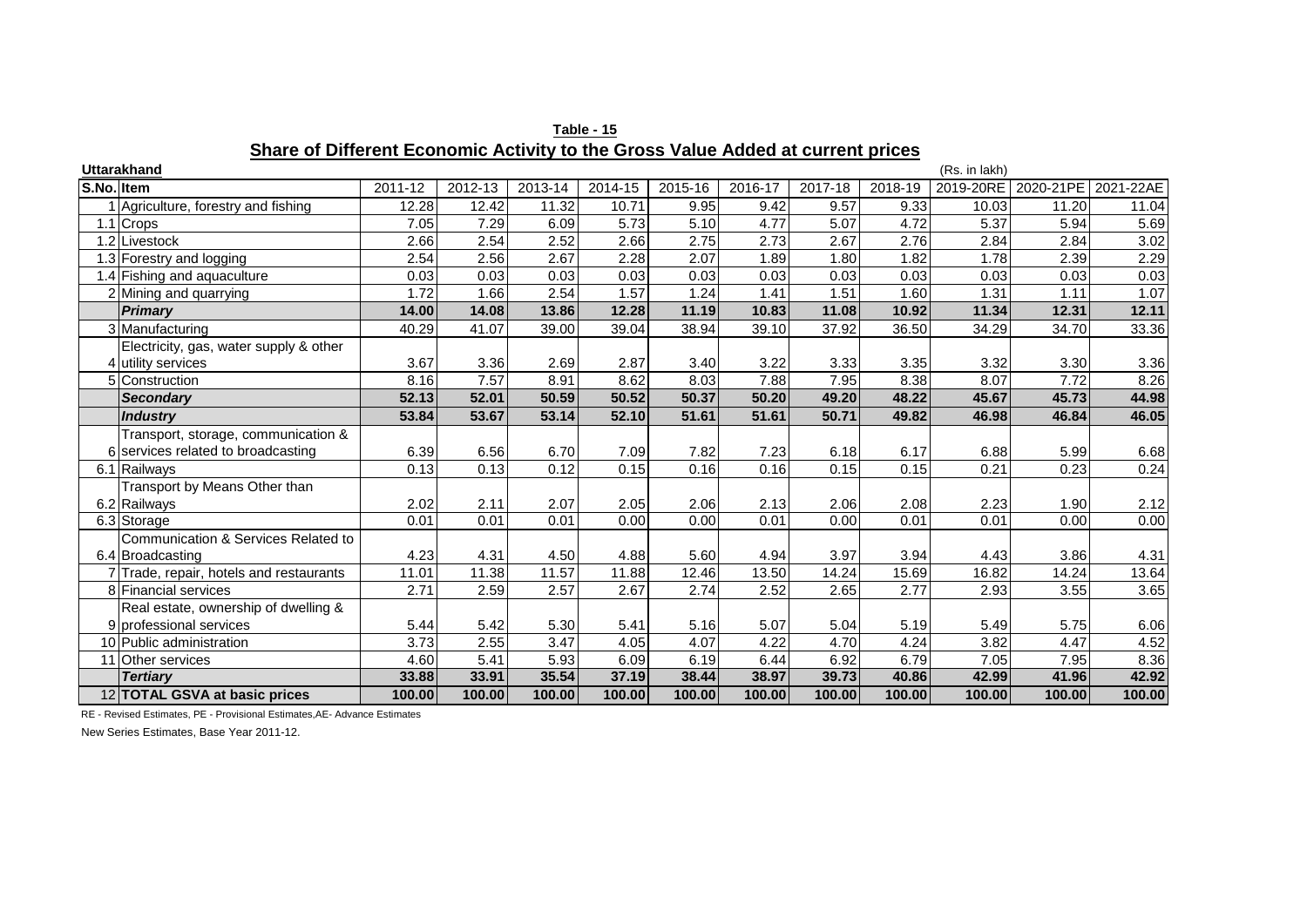**Table - 16 Share of Different Economic Activity to the Gross Value Added at constant prices (2011-12)**

| <b>Uttarakhand</b><br>(Rs. in lakh) |                                         |         |         |         |         |         |         |         |         |           |                     |        |
|-------------------------------------|-----------------------------------------|---------|---------|---------|---------|---------|---------|---------|---------|-----------|---------------------|--------|
| S.No. Item                          |                                         | 2011-12 | 2012-13 | 2013-14 | 2014-15 | 2015-16 | 2016-17 | 2017-18 | 2018-19 | 2019-20RE | 2020-21PE 2021-22AE |        |
|                                     | Agriculture, forestry and fishing       | 12.28   | 11.68   | 10.67   | 10.10   | 9.22    | 8.80    | 8.19    | 8.22    | 8.32      | 8.82                | 8.77   |
|                                     | 1.1 Crops                               | 7.05    | 6.65    | 5.78    | 5.41    | 4.58    | 4.46    | 4.18    | 4.05    | 4.16      | 4.56                | 4.40   |
|                                     | 1.2 Livestock                           | 2.66    | 2.66    | 2.62    | 2.52    | 2.50    | 2.36    | 2.24    | 2.24    | 2.32      | 2.27                | 2.45   |
|                                     | 1.3 Forestry and logging                | 2.54    | 2.33    | 2.25    | 2.14    | 2.11    | 1.95    | 1.74    | 1.91    | 1.82      | 1.96                | 1.90   |
|                                     | 1.4 Fishing and aquaculture             | 0.03    | 0.03    | 0.03    | 0.03    | 0.03    | 0.03    | 0.03    | 0.03    | 0.03      | 0.03                | 0.03   |
|                                     | 2 Mining and quarrying                  | 1.72    | 1.56    | 2.36    | 1.65    | 1.35    | 1.65    | 1.95    | 1.82    | 1.62      | 1.19                | 1.18   |
|                                     | Primary                                 | 14.00   | 13.24   | 13.03   | 11.75   | 10.57   | 10.45   | 10.13   | 10.04   | 9.95      | 10.01               | 9.96   |
|                                     | 3 Manufacturing                         | 40.29   | 41.94   | 40.23   | 39.99   | 40.73   | 40.87   | 40.53   | 39.39   | 37.77     | 38.61               | 37.24  |
|                                     | Electricity, gas, water supply & other  |         |         |         |         |         |         |         |         |           |                     |        |
|                                     | 4 utility services                      | 3.67    | 3.69    | 3.44    | 3.53    | 3.55    | 3.48    | 3.62    | 3.76    | 3.85      | 3.77                | 3.66   |
|                                     | 5 Construction                          | 8.16    | 7.34    | 8.61    | 8.28    | 7.68    | 7.82    | 7.68    | 7.93    | 7.75      | 7.41                | 7.79   |
|                                     | Secondary                               | 52.13   | 52.97   | 52.28   | 51.80   | 51.96   | 52.17   | 51.83   | 51.08   | 49.37     | 49.80               | 51.70  |
|                                     | Industry                                | 53.84   | 54.53   | 54.64   | 53.45   | 53.30   | 53.82   | 53.78   | 52.90   | 50.99     | 51.00               | 49.88  |
|                                     | Transport, storage, communication &     |         |         |         |         |         |         |         |         |           |                     |        |
|                                     | 6 services related to broadcasting      | 6.39    | 6.50    | 6.56    | 7.02    | 7.80    | 7.13    | 6.25    | 6.14    | 6.79      | 6.23                | 6.55   |
|                                     | 6.1 Railways                            | 0.13    | 0.14    | 0.13    | 0.15    | 0.16    | 0.15    | 0.13    | 0.14    | 0.16      | 0.15                | 0.14   |
|                                     | Transport by Means Other than           |         |         |         |         |         |         |         |         |           |                     |        |
|                                     | 6.2 Railways                            | 2.02    | 2.09    | 2.03    | 2.04    | 2.06    | 2.10    | 2.09    | 2.08    | 2.30      | 2.35                | 2.24   |
|                                     | 6.3 Storage                             | 0.01    | 0.01    | 0.01    | 0.00    | 0.00    | 0.01    | 0.00    | 0.01    | 0.01      | 0.00                | 0.00   |
|                                     | Communication & Services Related to     |         |         |         |         |         |         |         |         |           |                     |        |
|                                     | 6.4 Broadcasting                        | 4.23    | 4.27    | 4.40    | 4.84    | 5.59    | 4.87    | 4.02    | 3.92    | 4.32      | 3.73                | 4.17   |
|                                     | 7 Trade, repair, hotels and restaurants | 11.01   | 11.25   | 11.30   | 11.48   | 11.89   | 12.59   | 13.30   | 14.51   | 15.44     | 13.02               | 13.33  |
|                                     | 8 Financial services                    | 2.71    | 2.72    | 2.76    | 2.91    | 2.92    | 2.71    | 2.74    | 2.76    | 2.86      | 3.53                | 3.45   |
|                                     | Real estate, ownership of dwelling &    |         |         |         |         |         |         |         |         |           |                     |        |
|                                     | 9 professional services                 | 5.44    | 5.51    | 4.98    | 5.42    | 5.16    | 5.09    | 5.08    | 5.35    | 5.80      | 6.28                | 6.53   |
|                                     | 10 Public administration                | 3.73    | 2.48    | 3.29    | 3.73    | 3.80    | 3.83    | 4.22    | 3.83    | 3.34      | 3.93                | 4.01   |
|                                     | 11 Other services                       | 4.60    | 5.33    | 5.79    | 5.89    | 5.90    | 6.02    | 6.46    | 6.28    | 6.45      | 7.20                | 7.47   |
|                                     | <b>Tertiary</b>                         | 33.88   | 33.79   | 34.69   | 36.45   | 37.47   | 37.38   | 38.04   | 38.88   | 40.69     | 40.19               | 41.34  |
|                                     | 12 TOTAL GSVA at basic prices           | 100.00  | 100.00  | 100.00  | 100.00  | 100.00  | 100.00  | 100.00  | 100.00  | 100.00    | 100.00              | 100.00 |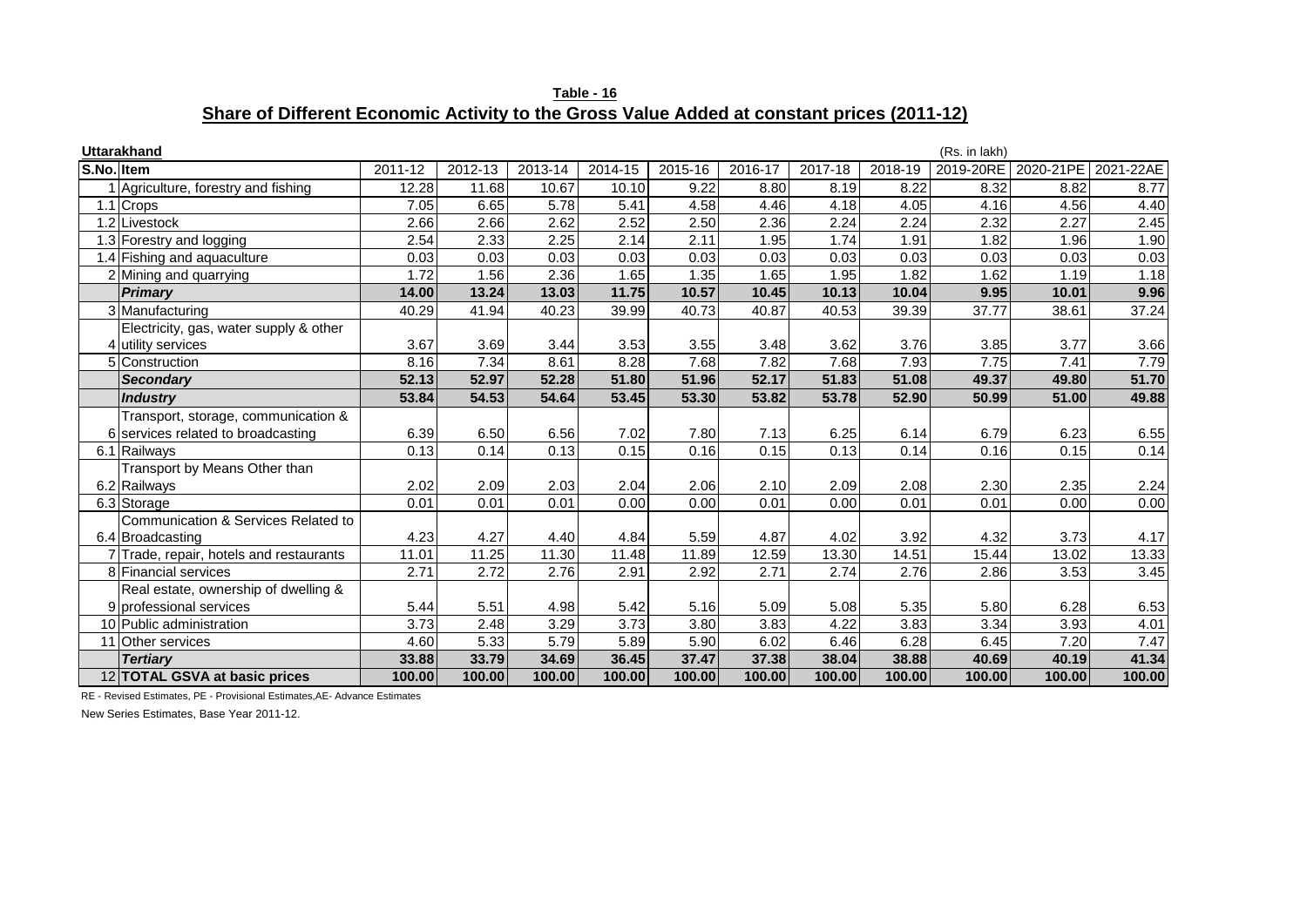|                                                                               | Table - 17 |  |  |
|-------------------------------------------------------------------------------|------------|--|--|
| Share of Different Economic Activity to the Net Value Added at current prices |            |  |  |

|            | <b>Uttarakhand</b>                        |         |         |         |         |         |         |         |         | (Rs. in lakh) |                               |        |
|------------|-------------------------------------------|---------|---------|---------|---------|---------|---------|---------|---------|---------------|-------------------------------|--------|
| S.No. Item |                                           | 2011-12 | 2012-13 | 2013-14 | 2014-15 | 2015-16 | 2016-17 | 2017-18 | 2018-19 |               | 2019-20RE 2020-21PE 2021-22AE |        |
|            | Agriculture, forestry and fishing         | 12.77   | 12.84   | 11.61   | 10.78   | 9.93    | 9.31    | 9.51    | 9.24    | 10.01         | 11.45                         | 11.32  |
|            | 1.1 Crops                                 | 6.89    | 7.10    | 5.73    | 5.22    | 4.51    | 4.13    | 4.52    | 4.11    | 4.80          | 5.48                          | 5.28   |
|            | 1.2 Livestock                             | 2.98    | 2.83    | 2.83    | 2.97    | 3.07    | 3.03    | 2.96    | 3.07    | 3.18          | 3.22                          | 3.41   |
|            | 1.3 Forestry and logging                  | 2.86    | 2.87    | 3.02    | 2.56    | 2.31    | 2.11    | 2.00    | 2.03    | 2.00          | 2.71                          | 2.59   |
|            | 1.4 Fishing and aquaculture               | 0.03    | 0.03    | 0.03    | 0.03    | 0.03    | 0.03    | 0.03    | 0.03    | 0.03          | 0.03                          | 0.03   |
|            | 2 Mining and quarrying                    | 1.63    | 1.48    | 2.10    | 1.51    | 1.17    | 1.33    | 1.39    | 1.52    | 1.23          | 1.01                          | 0.98   |
|            | <b>Primary</b>                            | 14.40   | 14.31   | 13.71   | 12.30   | 11.10   | 10.64   | 10.90   | 10.76   | 11.24         | 12.46                         | 12.30  |
|            | 3 Manufacturing                           | 39.40   | 40.69   | 39.19   | 39.46   | 39.67   | 40.15   | 39.05   | 37.73   | 35.30         | 36.05                         | 34.53  |
|            | Electricity, gas, water supply & other    |         |         |         |         |         |         |         |         |               |                               |        |
|            | 4 utility services                        | 2.91    | 2.58    | 2.02    | 2.11    | 2.59    | 2.41    | 2.60    | 2.55    | 2.58          | 2.51                          | 2.58   |
|            | 5 Construction                            | 8.86    | 8.13    | 9.54    | 9.19    | 8.54    | 8.31    | 8.19    | 8.81    | 8.46          | 8.04                          | 8.55   |
|            | Secondary                                 | 51.16   | 51.40   | 50.76   | 50.77   | 50.80   | 50.88   | 49.84   | 49.09   | 46.34         | 46.59                         | 45.66  |
|            | Industry                                  | 52.79   | 52.87   | 52.86   | 52.28   | 51.97   | 52.21   | 51.23   | 50.61   | 47.57         | 47.60                         | 46.64  |
|            | Transport, storage, communication &       |         |         |         |         |         |         |         |         |               |                               |        |
|            | 6 services related to broadcasting        | 5.56    | 5.83    | 6.01    | 6.35    | 7.04    | 6.33    | 5.16    | 4.88    | 5.38          | 3.91                          | 4.49   |
|            | 6.1 Railways                              | 0.10    | 0.10    | 0.09    | 0.10    | 0.12    | 0.10    | 0.08    | 0.07    | 0.13          | 0.14                          | 0.16   |
|            | 6.2 Transport by Means Other than Railway | 2.01    | 2.10    | 2.04    | 2.02    | 2.03    | 2.05    | 1.97    | 1.93    | 2.06          | 1.61                          | 1.89   |
|            | 6.3 Storage                               | 0.01    | 0.01    | 0.01    | 0.00    | 0.00    | 0.01    | 0.00    | 0.01    | 0.01          | 0.00                          | 0.01   |
|            | Communication & Services Related to       |         |         |         |         |         |         |         |         |               |                               |        |
|            | 6.4 Broadcasting                          | 3.44    | 3.62    | 3.87    | 4.23    | 4.89    | 4.17    | 3.10    | 2.87    | 3.19          | 2.16                          | 2.43   |
|            | 7 Trade, repair, hotels and restaurants   | 11.97   | 12.31   | 12.62   | 12.86   | 13.36   | 14.42   | 15.29   | 16.76   | 18.06         | 15.20                         | 14.53  |
|            | 8 Financial services                      | 3.04    | 2.88    | 2.89    | 2.97    | 3.03    | 2.77    | 2.91    | 3.05    | 3.24          | 3.98                          | 4.07   |
|            | Real estate, ownership of dwelling &      |         |         |         |         |         |         |         |         |               |                               |        |
|            | 9 professional services                   | 4.83    | 4.75    | 4.61    | 4.67    | 4.45    | 4.36    | 4.36    | 4.48    | 4.82          | 5.07                          | 5.52   |
|            | 10 Public administration                  | 4.18    | 2.81    | 3.10    | 3.66    | 3.73    | 3.88    | 4.33    | 3.94    | 3.61          | 4.47                          | 4.62   |
|            | 11 Other services                         | 4.86    | 5.70    | 6.31    | 6.41    | 6.49    | 6.72    | 7.20    | 7.03    | 7.30          | 8.32                          | 8.81   |
|            | <b>Tertiarv</b>                           | 34.43   | 34.29   | 35.53   | 36.94   | 38.10   | 38.49   | 39.26   | 40.15   | 42.42         | 40.95                         | 42.04  |
|            | 12 TOTAL NSVA at basic prices             | 100.00  | 100.00  | 100.00  | 100.00  | 100.00  | 100.00  | 100.00  | 100.00  | 100.00        | 100.00                        | 100.00 |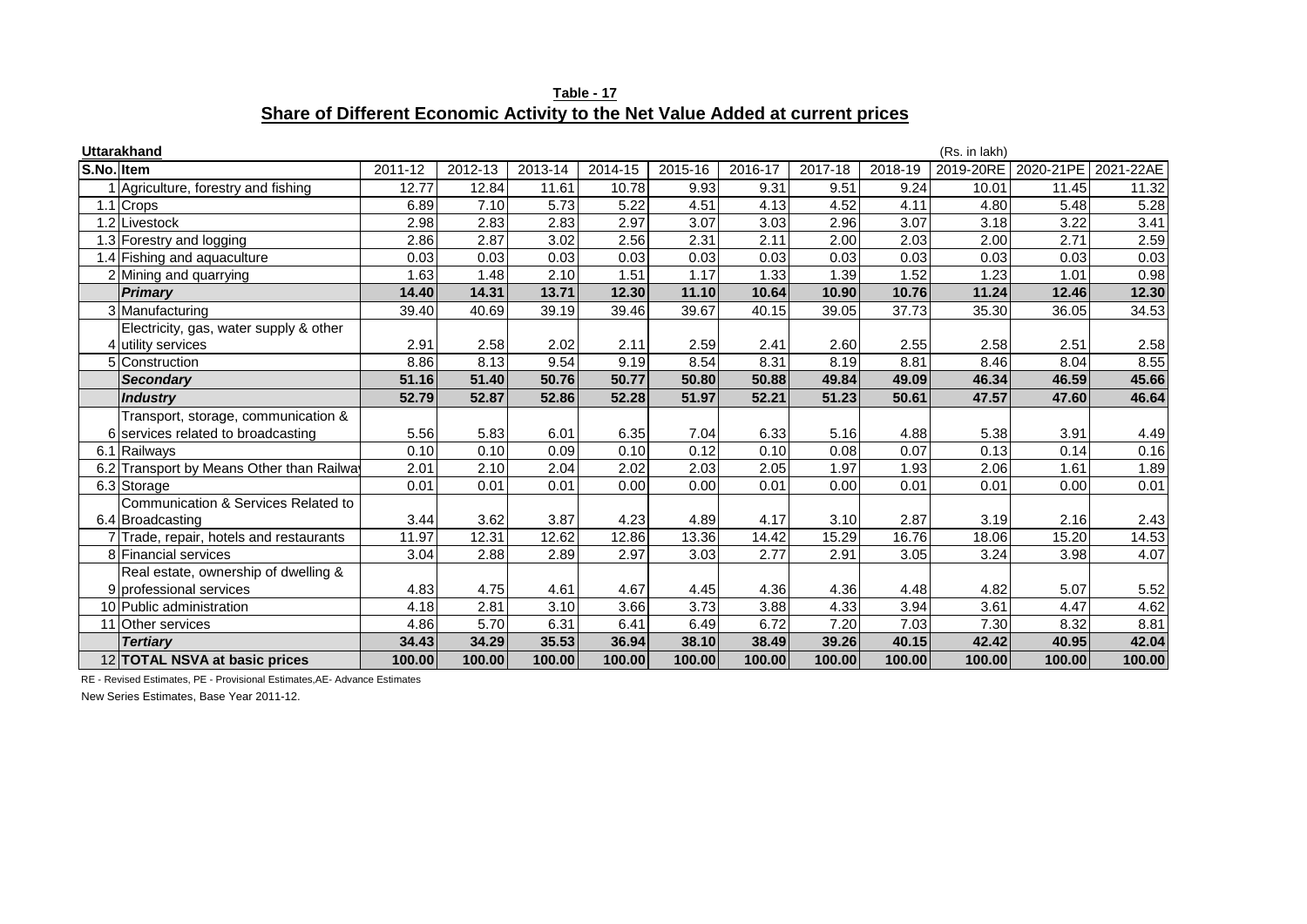| Table - 18                                                                               |  |
|------------------------------------------------------------------------------------------|--|
| Share of Different Economic Activity to the Net Value Added at constant prices (2011-12) |  |

|            | <b>Uttarakhand</b>                        |         |         |         |         |         |         |         |         | (Rs. in lakh) |                     |        |
|------------|-------------------------------------------|---------|---------|---------|---------|---------|---------|---------|---------|---------------|---------------------|--------|
| S.No. Item |                                           | 2011-12 | 2012-13 | 2013-14 | 2014-15 | 2015-16 | 2016-17 | 2017-18 | 2018-19 | 2019-20RE     | 2020-21PE 2021-22AE |        |
|            | Agriculture, forestry and fishing         | 12.77   | 12.07   | 11.02   | 10.20   | 9.24    | 8.77    | 8.12    | 8.15    | 8.28          | 8.92                | 8.88   |
|            | 1.1 Crops                                 | 6.89    | 6.43    | 5.48    | 4.95    | 4.05    | 3.94    | 3.66    | 3.49    | 3.59          | 4.07                | 3.92   |
|            | 1.2 Livestock                             | 2.98    | 2.99    | 2.96    | 2.82    | 2.79    | 2.62    | 2.49    | 2.50    | 2.61          | 2.58                | 2.77   |
|            | 1.3 Forestry and logging                  | 2.86    | 2.62    | 2.55    | 2.40    | 2.36    | 2.18    | 1.95    | 2.13    | 2.05          | 2.24                | 2.15   |
|            | 1.4 Fishing and aquaculture               | 0.03    | 0.03    | 0.03    | 0.03    | 0.03    | 0.03    | 0.03    | 0.03    | 0.03          | 0.03                | 0.03   |
|            | 2 Mining and quarrying                    | 1.63    | 1.36    | 1.89    | 1.61    | 1.31    | 1.61    | 1.90    | 1.78    | 1.60          | 1.12                | 1.11   |
|            | <b>Primary</b>                            | 14.40   | 13.44   | 12.91   | 11.80   | 10.54   | 10.39   | 10.02   | 9.94    | 9.88          | 10.04               | 9.99   |
|            | 3 Manufacturing                           | 39.40   | 41.50   | 40.33   | 40.45   | 41.62   | 42.05   | 41.91   | 40.91   | 39.18         | 40.56               | 38.88  |
|            | Electricity, gas, water supply & other    |         |         |         |         |         |         |         |         |               |                     |        |
|            | 4 utility services                        | 2.91    | 2.92    | 2.86    | 2.84    | 2.72    | 2.67    | 2.88    | 2.95    | 3.10          | 2.95                | 2.83   |
|            | 5 Construction                            | 8.86    | 7.88    | 9.21    | 8.78    | 8.11    | 8.20    | 7.81    | 8.23    | 8.01          | 7.56                | 7.85   |
|            | Secondary                                 | 51.16   | 52.30   | 52.39   | 52.07   | 52.45   | 52.91   | 52.59   | 52.10   | 50.29         | 51.08               | 49.57  |
|            | Industry                                  | 52.79   | 53.66   | 54.29   | 53.68   | 53.75   | 54.53   | 54.49   | 53.88   | 51.89         | 52.19               | 50.68  |
|            | Transport, storage, communication &       |         |         |         |         |         |         |         |         |               |                     |        |
|            | 6 services related to broadcasting        | 5.56    | 5.73    | 5.79    | 6.28    | 7.04    | 6.22    | 5.20    | 4.78    | 5.18          | 3.98                | 4.50   |
|            | 6.1 Railways                              | 0.10    | 0.11    | 0.11    | 0.10    | 0.11    | 0.09    | 0.07    | 0.05    | 0.07          | 0.04                | 0.04   |
|            | 6.2 Transport by Means Other than Railway | 2.01    | 2.08    | 2.00    | 1.99    | 2.00    | 2.01    | 1.99    | 1.89    | 2.12          | 2.11                | 2.00   |
|            | 6.3 Storage                               | 0.01    | 0.01    | 0.01    | 0.00    | 0.00    | 0.01    | 0.00    | 0.01    | 0.01          | 0.00                | 0.01   |
|            | Communication & Services Related to       |         |         |         |         |         |         |         |         |               |                     |        |
|            | 6.4 Broadcasting                          | 3.44    | 3.54    | 3.68    | 4.19    | 4.92    | 4.12    | 3.14    | 2.82    | 2.98          | 1.82                | 2.46   |
|            | 7 Trade, repair, hotels and restaurants   | 11.97   | 12.22   | 12.41   | 12.42   | 12.70   | 13.40   | 14.27   | 15.48   | 16.57         | 13.87               | 14.19  |
|            | 8 Financial services                      | 3.04    | 3.05    | 3.12    | 3.24    | 3.24    | 2.99    | 3.02    | 3.04    | 3.17          | 3.97                | 3.85   |
|            | Real estate, ownership of dwelling &      |         |         |         |         |         |         |         |         |               |                     |        |
|            | 9 professional services                   | 4.83    | 4.89    | 4.30    | 4.72    | 4.47    | 4.43    | 4.47    | 4.75    | 5.24          | 5.74                | 6.08   |
|            | 10 Public administration                  | 4.18    | 2.74    | 2.88    | 3.28    | 3.39    | 3.41    | 3.74    | 3.44    | 3.03          | 3.83                | 4.02   |
|            | 11 Other services                         | 4.86    | 5.64    | 6.19    | 6.19    | 6.17    | 6.25    | 6.70    | 6.47    | 6.65          | 7.49                | 7.80   |
|            | <b>Tertiarv</b>                           | 34.43   | 34.27   | 34.69   | 36.13   | 37.01   | 36.70   | 37.39   | 37.97   | 39.83         | 38.89               | 40.44  |
|            | 12 TOTAL NSVA at basic prices             | 100.00  | 100.00  | 100.00  | 100.00  | 100.00  | 100.00  | 100.00  | 100.00  | 100.00        | 100.00              | 100.00 |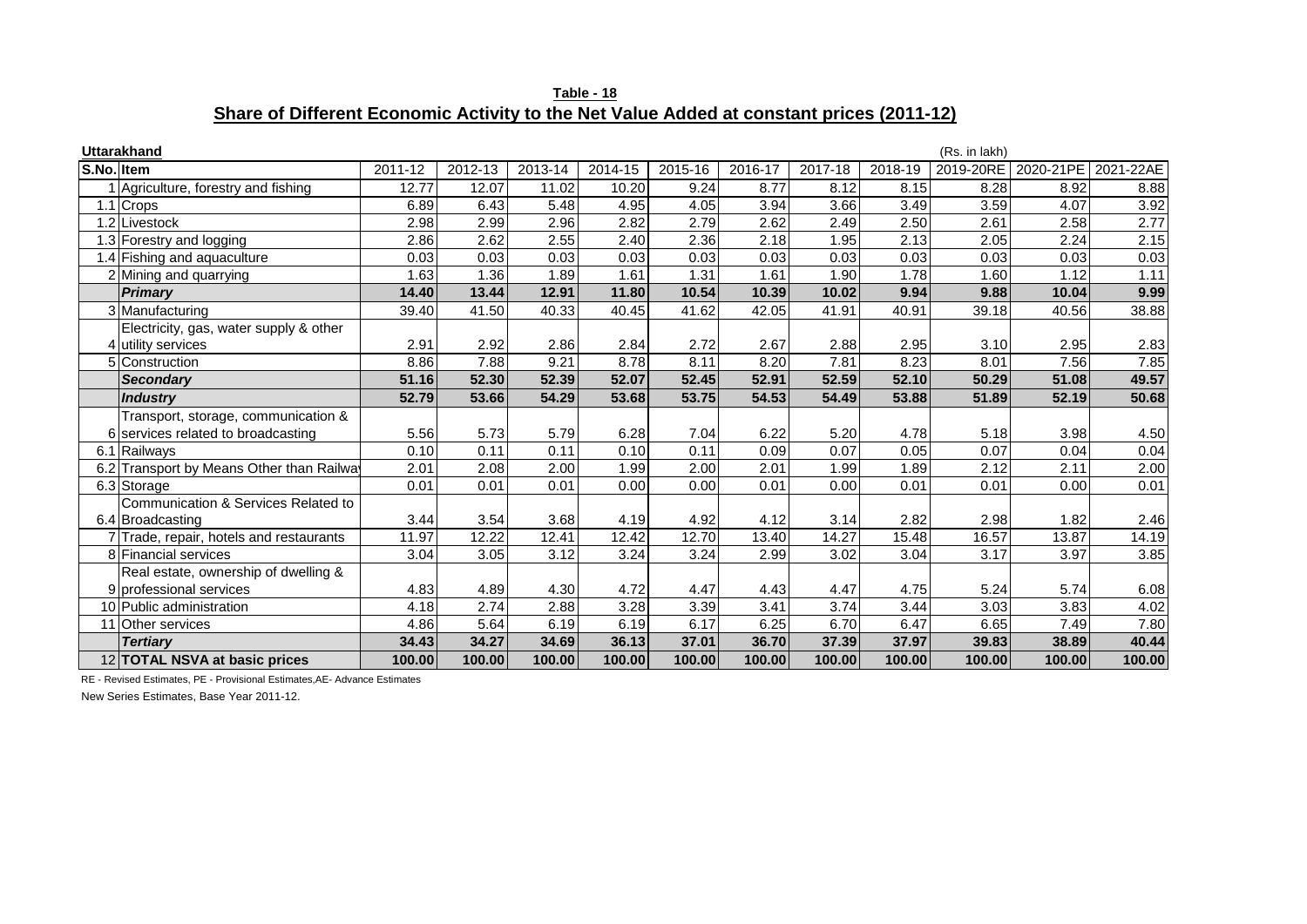| Uttarakhand<br>(Rs. in lakh)            |         |         |         |         |         |         |         |         |           |           |                 |
|-----------------------------------------|---------|---------|---------|---------|---------|---------|---------|---------|-----------|-----------|-----------------|
| S.No. Item                              | 2011-12 | 2012-13 | 2013-14 | 2014-15 | 2015-16 | 2016-17 | 2017-18 | 2018-19 | 2019-20RE | 2020-21PE | 2021<br>$-22AE$ |
| Agriculture, forestry and fishing       | 11.53   | 11.68   | 10.59   | 9.98    | 9.19    | 8.68    | 8.70    | 8.64    | 9.30      | 10.35     | 10.23           |
| 1.1 Crops                               | 6.62    | 6.85    | 5.70    | 5.34    | 4.71    | 4.40    | 4.62    | 4.37    | 4.98      | 5.49      | 5.27            |
| 1.2 Livestock                           | 2.50    | 2.38    | 2.36    | 2.48    | 2.54    | 2.51    | 2.43    | 2.56    | 2.64      | 2.63      | 2.80            |
| 1.3 Forestry and logging                | 2.38    | 2.41    | 2.50    | 2.13    | 1.91    | 1.74    | 1.63    | 1.68    | 1.65      | 2.21      | 2.12            |
| 1.4 Fishing and aquaculture             | 0.03    | 0.03    | 0.03    | 0.03    | 0.03    | 0.03    | 0.03    | 0.03    | 0.03      | 0.03      | 0.03            |
| 2 Mining and quarrying                  | 1.61    | 1.56    | 2.38    | 1.47    | 1.14    | 1.30    | 1.37    | 1.48    | 1.21      | 1.03      | 0.99            |
| <b>Primary</b>                          | 13.15   | 13.24   | 12.97   | 11.45   | 10.34   | 9.99    | 10.08   | 10.12   | 10.51     | 11.38     | 11.22           |
| 3 Manufacturing                         | 37.85   | 38.62   | 36.49   | 36.39   | 35.95   | 36.04   | 34.50   | 33.81   | 31.79     | 32.08     | 30.91           |
| Electricity, gas, water supply & other  |         |         |         |         |         |         |         |         |           |           |                 |
| 4 utility services                      | 3.45    | 3.16    | 2.52    | 2.67    | 3.14    | 2.97    | 3.03    | 3.10    | 3.08      | 3.05      | 3.11            |
| 5 Construction                          | 7.66    | 7.12    | 8.33    | 8.04    | 7.41    | 7.26    | 7.23    | 7.76    | 7.48      | 7.14      | 7.66            |
| <b>Secondary</b>                        | 48.96   | 48.90   | 47.34   | 47.10   | 46.51   | 46.26   | 44.76   | 44.67   | 42.35     | 42.27     | 41.68           |
| <b>Industry</b>                         | 50.58   | 50.46   | 49.72   | 48.56   | 47.66   | 47.57   | 46.13   | 46.15   | 43.56     | 43.30     | 42.67           |
| Transport, storage, communication &     |         |         |         |         |         |         |         |         |           |           |                 |
| 6 services related to broadcasting      | 6.00    | 6.17    | 6.27    | 6.61    | 7.22    | 6.66    | 5.63    | 5.72    | 6.38      | 5.54      | 6.19            |
| 6.1 Railways                            | 0.12    | 0.13    | 0.12    | 0.14    | 0.15    | 0.15    | 0.13    | 0.14    | 0.19      | 0.21      | 0.22            |
| Transport by Means Other than           |         |         |         |         |         |         |         |         |           |           |                 |
| 6.2 Railways                            | 1.90    | 1.98    | 1.94    | 1.92    | 1.90    | 1.96    | 1.88    | 1.93    | 2.07      | 1.76      | 1.97            |
| 6.3 Storage                             | 0.01    | 0.01    | 0.00    | 0.00    | 0.00    | 0.01    | 0.00    | 0.01    | 0.00      | 0.00      | 0.00            |
| Communication & Services Related to     |         |         |         |         |         |         |         |         |           |           |                 |
| 6.4 Broadcasting                        | 3.97    | 4.05    | 4.21    | 4.55    | 5.17    | 4.55    | 3.62    | 3.65    | 4.11      | 3.56      | 3.99            |
| 7 Trade, repair, hotels and restaurants | 10.34   | 10.70   | 10.83   | 11.08   | 11.51   | 12.44   | 12.95   | 14.54   | 15.60     | 13.16     | 12.64           |
| 8 Financial services                    | 2.54    | 2.43    | 2.41    | 2.49    | 2.53    | 2.32    | 2.41    | 2.56    | 2.72      | 3.29      | 3.39            |
| Real estate, ownership of dwelling &    |         |         |         |         |         |         |         |         |           |           |                 |
| 9 professional services                 | 5.11    | 5.10    | 4.96    | 5.05    | 4.76    | 4.67    | 4.58    | 4.81    | 5.09      | 5.31      | 5.62            |
| 10 Public administration                | 3.51    | 2.40    | 3.25    | 3.77    | 3.76    | 3.89    | 4.28    | 3.93    | 3.55      | 4.13      | 4.19            |
| 11 Other services                       | 4.33    | 5.08    | 5.55    | 5.68    | 5.71    | 5.93    | 6.29    | 6.29    | 6.54      | 7.35      | 7.74            |
| <b>Tertiary</b>                         | 31.82   | 31.89   | 33.26   | 34.67   | 35.49   | 35.92   | 36.15   | 37.85   | 39.86     | 38.79     | 39.77           |
| 12 TOTAL GSVA at basic prices           | 93.93   | 94.02   | 93.58   | 93.22   | 92.34   | 92.17   | 90.98   | 92.63   | 92.73     | 92.44     | 92.67           |
| 13 Product Tax                          | 7.97    | 8.11    | 8.17    | 8.62    | 9.22    | 9.00    | 10.14   | 8.21    | 8.37      | 8.74      | 8.49            |
| 14 Product Subsidies                    | 1.91    | 2.13    | 1.75    | 1.84    | 1.56    | 1.17    | 1.12    | 0.84    | 1.10      | 1.18      | 1.16            |
| 15 Gross State Domestic Product (12+13- | 100.00  | 100.00  | 100.00  | 100.00  | 100.00  | 100.00  | 100.00  | 100.00  | 100.00    | 100.00    | 100.00          |

**Table - 19 Share of Different Economic Activity to the Gross State Domestic Product at current prices**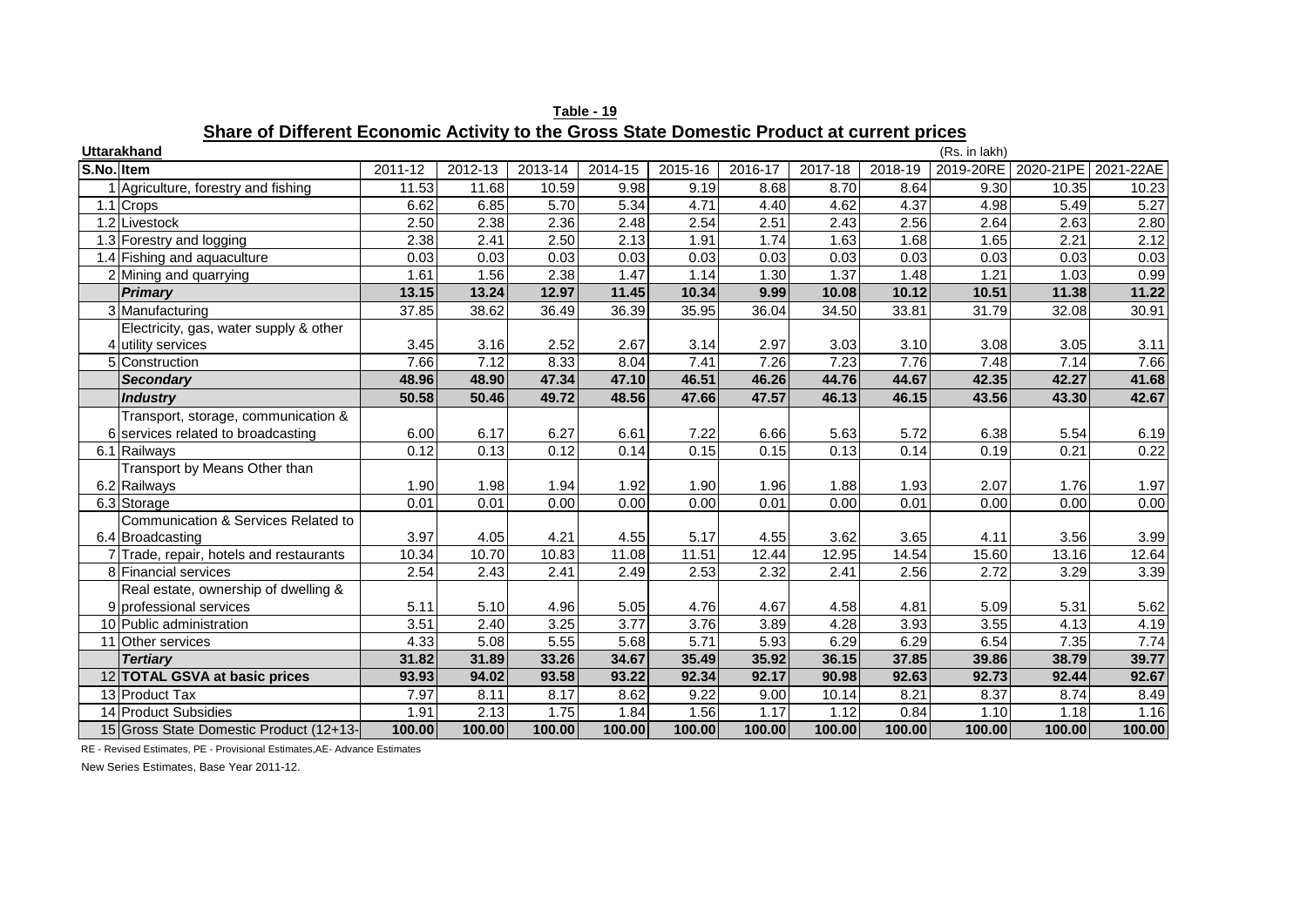| Table - 20                                                                                            |  |
|-------------------------------------------------------------------------------------------------------|--|
| Share of Different Economic Activity to the Gross State Domestic Product at constant prices (2011-12) |  |

|            | <b>Uttarakhand</b>                      |         |         |         |         |         |         |         |         | (Rs. in lakh) |           |           |
|------------|-----------------------------------------|---------|---------|---------|---------|---------|---------|---------|---------|---------------|-----------|-----------|
| S.No. Item |                                         | 2011-12 | 2012-13 | 2013-14 | 2014-15 | 2015-16 | 2016-17 | 2017-18 | 2018-19 | 2019-20RE     | 2020-21PE | 2021-22AE |
|            | Agriculture, forestry and fishing       | 11.53   | 10.96   | 9.98    | 9.45    | 8.60    | 8.15    | 7.56    | 7.55    | 7.65          | 8.17      | 8.13      |
|            | 1.1 Crops                               | 6.62    | 6.24    | 5.41    | 5.06    | 4.27    | 4.13    | 3.86    | 3.72    | 3.82          | 4.22      | 4.07      |
|            | 1.2 Livestock                           | 2.50    | 2.50    | 2.45    | 2.36    | 2.33    | 2.19    | 2.07    | 2.06    | 2.14          | 2.10      | 2.27      |
|            | 1.3 Forestry and logging                | 2.38    | 2.19    | 2.10    | 2.00    | 1.97    | 1.81    | 1.61    | 1.75    | 1.67          | 1.81      | 1.76      |
|            | 1.4 Fishing and aquaculture             | 0.03    | 0.03    | 0.03    | 0.03    | 0.03    | 0.02    | 0.02    | 0.02    | 0.03          | 0.03      | 0.03      |
|            | 2 Mining and quarrying                  | 1.61    | 1.47    | 2.21    | 1.54    | 1.26    | 1.52    | 1.80    | 1.67    | 1.49          | 1.10      | 1.10      |
|            | <b>Primary</b>                          | 13.15   | 12.43   | 12.20   | 11.00   | 9.85    | 9.67    | 9.36    | 9.22    | 9.14          | 9.27      | 9.23      |
|            | 3 Manufacturing                         | 37.85   | 39.36   | 37.64   | 37.43   | 37.96   | 37.84   | 37.42   | 36.18   | 34.72         | 35.76     | 34.51     |
|            | Electricity, gas, water supply & other  |         |         |         |         |         |         |         |         |               |           |           |
|            | 4 utility services                      | 3.45    | 3.46    | 3.22    | 3.30    | 3.31    | 3.23    | 3.34    | 3.46    | 3.54          | 3.50      | 3.39      |
|            | 5 Construction                          | 7.66    | 6.89    | 8.05    | 7.75    | 7.15    | 7.24    | 7.10    | 7.28    | 7.13          | 6.87      | 7.22      |
|            | <b>Secondary</b>                        | 48.96   | 49.71   | 48.91   | 48.49   | 48.42   | 48.30   | 47.86   | 46.92   | 45.39         | 46.13     | 45.12     |
|            | <b>Industry</b>                         | 50.58   | 51.18   | 51.12   | 50.03   | 49.68   | 49.83   | 49.66   | 48.59   | 46.88         | 47.23     | 46.22     |
|            | Transport, storage, communication &     |         |         |         |         |         |         |         |         |               |           |           |
|            | 6 services related to broadcasting      | 6.00    | 6.10    | 6.14    | 6.57    | 7.27    | 6.60    | 5.77    | 5.64    | 6.25          | 5.77      | 6.07      |
|            | 6.1 Railways                            | 0.12    | 0.13    | 0.12    | 0.14    | 0.15    | 0.14    | 0.12    | 0.12    | 0.15          | 0.14      | 0.13      |
|            | Transport by Means Other than           |         |         |         |         |         |         |         |         |               |           |           |
|            | 6.2 Railways                            | 1.90    | 1.96    | 1.90    | 1.91    | 1.92    | 1.94    | 1.93    | 1.91    | 2.12          | 2.18      | 2.07      |
|            | 6.3 Storage                             | 0.01    | 0.01    | 0.00    | 0.00    | 0.00    | 0.01    | 0.00    | 0.01    | 0.00          | 0.00      | 0.00      |
|            | Communication & Services Related to     |         |         |         |         |         |         |         |         |               |           |           |
|            | 6.4 Broadcasting                        | 3.97    | 4.00    | 4.12    | 4.53    | 5.21    | 4.51    | 3.71    | 3.60    | 3.98          | 3.45      | 3.86      |
|            | 7 Trade, repair, hotels and restaurants | 10.34   | 10.56   | 10.57   | 10.75   | 11.08   | 11.66   | 12.28   | 13.33   | 14.20         | 12.06     | 12.35     |
|            | 8 Financial services                    | 2.54    | 2.56    | 2.58    | 2.72    | 2.72    | 2.51    | 2.53    | 2.54    | 2.63          | 3.27      | 3.20      |
|            | Real estate, ownership of dwelling &    |         |         |         |         |         |         |         |         |               |           |           |
|            | 9 professional services                 | 5.11    | 5.17    | 4.66    | 5.08    | 4.81    | 4.72    | 4.69    | 4.91    | 5.33          | 5.81      | 6.05      |
|            | 10 Public administration                | 3.51    | 2.32    | 3.08    | 3.49    | 3.54    | 3.55    | 3.89    | 3.52    | 3.07          | 3.64      | 3.71      |
|            | 11 Other services                       | 4.33    | 5.00    | 5.42    | 5.51    | 5.50    | 5.58    | 5.97    | 5.77    | 5.93          | 6.67      | 6.92      |
|            | <b>Tertiary</b>                         | 31.82   | 31.71   | 32.45   | 34.12   | 34.92   | 34.61   | 35.13   | 35.71   | 37.41         | 37.22     | 38.30     |
|            | 12 TOTAL GSVA at basic prices           | 93.93   | 93.85   | 93.56   | 93.61   | 93.20   | 92.58   | 92.34   | 91.86   | 91.94         | 92.62     | 92.65     |
|            | 13 Product Tax                          | 7.97    | 8.28    | 8.19    | 8.24    | 8.38    | 8.59    | 8.79    | 8.98    | 9.15          | 8.56      | 8.51      |
|            | 14 Product Subsidies                    | 1.91    | 2.13    | 1.75    | 1.85    | 1.58    | 1.18    | 1.14    | 0.84    | 1.09          | 1.18      | 1.16      |
|            | 15 Gross State Domestic Product (12+13- | 100.00  | 100.00  | 100.00  | 100.00  | 100.00  | 100.00  | 100.00  | 100.00  | 100.00        | 100.00    | 100.00    |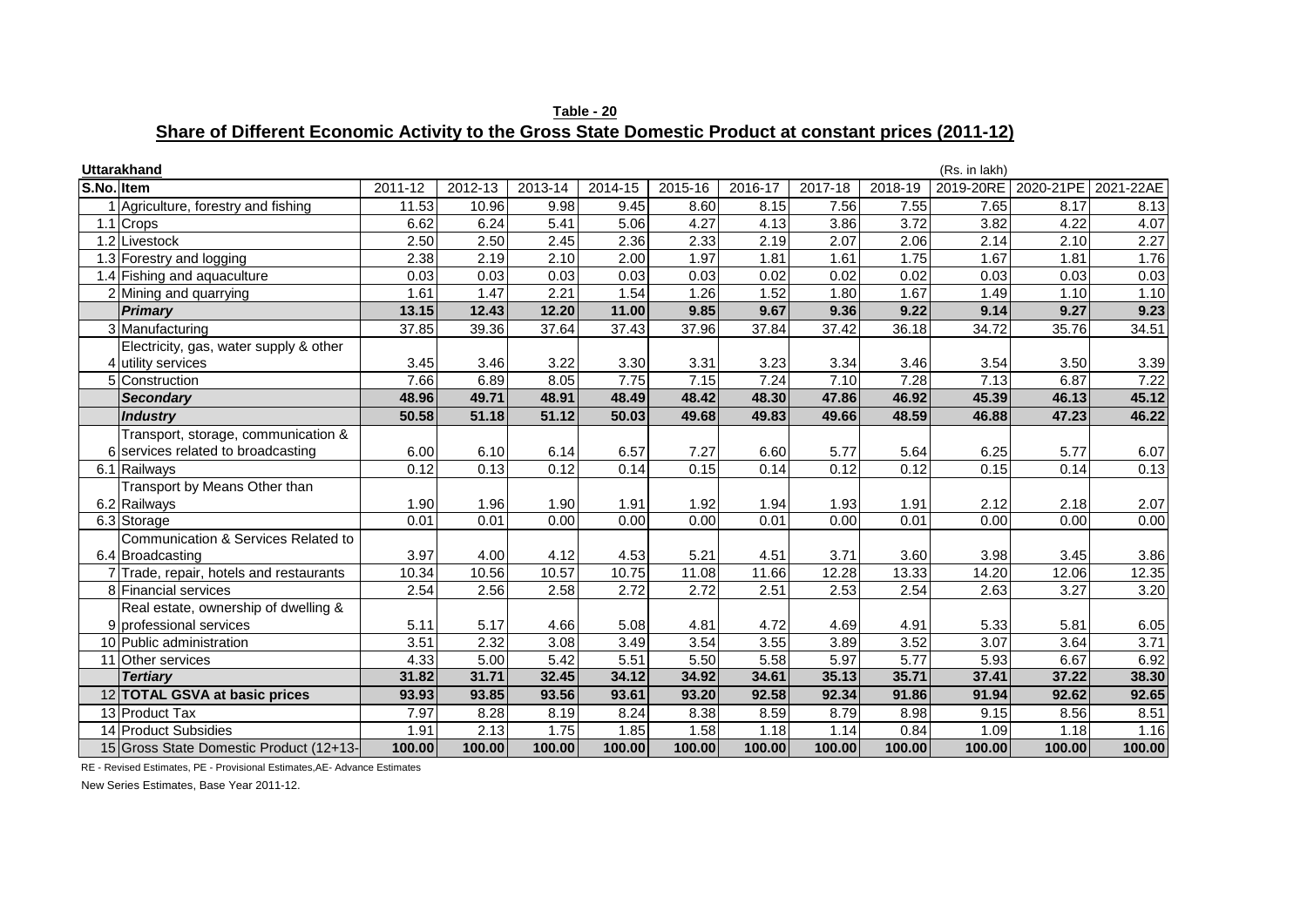| Table - 21                                                                               |  |
|------------------------------------------------------------------------------------------|--|
| Share of Different Economic Activity to the Net State Domestic Product at current prices |  |

|            | <b>Uttarakhand</b>                      |         |         |         |         |         |         |         |         | (Rs. in lakh) |           |           |
|------------|-----------------------------------------|---------|---------|---------|---------|---------|---------|---------|---------|---------------|-----------|-----------|
| S.No. Item |                                         | 2011-12 | 2012-13 | 2013-14 | 2014-15 | 2015-16 | 2016-17 | 2017-18 | 2018-19 | 2019-20RE     | 2020-21PE | 2021-22AE |
|            | Agriculture, forestry and fishing       | 11.90   | 11.97   | 10.77   | 9.96    | 9.08    | 8.49    | 8.56    | 8.48    | 9.19          | 10.47     | 10.38     |
|            | 1.1 Crops                               | 6.42    | 6.63    | 5.32    | 4.82    | 4.12    | 3.77    | 4.06    | 3.77    | 4.40          | 5.01      | 4.84      |
|            | 1.2 Livestock                           | 2.78    | 2.64    | 2.62    | 2.75    | 2.81    | 2.77    | 2.66    | 2.82    | 2.92          | 2.94      | 3.13      |
|            | 1.3 Forestry and logging                | 2.67    | 2.68    | 2.80    | 2.37    | 2.12    | 1.93    | 1.80    | 1.86    | 1.84          | 2.48      | 2.38      |
|            | 1.4 Fishing and aquaculture             | 0.03    | 0.03    | 0.03    | 0.03    | 0.03    | 0.03    | 0.03    | 0.03    | 0.03          | 0.03      | 0.03      |
|            | 2 Mining and quarrying                  | 1.52    | 1.38    | 1.95    | 1.40    | 1.07    | 1.22    | 1.25    | 1.39    | 1.13          | 0.93      | 0.90      |
|            | <b>Primary</b>                          | 13.42   | 13.35   | 12.71   | 11.36   | 10.15   | 9.71    | 9.81    | 9.88    | 10.32         | 11.40     | 11.28     |
|            | 3 Manufacturing                         | 36.69   | 37.96   | 36.35   | 36.46   | 36.27   | 36.64   | 35.14   | 34.63   | 32.42         | 32.96     | 31.67     |
|            | Electricity, gas, water supply & other  |         |         |         |         |         |         |         |         |               |           |           |
|            | utility services                        | 2.71    | 2.40    | 1.88    | 1.95    | 2.37    | 2.20    | 2.34    | 2.34    | 2.37          | 2.29      | 2.37      |
|            | 5 Construction                          | 8.25    | 7.58    | 8.85    | 8.49    | 7.81    | 7.59    | 7.37    | 8.08    | 7.77          | 7.35      | 7.84      |
|            | <b>Secondary</b>                        | 47.65   | 47.94   | 47.07   | 46.90   | 46.44   | 46.44   | 44.85   | 45.06   | 42.56         | 42.60     | 41.89     |
|            | <b>Industry</b>                         | 49.17   | 49.32   | 49.02   | 48.30   | 47.51   | 47.65   | 46.10   | 46.45   | 43.69         | 43.53     | 42.79     |
|            | Transport, storage, communication &     |         |         |         |         |         |         |         |         |               |           |           |
|            | 6 services related to broadcasting      | 5.18    | 5.44    | 5.57    | 5.87    | 6.43    | 5.78    | 4.64    | 4.48    | 4.94          | 3.58      | 4.12      |
|            | 6.1 Railways                            | 0.09    | 0.10    | 0.08    | 0.09    | 0.11    | 0.09    | 0.07    | 0.06    | 0.12          | 0.13      | 0.15      |
|            | Transport by Means Other than Railwa    | 1.87    | 1.96    | 1.89    | 1.87    | 1.85    | 1.87    | 1.77    | 1.77    | 1.89          | 1.47      | 1.74      |
|            | 6.3 Storage                             | 0.00    | 0.01    | 0.00    | 0.00    | 0.00    | 0.01    | 0.00    | 0.01    | 0.00          | 0.00      | 0.01      |
|            | Communication & Services Related to     |         |         |         |         |         |         |         |         |               |           |           |
|            | 6.4 Broadcasting                        | 3.20    | 3.38    | 3.59    | 3.90    | 4.47    | 3.80    | 2.79    | 2.64    | 2.93          | 1.98      | 2.23      |
|            | 7 Trade, repair, hotels and restaurants | 11.15   | 11.48   | 11.71   | 11.88   | 12.21   | 13.16   | 13.76   | 15.39   | 16.59         | 13.90     | 13.33     |
|            | 8 Financial services                    | 2.83    | 2.69    | 2.68    | 2.75    | 2.77    | 2.53    | 2.62    | 2.80    | 2.97          | 3.64      | 3.73      |
|            | Real estate, ownership of dwelling &    |         |         |         |         |         |         |         |         |               |           |           |
|            | 9 professional services                 | 4.50    | 4.43    | 4.27    | 4.31    | 4.07    | 3.98    | 3.93    | 4.11    | 4.43          | 4.64      | 5.07      |
|            | 10 Public administration                | 3.89    | 2.63    | 2.87    | 3.39    | 3.41    | 3.54    | 3.90    | 3.62    | 3.32          | 4.08      | 4.24      |
|            | 11 Other services                       | 4.52    | 5.32    | 5.85    | 5.93    | 5.94    | 6.13    | 6.48    | 6.46    | 6.71          | 7.61      | 8.08      |
|            | <b>Tertiary</b>                         | 32.07   | 31.99   | 32.95   | 34.12   | 34.84   | 35.13   | 35.33   | 36.85   | 38.96         | 37.44     | 38.56     |
|            | 12 TOTAL NSVA at basic prices           | 93.14   | 93.28   | 92.74   | 92.38   | 91.43   | 91.27   | 89.98   | 91.78   | 91.84         | 91.44     | 91.73     |
|            | 13 Product Tax                          | 9.02    | 9.12    | 9.24    | 9.68    | 10.32   | 10.03   | 11.26   | 9.16    | 9.39          | 9.90      | 9.58      |
|            | 14 Product Subsidies                    | 2.16    | 2.40    | 1.98    | 2.06    | 1.75    | 1.30    | 1.24    | 0.94    | 1.23          | 1.34      | 1.31      |
|            | 15 Net State Domestic Product (12+13-14 | 100.00  | 100.00  | 100.00  | 100.00  | 100.00  | 100.00  | 100.00  | 100.00  | 100.00        | 100.00    | 100.00    |